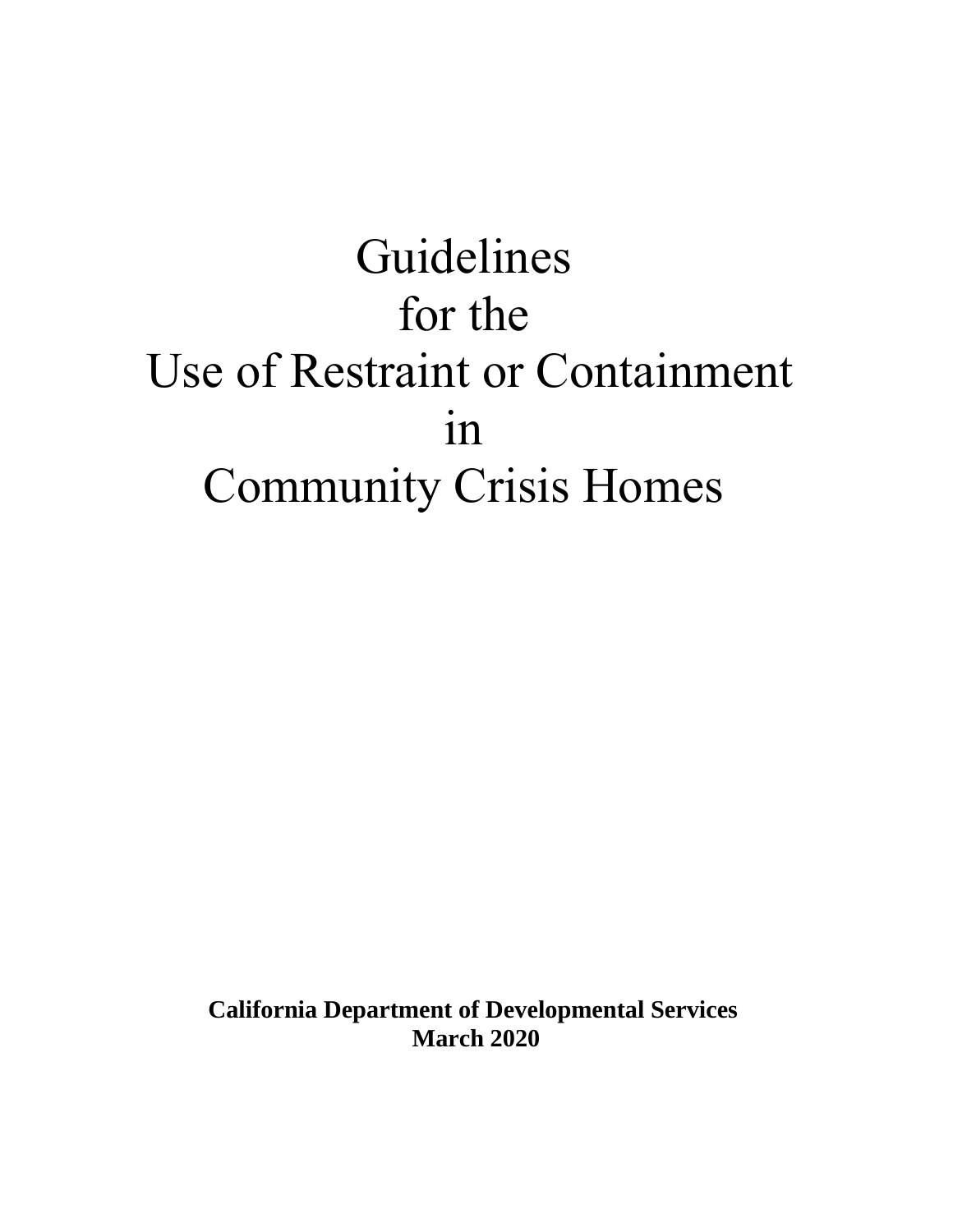# *Table of Contents*

# **California Department of Developmental Services**

# **Guidelines for the Use of Restraint or Containment in Community Crisis Homes**

| I.    |                |                                                                          |  |  |
|-------|----------------|--------------------------------------------------------------------------|--|--|
| Π.    |                |                                                                          |  |  |
|       | a.             |                                                                          |  |  |
|       | $\mathbf{b}$ . |                                                                          |  |  |
| III.  |                |                                                                          |  |  |
|       | a.             |                                                                          |  |  |
|       | $\mathbf{b}$ . |                                                                          |  |  |
| IV.   |                | Individual Behavior Supports Plans and Functional Behavior Assessments 7 |  |  |
|       | a.             |                                                                          |  |  |
|       | b.             |                                                                          |  |  |
|       | $\mathbf{c}$ . |                                                                          |  |  |
| V.    |                |                                                                          |  |  |
| VI.   |                |                                                                          |  |  |
|       | a.             |                                                                          |  |  |
|       | b.             |                                                                          |  |  |
|       | $\mathbf{c}$ . |                                                                          |  |  |
|       | d.             |                                                                          |  |  |
| VII.  |                |                                                                          |  |  |
|       | a.             |                                                                          |  |  |
|       |                |                                                                          |  |  |
| VIII. |                |                                                                          |  |  |
|       | a.             |                                                                          |  |  |
|       | b.             |                                                                          |  |  |
|       | c.             |                                                                          |  |  |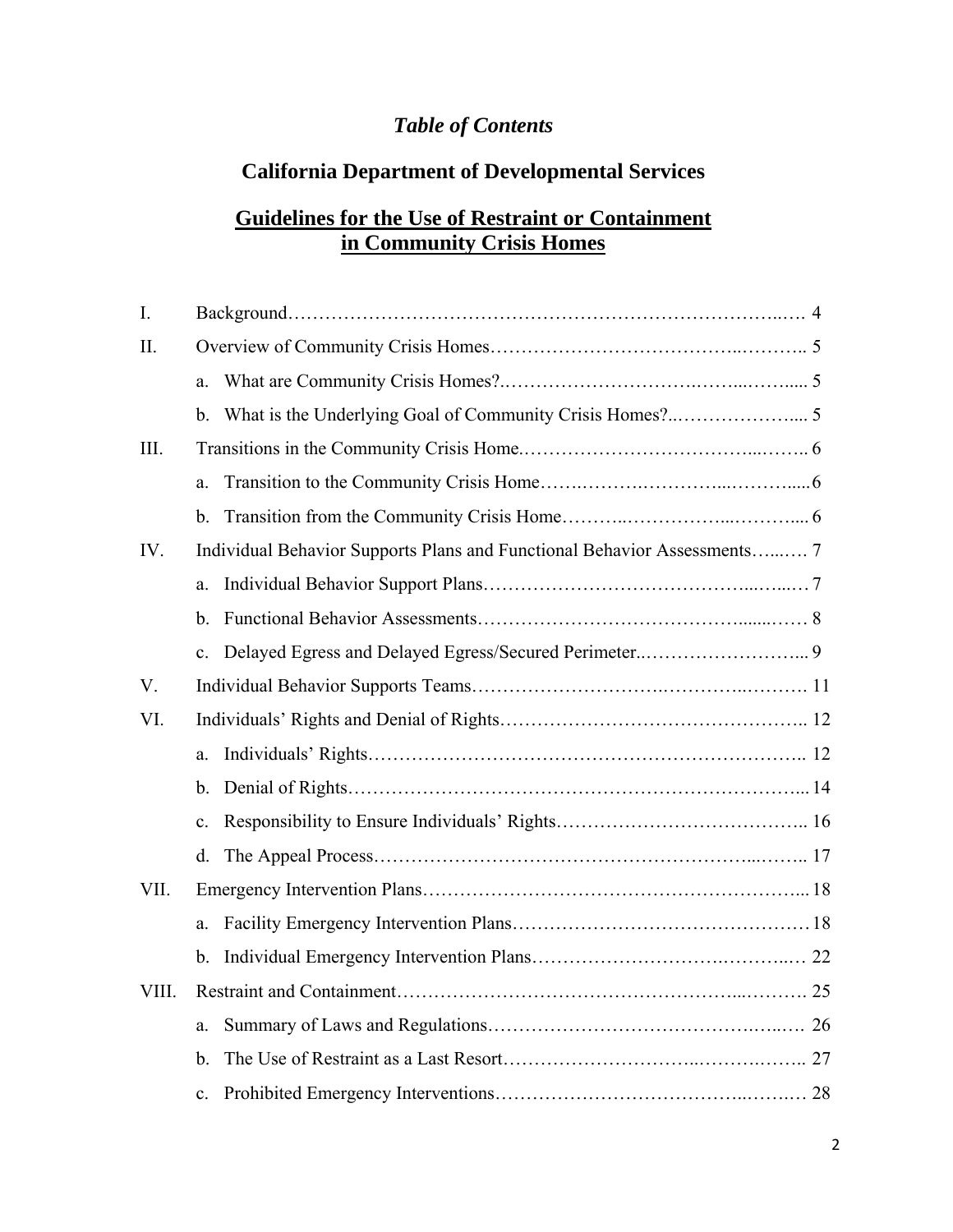|       | d.          |                                                                        |  |  |
|-------|-------------|------------------------------------------------------------------------|--|--|
|       | e.          |                                                                        |  |  |
|       | f.          | Assessment of Potential Physical Injury After Each Use of Restraint 29 |  |  |
|       | g.          |                                                                        |  |  |
| IX.   |             |                                                                        |  |  |
|       | a.          |                                                                        |  |  |
|       | b.          |                                                                        |  |  |
|       | c.          | Training Requirements for Direct Support Professionals 34              |  |  |
|       | d.          |                                                                        |  |  |
|       | e.          |                                                                        |  |  |
| X.    |             |                                                                        |  |  |
|       | a.          |                                                                        |  |  |
|       |             |                                                                        |  |  |
|       | $c_{\cdot}$ |                                                                        |  |  |
| XI.   |             |                                                                        |  |  |
| XII.  |             |                                                                        |  |  |
| XIII. |             |                                                                        |  |  |
| XIV.  |             |                                                                        |  |  |
| XV.   |             |                                                                        |  |  |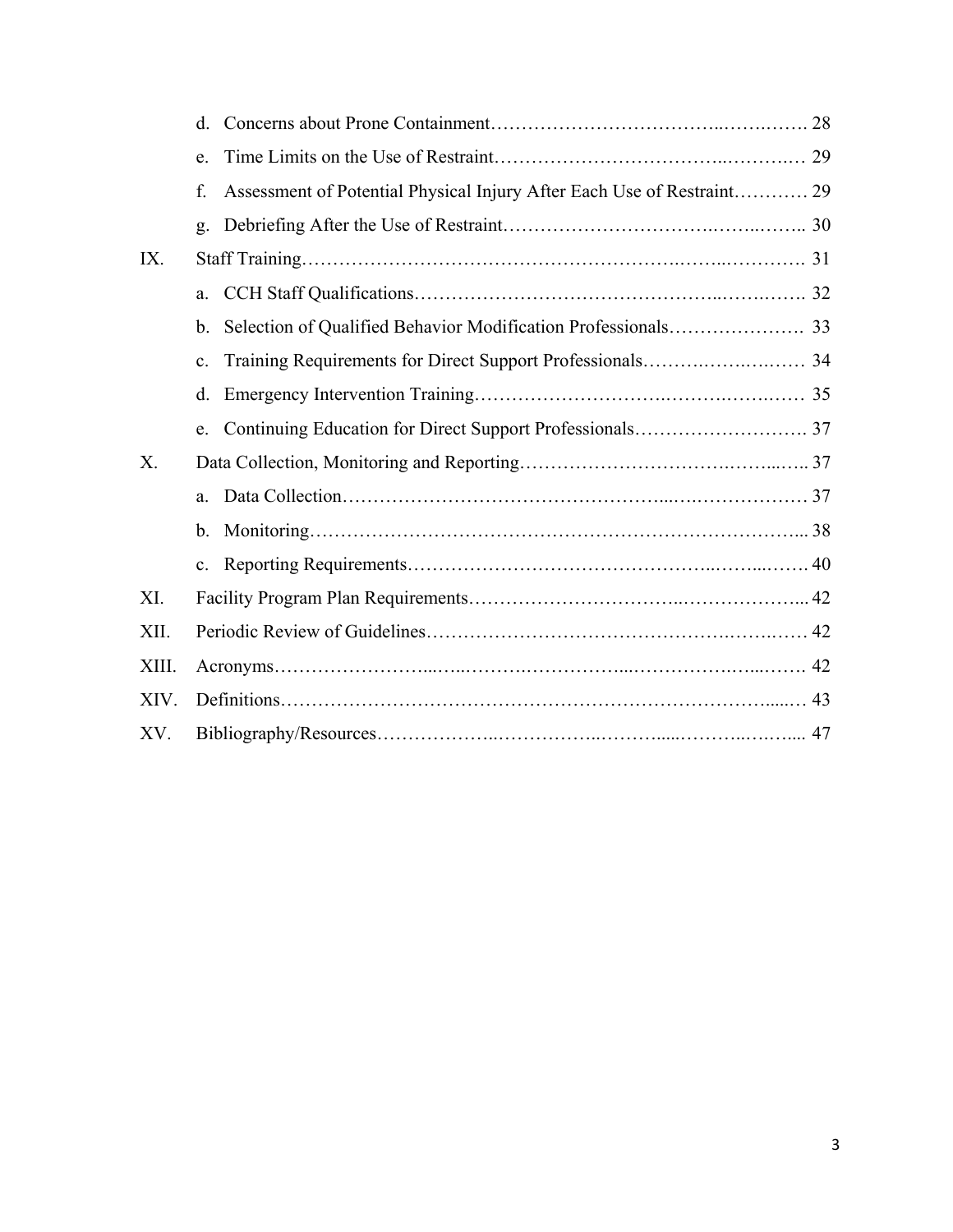# **California Department of Developmental Services**

*Guidelines for the Use of Restraint or Containment in Community Crisis Homes* 

#### Background

The Department of Developmental Services (Department or DDS) is committed to providing the services and supports needed for individuals with developmental disabilities to live in the most integrated settings. The Department developed these guidelines for the use of restraint or containment in Community Crisis Homes (CCHs) to be maintained in each facility's program plan and plan of operation. In development of these guidelines, the Department used the Guidelines for the Use of Restraint or Containment in Enhanced Behavioral Supports Homes and consulted with appropriate professionals and Disability Rights California regarding appropriate safeguards for the protection of individuals' rights.

The purpose of these Guidelines, although primarily to provide guidance to CCH providers regarding the use of restraint or containment, is multifaceted. The ability to manage a behavioral crisis is critically important for all staff who work with individuals residing in CCHs, including direct support professionals (DSPs), consultants and administrators. All staff must receive training regarding how to manage crisis situations, including the use of restraint as an emergency measure of last resort when the risk of serious harm to self or others is imminent. However, with the goal of minimizing and avoiding the use of restraint, staff must also be skilled in preventing conflict and remediating crisis situations in the least restrictive way.

*Individuals who receive services designed to change behavior have the right to a therapeutic environment, services which focus on personal welfare, treatment by a competent behavior analyst, programs which emphasize the development of functional skills, behavioral assessment and ongoing evaluation, and the most effective treatment procedures available (VanHouten, et al., 1988).* 

Accordingly, these Guidelines also focus on maintaining individual dignity and rights with preventive, proactive strategies to avoid a crisis and on the use of less restrictive, non-physical reactive, crisis intervention strategies, should one occur. The Guidelines summarize laws and regulations around the use of restraint or containment, as well as laws and regulations regarding the general provision of services in CCHs, including those relevant to Individual Behavior Supports Plans, Functional Behavior Assessments, Facility and Individual Emergency Intervention Plans, staff training, data collection, monitoring and reporting.

Although restraint may be part of an emergency intervention plan; it is never a substitute for a comprehensive behavior support plan that is person-centered, trauma-informed and embraces a positive behavior supports approach. Within a positive behavior supports framework, individuals are supported in changing behaviors that (a) pose a health and safety risk for themselves or others, (b) interfere with their personal relationships, (c) interfere with their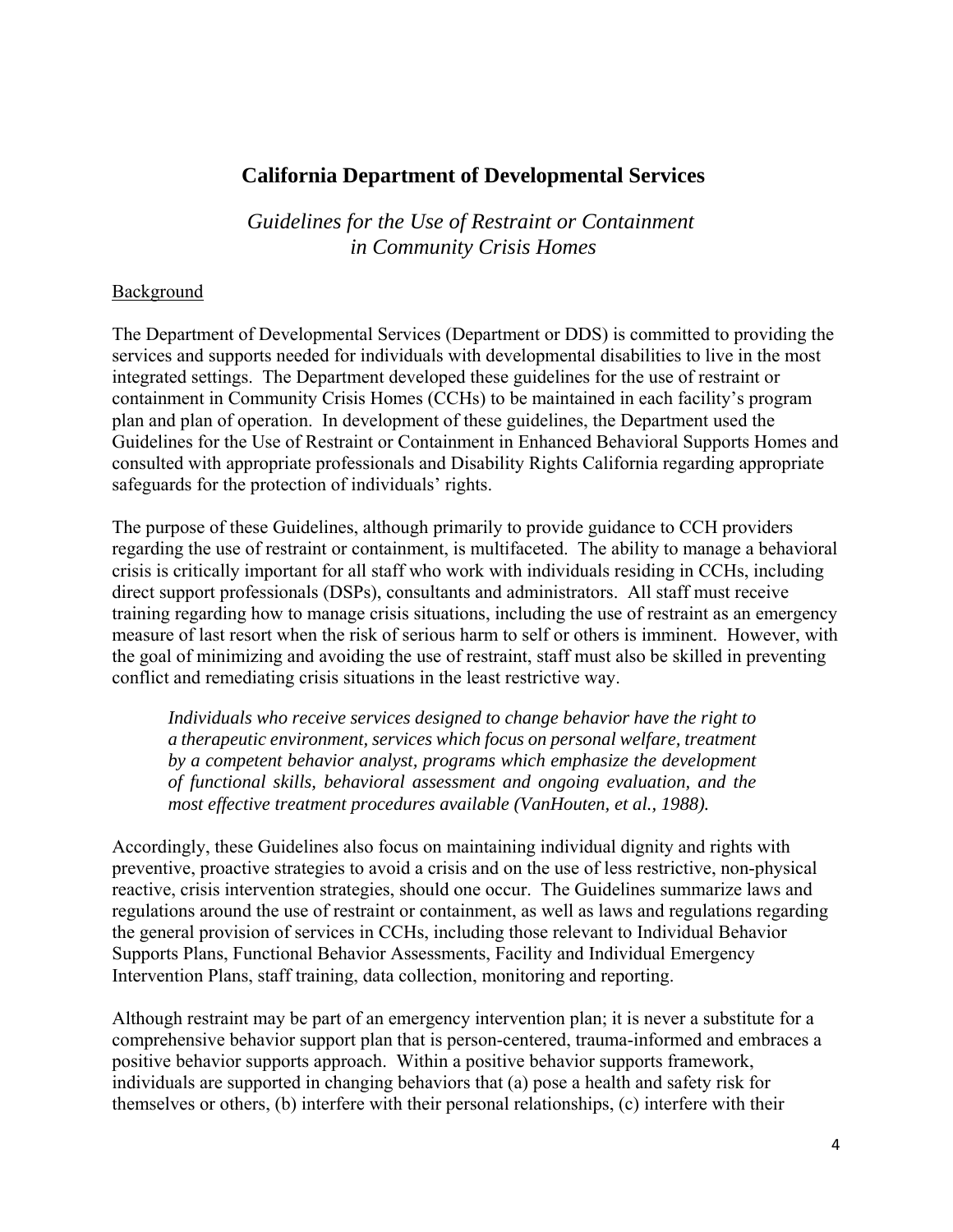growth as individuals, (d) interfere with their decision-making abilities, (e) pose a threat to their current placement and placement goals, and/or (f) result in being prescribed behavior-modifying medications. Positive behavior supports strive to support an individual's personal development, enhance quality of life and avoid the use of restrictive and punitive interventions.

# **Overview of Community Crisis Homes**

# What are Community Crisis Homes?

CCHs are certified by the Department and licensed by the State Department of Social Services as residential facilities that provide 24-hour non-medical care to individuals with developmental disabilities in need of crisis intervention services who would otherwise be at risk of admission to an acute crisis center, a state-operated facility, an out-of-state placement, a general acute hospital, or an institution for mental disease (Welfare and Institutions (W&I) Code  $§4698(a)(1)$ ). The crisis intervention services and supports provided include additional assessment, staffing, supervision, specialized staff training, and other intensive services and supports to immediately address an individual's urgent or emergent abrupt onset of behavioral or other needs (Title 17 §59000(j)). These services are provided under conditions which are the most integrated and the least restrictive possible to achieve the purposes of treatment (Title 17  $§50510(a)(1)$ , beyond what is typically available in other community-based adult residential facilities or group homes to serve people in a community setting rather than an institution.

# What is the Underlying Goal of Community Crisis Homes?

CCHs are intended to provide person-centered services and supports to help individuals successfully transition or return to their preferred community living option when the Individual Program Plan (IPP) team determines an individual is in need of crisis intervention services. The Regional Center will then assess the need for crisis intervention services that may lead to a determination of temporary placement in a CCH (W&I Code §59009(a)).

Within the context of person-centered practices, trauma-informed care and positive behavior supports, CCHs support the individuals who face challenges that may jeopardize their ability to have happy, healthy and safe lives in the community. Additionally, these supports provide services so that the need for acute crisis services or admission to acute psychiatric facilities or institutions for mental disease is minimized or prevented (Title 17 §59000(j)). CCHs emphasize individual goals and objectives that focus on stabilization and ameliorating issues that led to the need for crisis services. The maximum stay can extend to 18 months if needed. As such, goals and training objectives also include emphasis on the anticipated transition, so transition to a long-term placement can occur as quickly and safely as possible.

There are various types of CCHs, the Stabilization, Training, Assistance, and Reintegration (STAR) Program; Porterville Developmental Center Secure Treatment Area (PDC STA) Step-Down Homes; Institutions for Mental Disease (IMD) Step-Down Homes; and Community Crisis Homes for Children.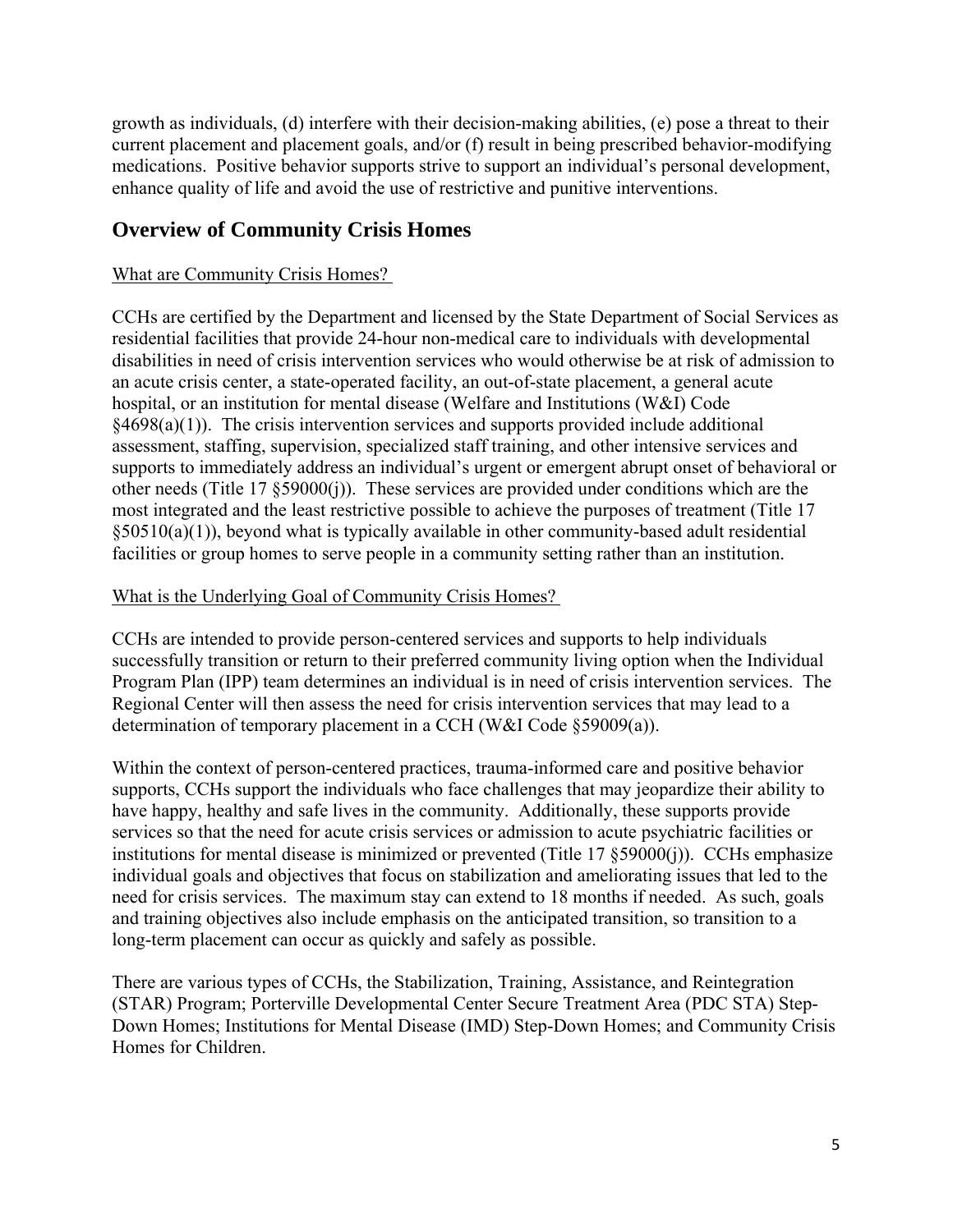# **Transitions in the Community Crisis Home**

# Transition to the Community Crisis Home

Transition planning with goals and timelines should begin at admission and should be comprehensive, clear, and thoughtful. Prior to admission, the regional center shall assess the individual's need for crisis intervention services and include the assessment information in the documents provided to the CCH administrator or the person responsible for admission (Title 17 §59009(a)). This documentation may include physical, behavioral, and mental health assessments in addition to any other shared information that will facilitate a smooth transition to the facility and the development of the Individual Behavior Supports Plan (IBSP). When possible, preparing an individual for the transition to a CCH involves coordinating services with the individual (or the individual's representative), the regional center, the CCH, their prior placement or future long-term residential placement, as well as other providers to meet the individual's needs and promote continuity of care.

Preadmission meetings or visits held by the Individual Behavior Supports Team (IBST) create an opportunity to introduce the individual to their potential home, obtain critical information and share relevant documentation, coordinate the logistics of the transition including cross training opportunities, and determine the services and supports they need to return or transition to their preferred community living option. However, this should not delay an individual's admission to a CCH.

# Transition from the Community Crisis Home

Planning for an individual's transition from the CCH begins at admission and should be revisited and updated as the individual progresses utilizing the IPP process with IBST. The transition plan should include, but not be limited to, the projected services and supports that would best serve the individual in the new living arrangement and a projected timeline for stabilization. Once the individual is approaching their stabilization goals and the regional center has identified a community option, the formal transition process should begin. This includes rate development of individual costs associated with transition (Title 17 §59022 (c)). The new residential provider will be involved in implementing all aspects of the discharge transition/treatment plan, including behavior management strategies. This process includes, but is not limited to:

- Identification of services and supports needed.
- Development of a plan for transition into the previous or preferred community living option.
- Individualized cross training for service providers to understand approaches and strategies. This will include what will be trained, how the new staff will be trained, and to what criterion.
- Day visits to the potential community living option to help facilitate the implementation of aspects of the discharge transition/treatment plan.

Once the transition plan is enacted, a transition meeting shall be held so the individual and their service provider have a seamless plan for final transition. At the time of the discharge, the CCH will develop a final summary of the individual's developmental, behavioral, social, health, and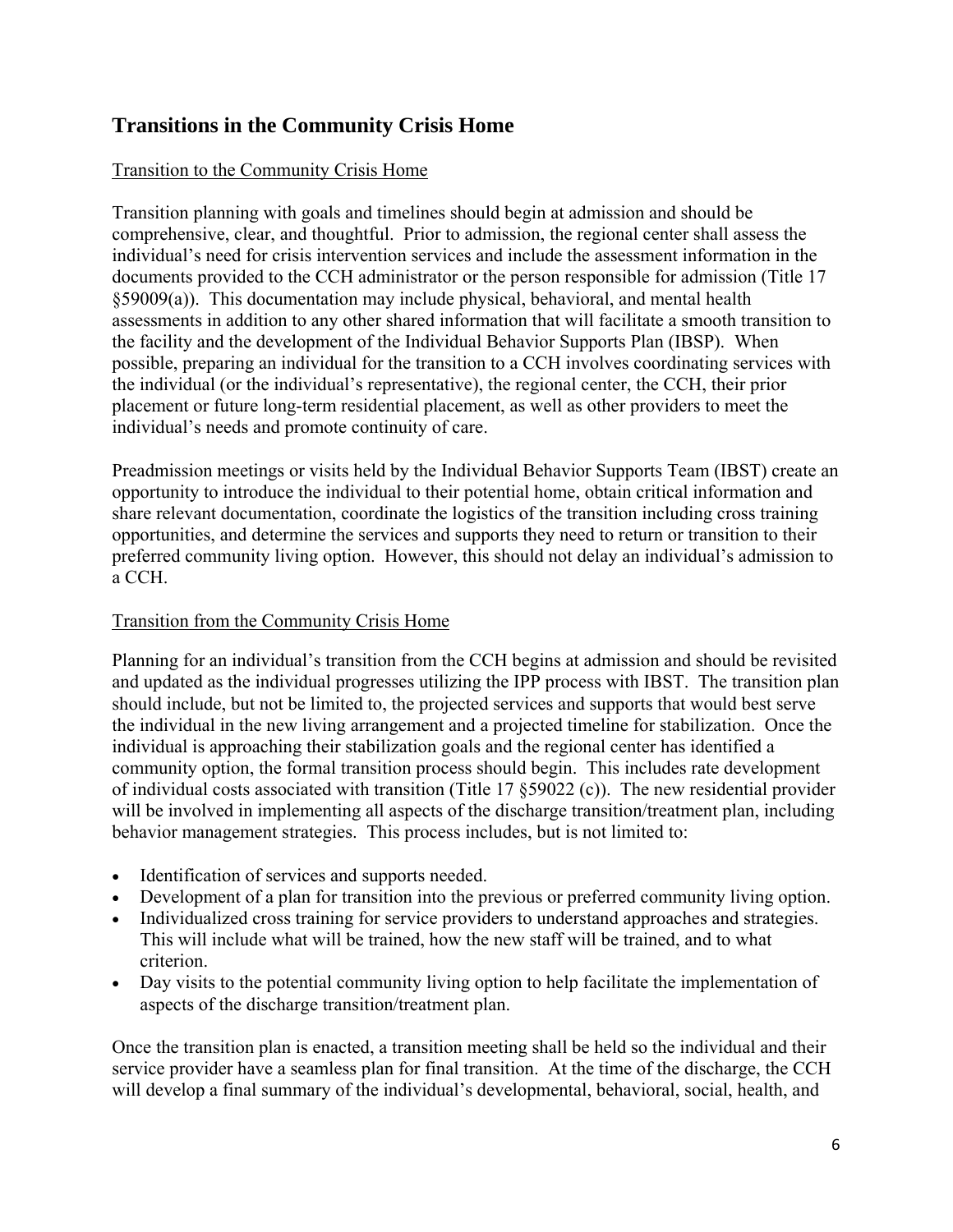nutritional status. A copy of the final summary, in addition to the current Functional Behavior Assessment (FBA) and IBSP, will be provided to the authorized personnel for transition support. A member of the IBST will provide a post discharge plan of care to the regional center and the new service provider to support the individual in adjusting to their new community living option.

# **Individual Behavior Supports Plans and Functional Behavior Assessments**

#### Individual Behavior Supports Plans

From a person-centered perspective, services and supports should address the balance between what is important to and what is important for an individual. The idea of the balance between what is important to and what is important for an individual is rooted in the human condition where none of us has a life where we have everything that is important to us and none of us pay perfect attention to everything that is important for us. All of us strive for a balance between them. Through a discovery and person-centered planning process, we are more likely to support people in reaching their potential when we work together with them and their loved ones to find that balance between what they need to have a more satisfying and happier life, what is important for their health and safety, and what others see as necessary to helping them be valued and contributing members of the community.

IBSPs used prior to the individual moving to a CCH may contain effective strategies, replacement skill trainings, and known antecedents that can be the best starting point for the initial IBSP. If previous plans include restrictive interventions that are not allowed in CCHs (e.g., mechanical restraint, seclusion), they cannot be included in the initial IBSP. The effectiveness of the IBSP will need to be closely monitored and may be revised to add additional strategies or remove ineffective ones. Even when cross training opportunities exist with prior staff, individuals often change or react differently to situations after moving to a new home.

An IBSP is initiated immediately after an individual moves to a CCH and is completed within 24 hours (Title 17 §59010(b)). Then, within seven days, the CCH administrator (who meets qualification outlined in Title 17 §59004) ensures that all members of the IBST are contributing their input and makes a more comprehensive IBSP (Title 17 §59009(e)(2)). The IBSP identifies and documents the intensive support and service needs of the individuals with focus on difficult or challenging behaviors and details the strategies that will best enable the individual to return to their previous placement or to an appropriate alternative community-based environment (Title 22 §85301(i)(1)). The IBSP is informed by regional center documentation and assessments, may also include the requirements of Health and Safety (H&S) Code §1180.4(a) and identifies the entity or entities responsible for providing the services needed.

The CCH administrator and the IBST are to review the IBSP and update the plan, as necessary, on a weekly basis (Title 17 §59009(f)).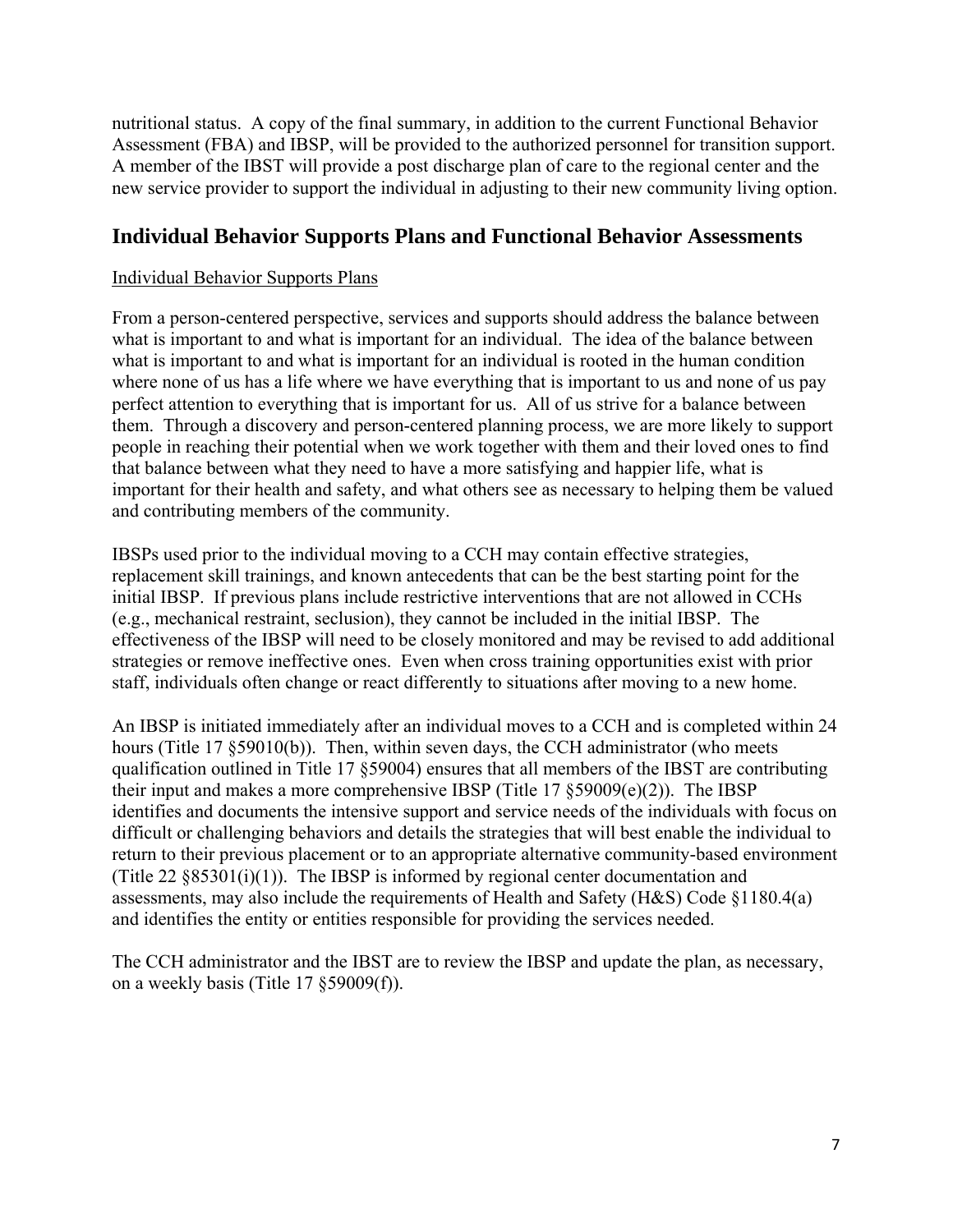#### **Individual Behavior Supports Plans**

- The IBST is function-based, evidence-based, and targets functionally equivalent replacement behaviors, addresses individual needs and includes the following:
	- 1. Baseline of behaviors, needs or skill level
	- 2. Target behaviors, skills and attainable goals
	- 3. Function of behaviors
	- 4. Desired outcomes and replacement behaviors
	- 5. Intervention strategies; antecedent, instructional, and consequence strategies
	- 6. Entity/entities responsible
	- 7. Environmental changes
	- 8. Timelines and review dates
	- 9. Data collection, monitoring progress, and evaluation methods
	- 10. A written plan of transition to return to the previous placement or another appropriate community placement
	- 11. Emergency interventions that may be necessary
- The CCH administrator shall submit the IBSP and any updates to the vendoring and/or placing regional center service coordinator and, unless the individual objects on his or her own behalf, to the clients' rights advocate.

#### Functional Behavior Assessments

Conducting FBAs and the development of IBSPs initiated immediately and completed within the first 24 hours of placement should be viewed as the minimum standards. CCH providers, in coordination with their Qualified Behavior Modification Professionals (QBMPs), must also look to best practice standards when conducting FBAs and developing IBSPs.

The FBA is the foundation for the IBSP. Given the enhanced behavioral supports, staffing and supervision required by individuals living in CCHs, it must be comprehensive. Best practice in conducting a comprehensive FBA includes direct observation of the individual, interviews with the individual and significant others (e.g., family, friends, support staff and other interdisciplinary team members), and a review of available relevant information (e.g., assessment reports, incident reports, medical records).

Based on direct observation and the records reviewed, the FBA should include operational definitions of the target behaviors (e.g., behaviors of concern), including onset and offset criteria to ensure that data can be collected with fidelity and analyzed in a meaningful way. A hypothesis about the function(s) of the target behavior(s) should be based on an antecedent and consequence analysis as well as holistic environmental analysis that assesses the matches and mismatches in the individual's physical, interpersonal and service environments. The environmental analysis should consider factors, such as participation and interest in various activities, teaching strategies, routines and rituals, degree of choice and control, and the quantity and quality of relationships. Setting variables should also be included, such as physiological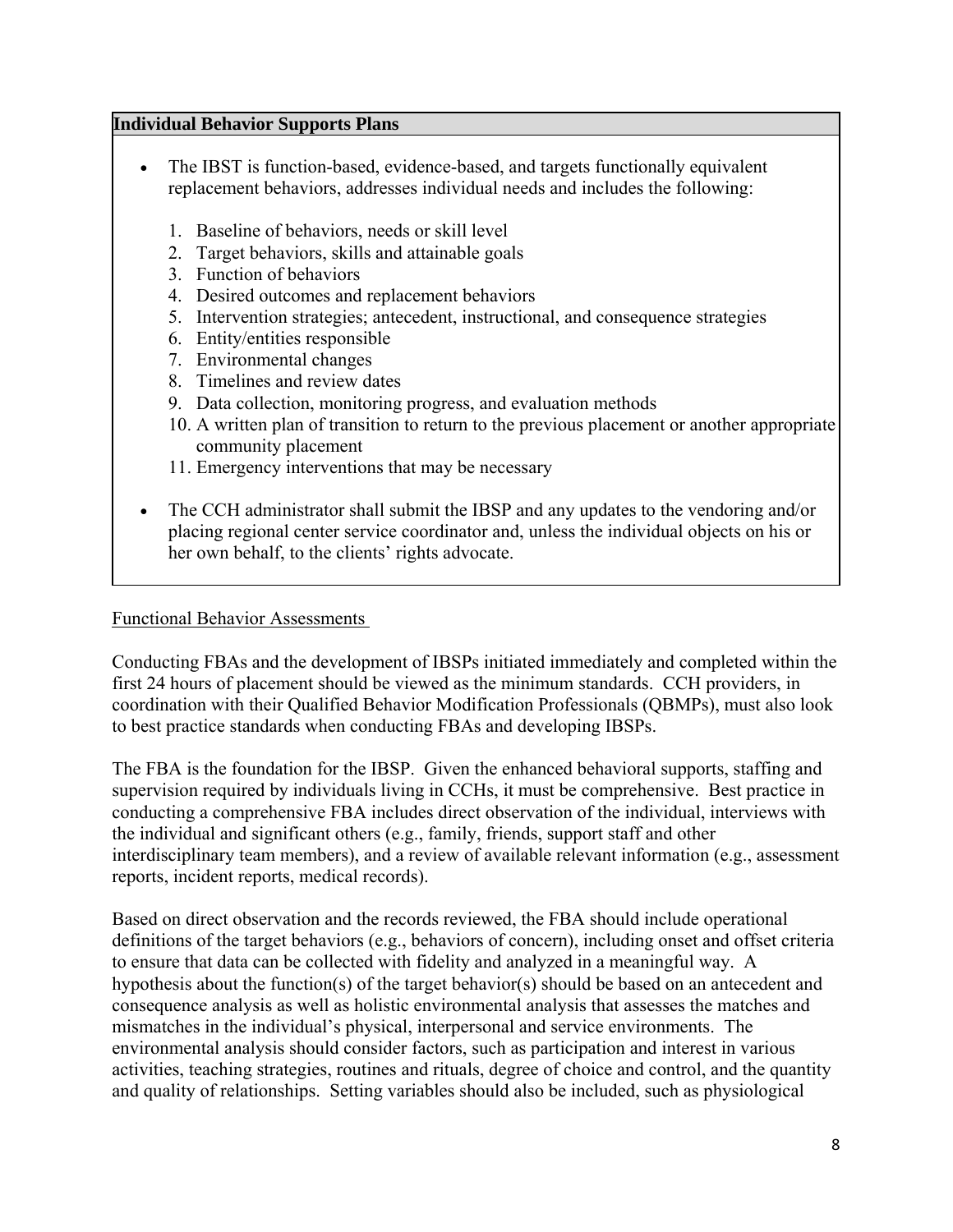factors (e.g. dietary, menses, and other sensitivities), medical factors (e.g. dementia, heart disease), developmental level, neurological or genetic factors (e.g. Traumatic Brain Injury, Prader-Willi Syndrome), and psychiatric disorders (e.g. mood disorders, anxiety disorders).

Additionally, possible medical factors contributing to behaviors must be explored and any traumas an individual has experienced should be included in the FBA and considered when recommending support strategies. Even if serious traumatic events, referred to in the traumainformed care literature as "big T" traumas, are not identified in the individual's life, thought should be given to the likely "little t" traumas, or events experienced as traumatic at a personal level, that have occurred in the individual's life. (H&S Code §1180.4(a)(5)). Moreover, past incidents of restraint and psychiatric hospitalizations should be recognized as potentially traumatic experiences. Sensitivity to an individual's choices, culture and native language are also expected to be demonstrated in the conduct of the FBA and development of the IBSP.

Information gathered through the FBA process should lead to the development of the IBSP, especially hypotheses regarding the functions of the targeted behaviors. All services and supports provided and described in the IBSP should create an enriched, safe, supportive and healing environment where the individual has choices in matters affecting his/her everyday life. They should emphasize learning and teaching alternative behavior within a positive framework rather than relying on negative or punitive consequences to stop behaviors that are undesirable or dangerous.

IBSPs are to include both proactive and reactive strategies. Proactive strategies focus on future reductions in the occurrence of target behaviors, increases in skill development, and improvement in an individual's quality of life, including the reduced use of restrictive procedures such as restraint. Proactive interventions include but are not limited to: environmental changes that create better matches for the individual; teaching general, functionally-equivalent, functionally-related, and coping and tolerance skills; preventive/antecedent strategies; and consequence strategies such as certain schedules of reinforcement.

Reactive strategies focus on rapid and safe management of a behavioral crisis. A continuum of emergency strategies should be individualized with an emphasis on less restrictive, non-physical strategies including, but not limited to: redirection; active listening, stimulus change, redirection to a preferred activity, withdrawing a demand, strategic capitulation, inter-positioning, and using cushions or pads. If less restrictive strategies are ineffective, more restrictive strategies, such as restraint, are only to be used in accordance with the facility's approved emergency intervention plan and with relevant laws and regulations.

#### Delayed Egress and Delayed Egress/Secured Perimeter

A CCH may utilize a delayed egress device on the exit(s) to the home, or the perimeter gate to the home provided the home has DDS certification for the use of these devices. The home may additionally use secured perimeter with the use of delayed egress devices with DDS Community Placement Plan approval and program certification. Delayed Egress (DE) devices are alerts on egress points on gates or doors that temporarily preclude the use of exits for a predetermined period of time. These devices shall not delay any resident's departure from the facility for longer than 30 seconds. Once the delay is released, DSPs may attempt to redirect an individual who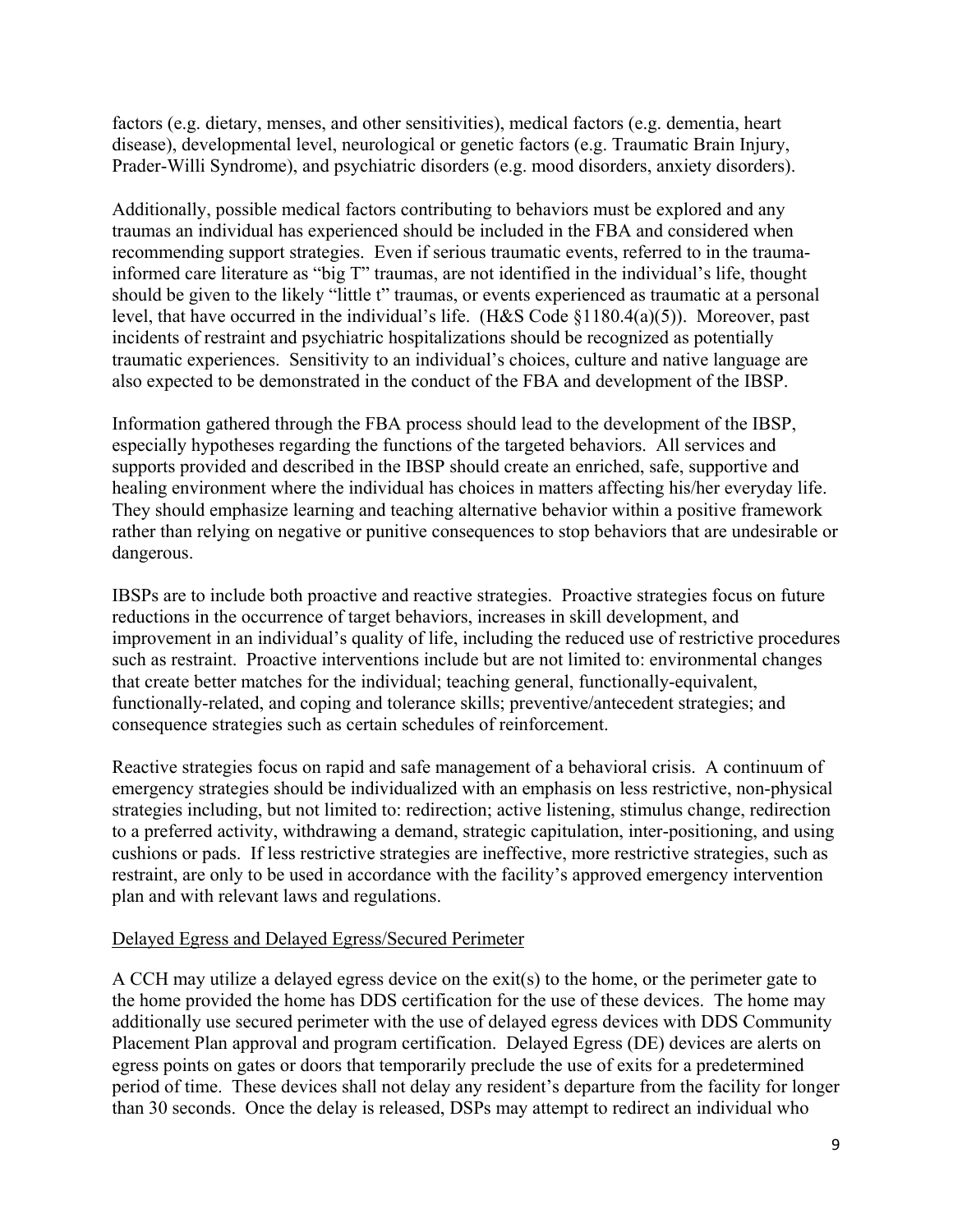attempts to leave the home, especially if the situation is unsafe. If the CCH has DE/SP, annual written consents and/or court orders for individuals; and all components (e.g., alarms, locks) must be operational. (H&S Code §1531.1)

Delayed Egress/Secured perimeter (DE/SP) homes are built with higher fences and delayed egress gates and/or gates for individuals with high elopement or impulse control risks. Secured perimeter homes fence perimeter and height must meet requirements of California Building Codes (CBC) and California Fire Codes (CFC) and follow local city and county codes.

If the CCH has a delayed egress or delayed egress and a secured perimeter, the administrator shall ensure that the IPP includes a person-centered determination that the individual lacks hazard awareness or impulse control and requires the level of supervision afforded by the CCH equipped with delayed egress devices or delayed egress/secured perimeter. Additionally, if not for this placement, the person would be at risk for admission to, or would have no option but to remain in, a more restrictive state hospital or state developmental center placement. (H&S Code §[1531.1-.15](https://1531.1-.15))

The FBA and IBSP should directly address how the individual's hazard awareness, impulse control, or other behaviors of concern that necessitates the use of delayed egress and/or secure perimeter is supported. The IBSP shall identify safety skills and replacement behaviors. The goal is for placement in the most integrated setting possible. The CCH model affords individuals the opportunity to live in the most integrated environment based on coping and safety skills assessed upon admission. Once placed in the CCH and coping and safety skills are learned and demonstrated, the door alarm or delayed egress may be turned off, the individual may learn how to use the code independently, or there may be a decrease in the intensity of staff support.

For DE or DE/SP, the IBSP shall include a plan for how individuals will be taught safety awareness, impulse control, and other skill trainings to increase their level of safety in the neighborhood with the goal to ultimately live in the most integrated setting possible. Additionally, IBSP strategies may also address safety skills, target behaviors and training. The delayed egress system can be modified to be turned off or set to a shorter duration of time depending on individuals' needs and some individuals can gain access to codes or keys to egress doors without the door locking.

# *Staff Training on DE and DE/SP*

The CCH shall provide staff training regarding the use and operation of the delayed egress and delayed egress/secured perimeters, protection of residents' personal rights, lack of hazard awareness and impulse control behavior, and emergency evacuation procedures. All staff must be trained in individual rights regarding the delayed egress system and must understand that individuals retain the personal right to come and go from their home. (H&S Code §1531.15; Title 22 §80068 and §80070; Title 17 §56070–56073)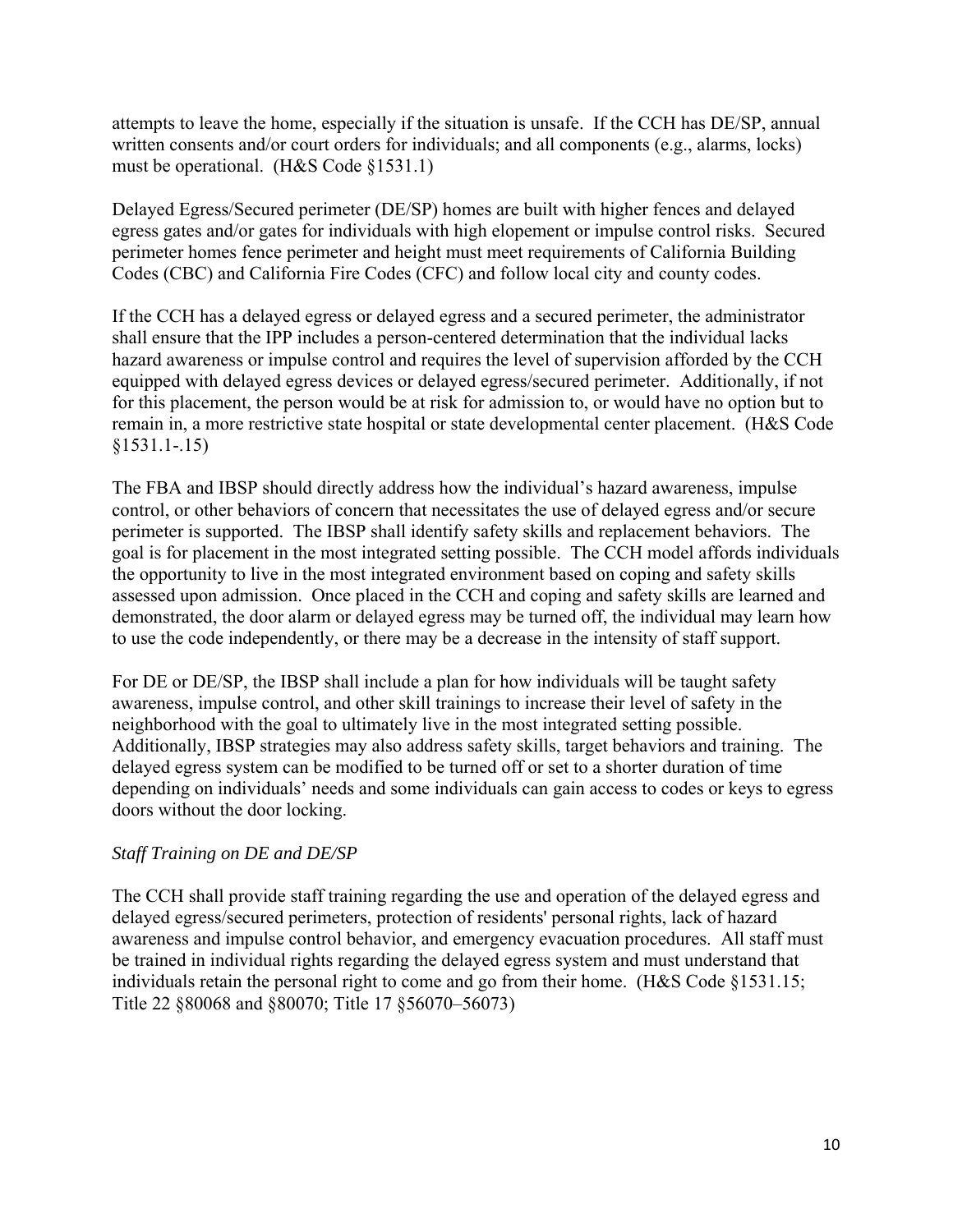# **Individual Behavior Supports Team**

The IBST are individuals who participate in the development, revision and monitoring of the IBSP for individuals residing in a CCH.

#### **Individual Behavior Supports Team**

The IBST includes at minimum, the:

- 1. Individual and, where applicable, authorized consumer representative;
- 2. Regional center service coordinator and another regional center representative as necessary;
- 3. CCH administrator;
- 4. Regional center clients' rights advocate, unless the individual objects on his or her own behalf to participation by the clients' rights advocate; and
- 5. CCH QBMP.

The team may also include:

- 6. Mobile crisis service;
- 7. Representative(s) from the individual's prior residence and/or identified alternative future community-based residential setting, as applicable;
- 8. Health Care Professional; or
- 9. Anyone deemed necessary by the individual, or, where applicable, his or her authorized consumer representative, if any, for developing a comprehensive and effective IBSP.

As noted above, the IBST includes the regional center clients' rights advocate. CCH providers need to contact the Office of Clients' Rights Advocacy (OCRA, a program of Disability Rights California) to identify the Clients Rights' Advocate (CRA) assigned to their geographic area so they know who to invite to IBST meetings and where to send updated IBSPs as required in statute and regulation. The CRA list can be found on the following webpage: <https://www.disabilityrightsca.org/what-we-do/programs/office-of-clients-rights-advocacy-ocra>

The goal of an individual's support team is presumably to help the individual have as much positive control as is possible in his/her life. The role of the IBST is to find the best balance between what the individual wants, and issues of health and safety. Within a person-centered framework, the individual, with the support from required IBST members, should identify other individuals (e.g., family, friends, direct support staff from day and/or residential services) who can make significant contributions to the planning process and include them on the IBST on a situational or regular basis.

Input from the IBST must be sought when developing the initial IBSP, as well as when conducting the FBA. Title 17 §59009(f) also notes that the CCH administrator is required to review the IBSP weekly and provide updated information as necessary. The CCH administrator must determine the structure of these weekly reviews and ensure that all IBST members, including the CRA, are given the opportunity to provide input.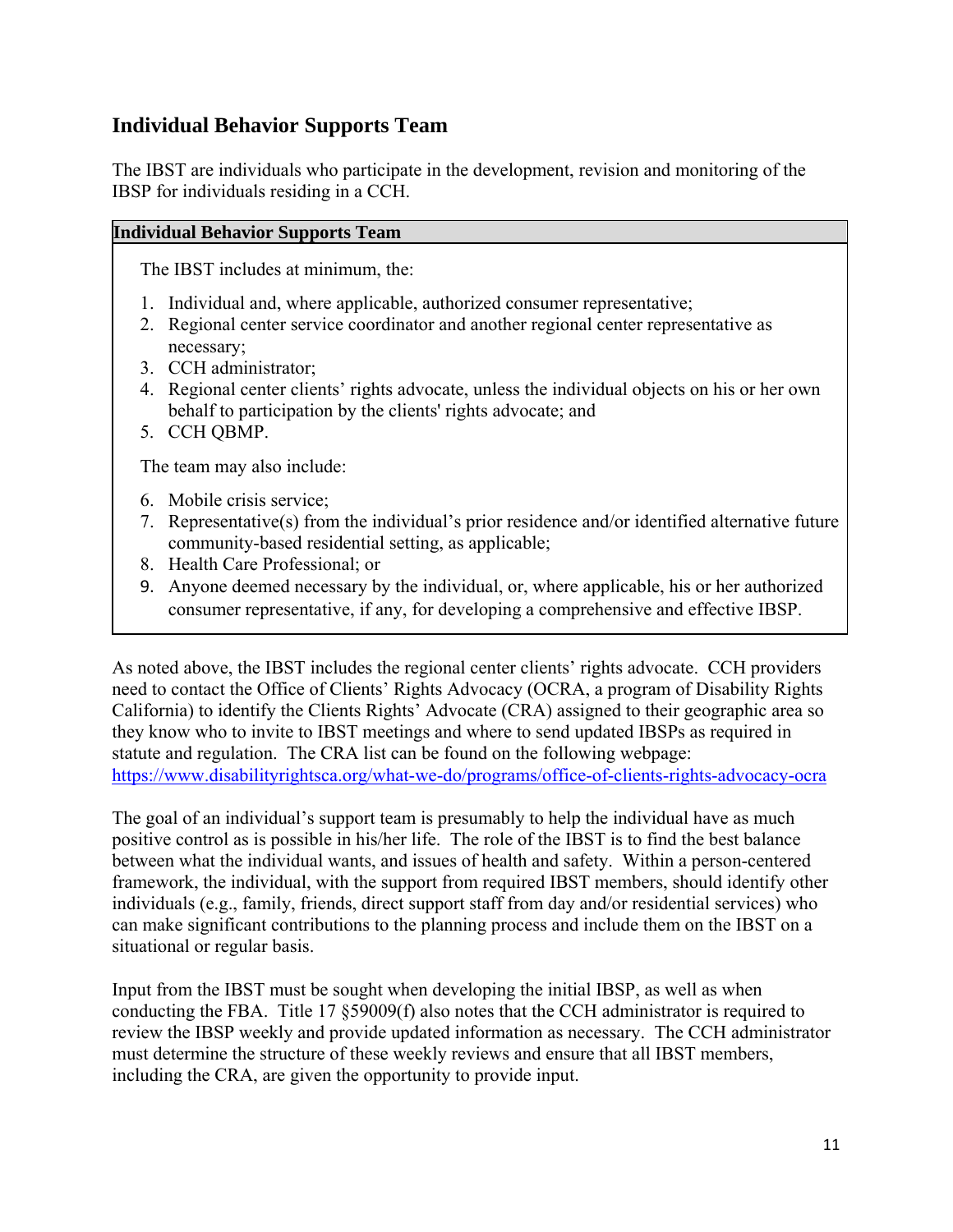The team may also be called together immediately after a significant event has occurred. If physical restraint was used to safely resolve a dangerous situation, it is recommended that IBST members be added as participants in the debriefing process. Also, if law enforcement was involved in response to a crisis, the team may want to meet.

An effective person-centered thinking tool that can be used during monthly IBSP reviews and other IBST meetings, is the "4 plus 1 questions": *What have we tried? What have we learned? What are we pleased about? What are we concerned about?* These are useful questions in gathering the support team's learning about how the individual is doing since the team's last meeting. This is a particularly helpful process because the group can learn from each other's different perspectives. It is also a quick way to identify better ways of supporting the individual and working together to answer the fifth ("plus 1") question – *Based on what we know, what do we do next?* – which results in updating the IBSP, as needed. Using this process, flip chart paper can be put on the wall, or regular sheets of paper can be placed on a table, with each question written on the top. As IBST members arrive for the meeting, they can write on the paper and during the meeting, the information gathered can be reviewed and discussed to inform the answer to the fifth question.

# **Individuals' Rights and Denial of Rights**

# Individuals' Rights

All individuals with developmental disabilities are entitled to the same rights, protection, and responsibility as all other persons under the laws and Constitution of the State of California and the United States, unless restricted by law (Title 17 §50510). Individuals are encouraged to exercise their rights at will. Special attention and effort shall be given from providers to ensure that these human and civil rights are exercised, protected, and implemented, not only while residing in a CCH, but also in receiving needed services. Providers must have a copy of conservatorship documents when applicable to understand what rights the consumer retains, as there are various types of conservatorships. Rights are listed below as access rights and personal rights for people temporarily residing in a CCH.

Access rights include, but are not limited to (Title 17 §50510(a)):

- 1. Treatment and habilitation service and support should foster the developmental potential of the individual and be directed toward the achievement of the most independent, productive, and normal life possible. Such services should protect the personal liberty of the individual and shall be provided with the least restrictive conditions necessary to achieve the purposes of the treatment, services, or supports.
- 2. Dignity, privacy, and humane care. To the maximum extent possible, treatment, services, and supports shall be provided in natural community settings.
- 3. Participation in an appropriate program of publicly supported education, regardless of disability.
- 4. Prompt medical care and treatment, and to be fully informed of health and condition, as indicated.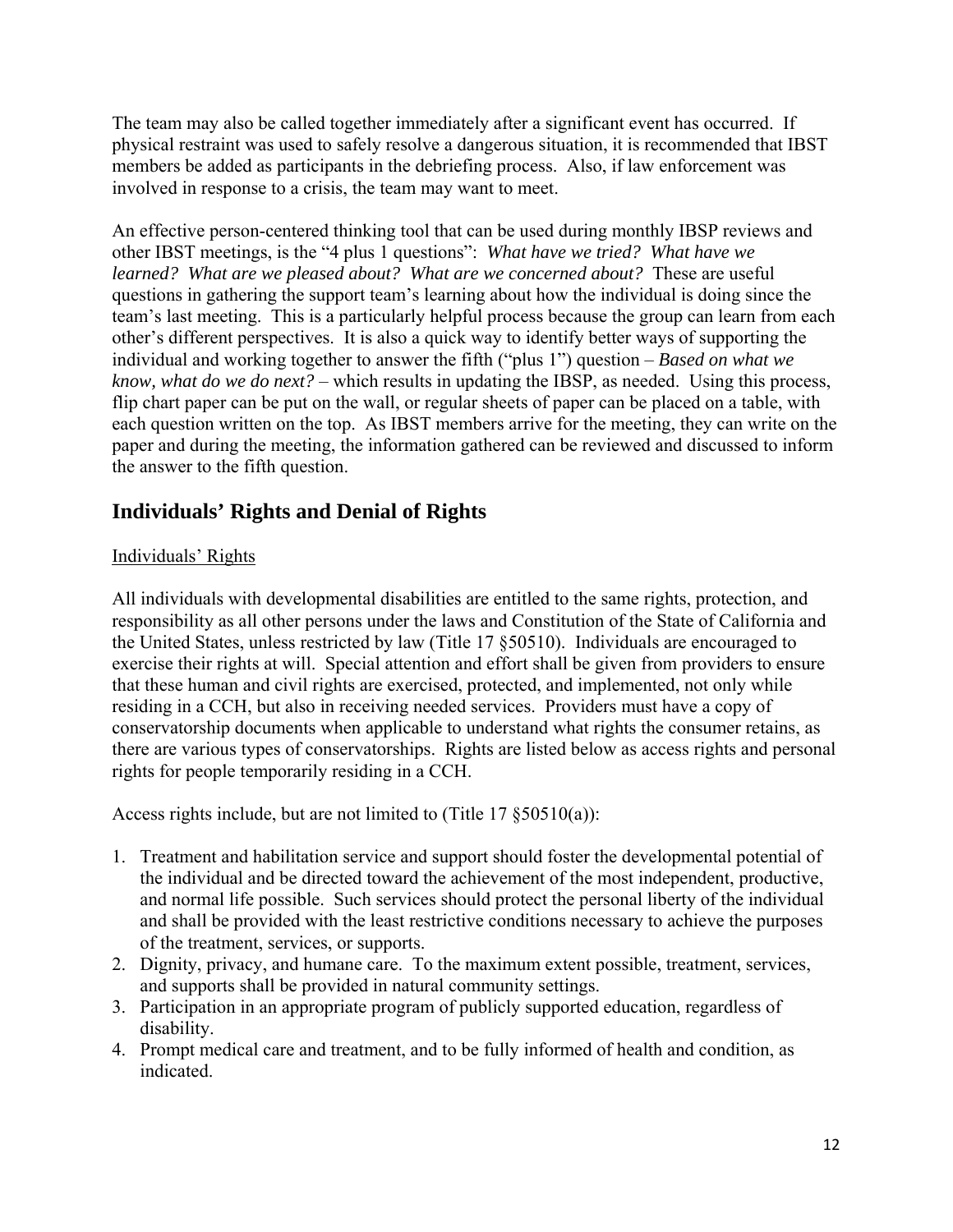- 5. Religious freedom and practice include the right to attend services or to refuse attendance, to participate in worship or not to participate.
- 6. Social interaction and participation in community activities.
- 7. Physical exercise and recreational opportunities.
- 8. Freedom from harm, including unnecessary physical restraint or isolation, excessive medication, abuse, or neglect.
- 9. Freedom from hazardous procedures.
- 10. The exercise of choices in their own lives, including but not limited to: where and with whom they live; relationships with people in their community; the way they spend their time, including education, employment, and leisure; the pursuit of their personal future; and program planning and implementation.
- 11. Advocacy services to protect and assert the civil, legal, and service rights to which any individual having a disability is entitled.
- 12. Freedom from discrimination by exclusion from participation in, or denial of the benefits of any program or activity which receives public funds, solely by reason of being an individual with a developmental disability.
- 13. Access to the courts for purposes including, but not limited to:
	- Protecting or asserting any right to which any individual with a developmental disability is entitled.
	- Questioning a treatment decision affecting such rights, once the administrative remedies provided by law or regulation have been exhausted.
	- Inquiring into the terms and conditions of placement in any community care or health facility or state developmental center by way of a writ of habeas corpus.
	- Contesting a conservatorship, its terms, and/or the individual or entity appointed as guardian or conservator.

Personal rights include, but are not limited to (Title 17 §50510(b)):

- 1. To keep and be allowed to spend one's own money for personal and incidental needs.
- 2. To keep and wear one's own clothing.
- 3. To keep and use one's own personal possessions, including toilet articles.
- 4. To have access to individual storage space for one's private use.
- 5. To see visitors each day.
- 6. To have reasonable access to telephones, both to make and receive confidential calls, and to have calls made for one upon request.
- 7. To mail and receive unopened correspondence and to have ready access to letter-writing materials, including sufficient postage in the form of United States postal stamps.
- 8. To refuse electroconvulsive therapy ("ECT").
- 9. To refuse behavior modification techniques which cause pain or trauma.
- 10. To refuse psychosurgery. Psychosurgery means those operations currently referred to as lobotomy, psychiatric surgery, and behavioral surgery and all other forms of brain surgery if the surgery is performed for any of the following purposes:
	- Modification or control of thoughts, feelings, actions, or behavior rather than treatment of a known and diagnosed physical disease of the brain.
	- Modification of normal brain function or normal brain tissue in order to control thoughts, feelings, actions, or behavior.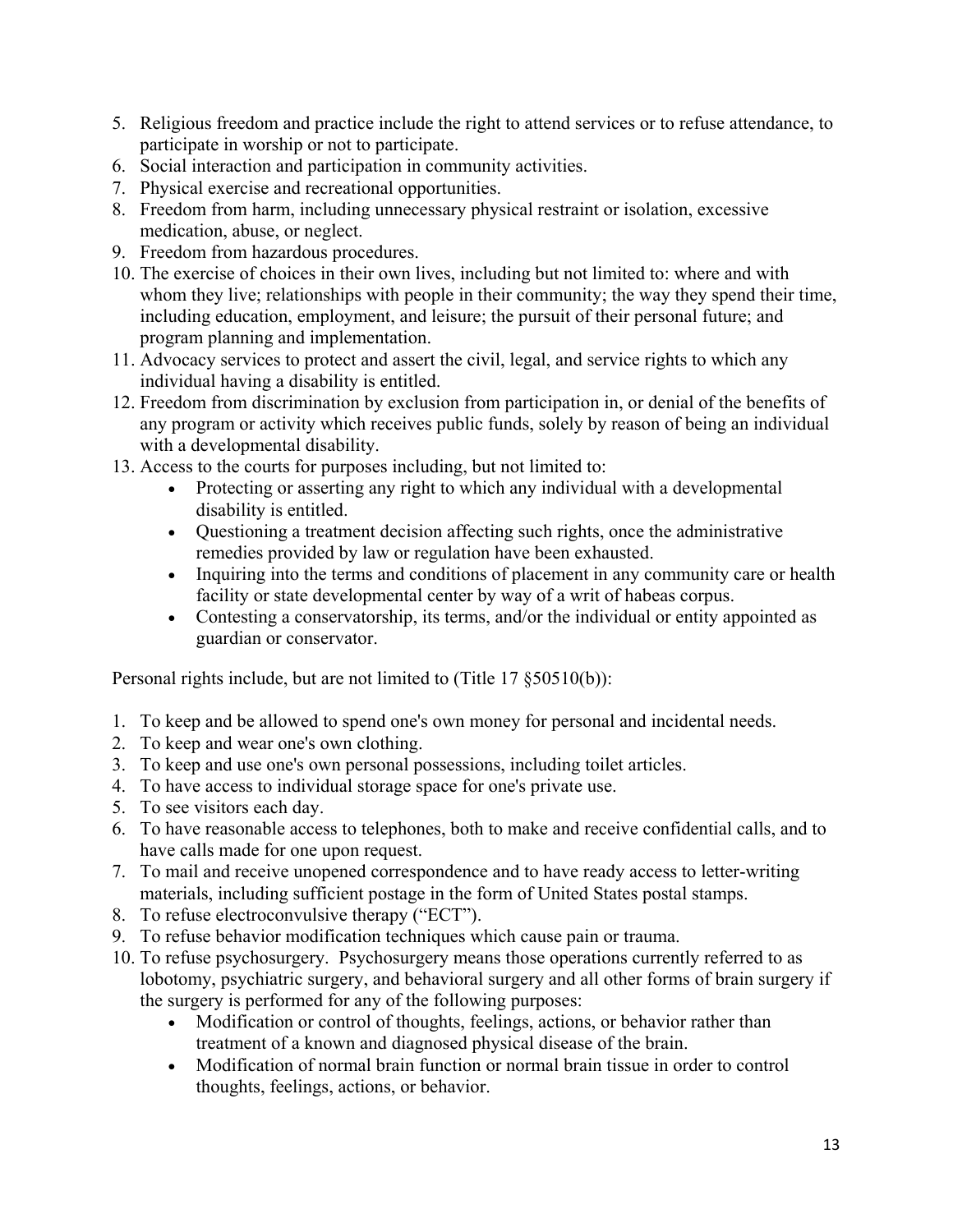- Treatment of abnormal brain function or abnormal brain tissue in order to modify thoughts, feelings, actions, or behavior when the abnormality is not an established cause for those thoughts, feelings, actions, or behavior.
- 11. Other rights as specified by administrative regulations of any federal, state, or local agency.

# *Notification of Rights*

Per Title 17 §50520, individuals with developmental disabilities are informed of their rights, in the language they comprehend, at the time of admission or transfer, when there is a change in legal status, or when a conservator has been appointed. Notices of rights, in both English and Spanish (and other languages deemed appropriate by the Department of Developmental Services), are posted. The individual's disability shall not limit ability to fully exercise his/her legal and civil rights.

- 1. All individuals shall be personally informed of all rights to which he or she is entitled in a language or other form of communication, which he or she understands, including a printed copy when appropriate. If an individual cannot be effectively informed of his or her rights, a good faith effort must be made and witnessed. The person witnessing the good faith effort shall also sign the documentation.
- 2. Notification of rights must also be given to the individual's parent, guardian, conservator, or responsible family member. This notification shall occur on the following occasions:
	- a. Within 24 hours after admission to the facility.
	- b. Upon change in legal status, such as when a conservatorship is established.
	- c. Upon request, or as needed.

# Denial of Rights

A good cause exists only if exercising the right would (1) cause injury to the individual; (2) seriously infringe on the rights of others; or (3) cause serious damage to the facility. A good cause must also ensure that there is no less restrictive way of protecting the interests of the three causes and that the good cause is related to the specific right that is denied. Legally, a right shall not be withheld or denied as a punitive measure or considered a privilege to be earned. Additionally, legally good cause is not a treatment modality, approach, or plan. (Title 17 §50530)

Personal rights that **cannot be denied** for good cause, include, but are not limited to:

- 1. Refuse electroconvulsive therapy.
- 2. Refuse behavior modification techniques that cause pain or trauma.
- 3. Refuse psychosurgery.
- 4. Make choices in areas such as, daily living routines, choice of companions, leisure and social activities, and program planning and implementation.

Personal rights that **may be denied** for good cause which include, but are not limited to (Title 17  $§50530(a)$ :

- 1. Keep and be allowed to spend one's own money for personal and incidental needs.
- 2. Keep and wear one's own clothing.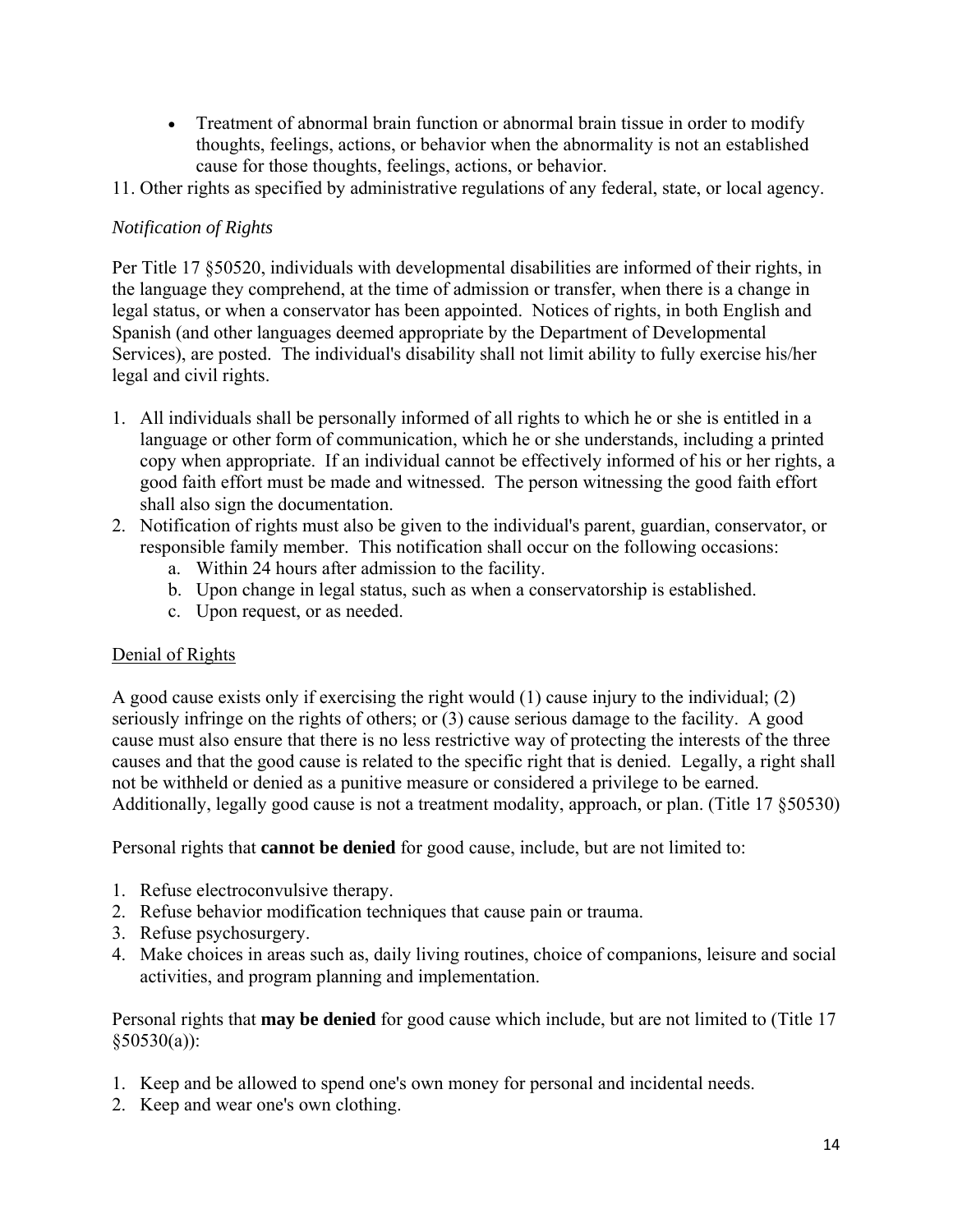- 3. Keep and use one's own personal possessions, including toiletries.
- 4. Have access to individual storage space for private use.
- 5. See visitors each day.
- 6. Have reasonable access to telephones, both to make and receive confidential calls.
- 7. Have ready access to letter-writing materials, including stamps, and to mail and receive unopened correspondence.

# *Assessment of Rights*

Upon identifying the potential or actual need to deny a right, staff will first need to identify and implement or attempt all less restrictive means of protecting the individual from injury or harm, protecting others from having their rights violated or causing serious damage to the facility.

Disability Rights California's Office of Clients' Advocacy recommends the following assessment strategy for providers to answer to determine whether a denial of rights is needed for Good Cause:

- *1. Did you discuss the potential denial of right with the individual? What are his/her thoughts?*
- *2. Are individuals' rights involved? What rights? Is the right involved one from the list of rights that may be denied for good cause?*
- *2. Are there imminent health and safety issues? Is there imminent risk for damage to property? Are the risks imminent, reasonable or excessive?*
- *3. Are other individuals' rights involved or somehow harmed?*
- *4. What would be the least restrictive intervention? For example, could the right be limited instead of completely denied?*
- *5. Is the right denied related to the reason for the denial?*

If a Denial of Rights seems necessary to protect the individual or others, an IBST meeting will be held. The individual, their family/legal representative, the placing regional center and CRA will be requested to participate.

Any potential denial of right must be discussed with the regional center coordinator and approved by the CRA. To receive sign off from the CRA, there must be (1) data to justify the denial and that lesser restrictive techniques were considered and attempted; and (2) a plan for reinstatement of the right that is being denied. A determination must be made that the denial is necessary and meets the good cause requirements. The CCH administrator or designee has the authority to deny an individual's personal rights as indicated above, for good cause.

# *Documentation of a Good Cause Finding*

If there is good cause, the professional person in charge or designee must:

- 1. Notify the individual of the right to appeal, waive the right, and/or leave the facility, if applicable (Title 17 §50532(a)).
- 2. Immediately document the following information in the individual's record (Title 17 §50532(b)).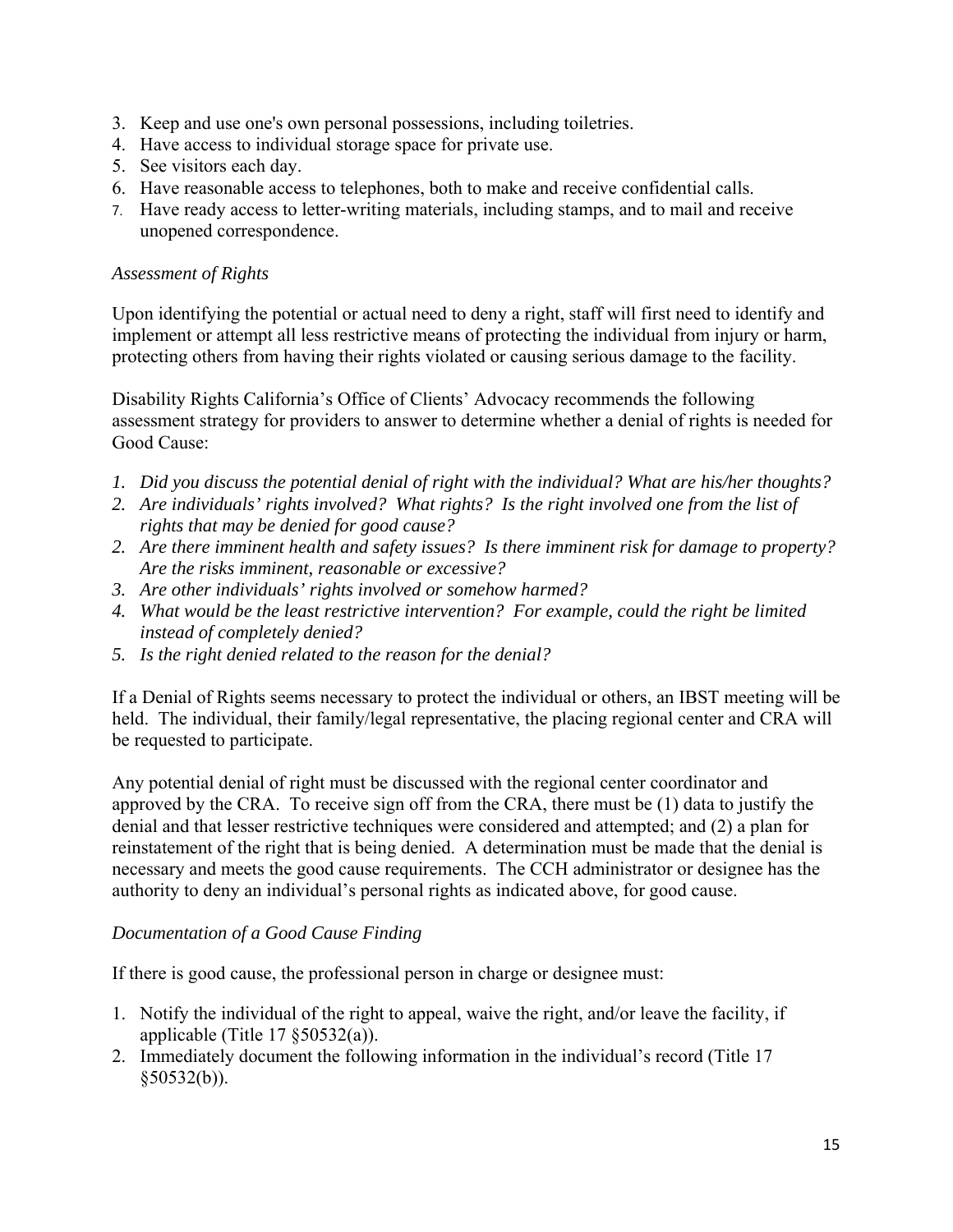- and a special incident report must be submitted to DDS that includes: i. Date/time right denied a. If an emergency prevents immediate documentation, it must be done within 24 hours
	-
	- ii. Specific right denied
	- iii. Specific Good Cause for denial
	- iv. Names of any staff involved in decision
	- v. Signature of professional or designee authorizing denial
	- vi. If individual appealed, date of request and appeal outcome vii. Plan for reinstatement
	-
	- viii. Date of proposed 30-day review
		- ix. Date right restored
- 3. Send the original documentation to the CRA immediately or within 24 hours and a copy to the regional center service coordinator not to exceed 10 days (Title 17 §50536(a)).
- 4. Retain a copy in the individual's file.

#### *Reinstatement Procedure*

Upon the denial of a right, a plan for reinstatement shall be initiated. A reinstatement plan is a requirement for the good cause for denial to be approved by the CRA.

Upon expiration of the good cause, any denied right shall promptly be reinstated. A right shall not continue to be denied when the good cause for the denial no longer exists. For assessment of the continued validity of the good cause upon which the denial is predicated, each denial for good cause shall be reviewed at a minimum of thirty (30) days beginning from the first date when the denial takes place. At each review, a specific finding shall be made that the good cause for continuing the denial exists, including that it is still the least restrictive means, or the denial shall terminate.

#### Responsibility to Ensure Individuals' Rights

Providers who support individuals who experience crisis play an important role in helping protect individuals' rights. Below is a list of key professionals and their responsibility to ensure individuals' rights.

#### *CCH Administrator/Professional Person in Charge/Designee*

- Ensures the facility is in compliance with the posting requirement of rights (Title 17  $$50520(b)(1)).$
- notification is completed. Ensures individuals are notified of their rights and ensures that documentation of such
- Reviews proposed denial of rights and ensures that rights are denied only for good cause. If in agreement, signs and dates the Denial of Rights Report, ensures that this is properly documented and reported to the CRA (Title 17 §50530(b)).
- Advises the individual, or if unable to comprehend, the individual's parent or guardian, if a minor, conservator, personal or legal representative, of the right to elect to leave the facility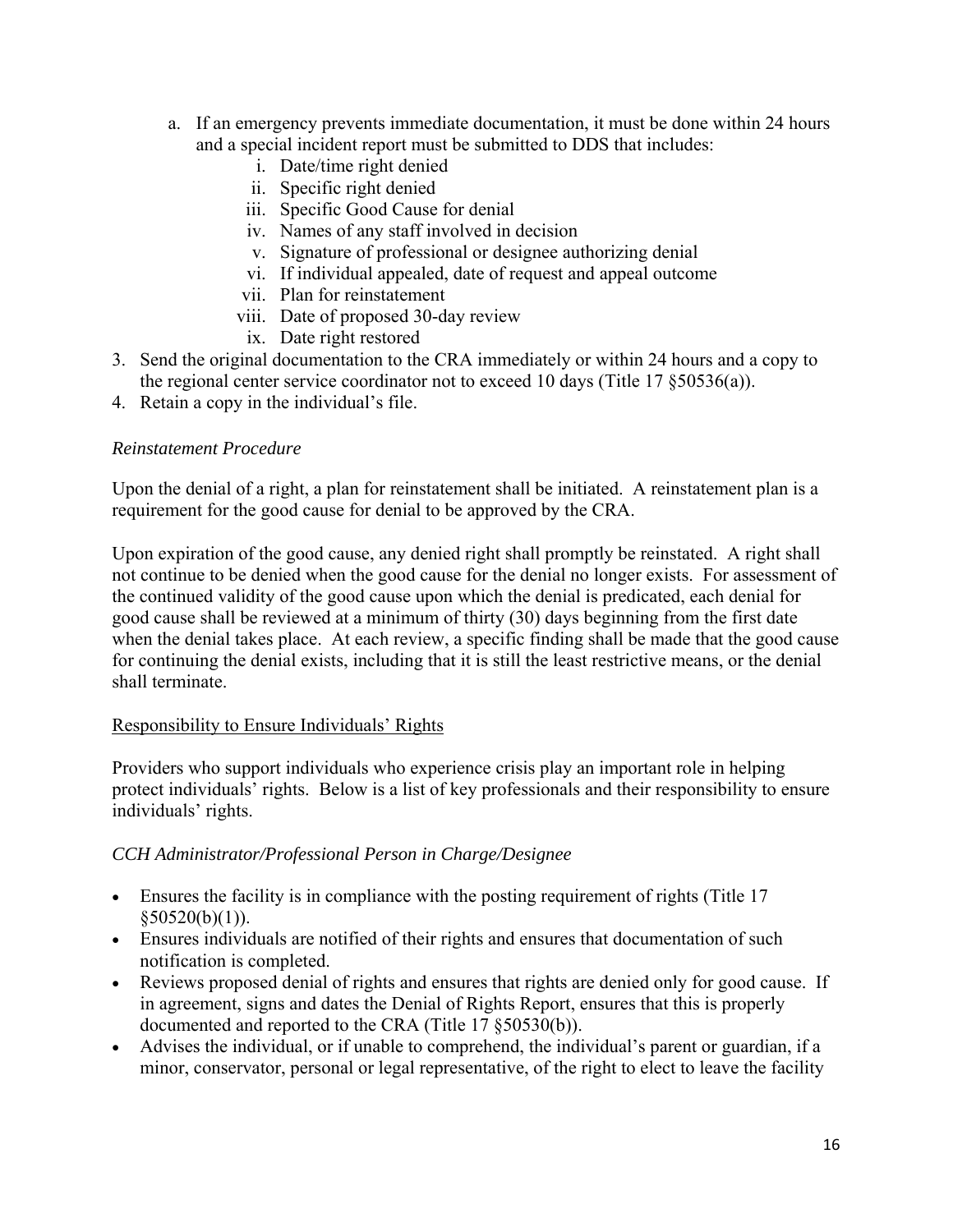without submitting to the proposed denial or to submit to the denial but appeal its basis (Title 17 §50530(h)).

 Ensures a copy of the Denial of Rights Report is served upon the individual or the individual's legal representative.

# *Individual Behavior Supports Team (IBST)*

- Ensures that the need for training for the exercising of rights and the responsibilities involved, is addressed in the IPP.
- Meets to assess whether less restrictive methods can be employed before a right is denied.
- Documents the good cause for denying a right and develops a plan for reinstating the right.
- Determines a schedule for re-evaluation of the denial of rights no less than every thirty (30) days.

# *Clients' Rights Advocate*

- To assure that rights of individuals served by the regional center, including applicants and individuals referred for services, are guaranteed, protected, and asserted as requested by or on behalf of the individual (Title  $17 \xi 50550(b)(1)$ ).
- To monitor compliance with the posting requirements and the notification of rights in any licensed facility (Title 17 §50550(b)(2).
- To investigate and to facilitate resolution of all complaints involving violation, withholding or punitive denial of rights which are brought by or on behalf of any individual (Title 17 §50550(b)(3)).
- To initiate inquiry into any violation, withholding or punitive denial of any right to which an individual is unable to do so (Title 17 §50550(b)(4)).
- To assist individuals in the pursuit of administrative and legal remedies. If the complaint is against an employee, a policy, or the operations of the regional center, the CRA may refer the individual to any agency which can provide representation (Title 17 §50550(b)(5)).
- To advise the regional center director on the development and implementation of the regional center clients' rights assurance program (Title 17 §50550(b)(6)).
- To serve as a local consultant and resource person on the issue of rights for individuals, families, regional center staff and other interested persons (Title 17 §50550(b)(7)).
- To act as the liaison between the regional center and the Clients' Rights Office.
- To review and monitor all reports concerning the denial of rights for good cause that are submitted (Title 17 §50550(b)(8)).

# The Appeal Process

Each individual or any representative acting on behalf of an individual who believes that any right to which the individual is entitled has been abused, punitively withheld, or improperly or unreasonably denied, may pursue a complaint. Initial referral of any complaint shall go to the CRA. (Title 17 §50540)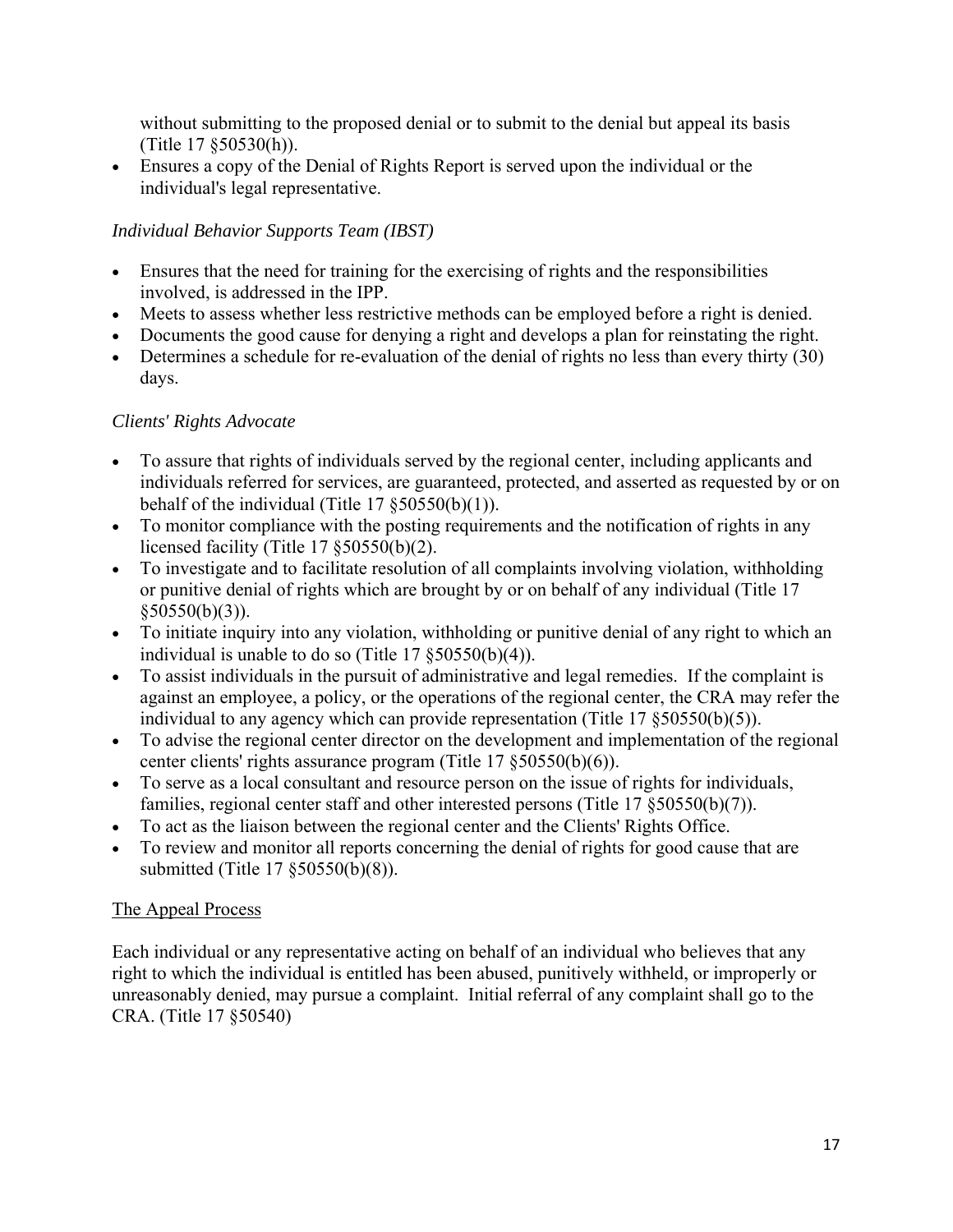# **Emergency Intervention Plans**

The best crisis is the one that doesn't occur at all. To the extent that support staff can meet the immediate and long-term needs of the individuals they serve and show dignity and respect toward them, the greater the probability of avoiding a crisis. However, staff must be prepared should a behavioral crisis occur. CCH providers are required to develop emergency intervention plans for both the facility and their individuals at the time of admission per Title 17 §59002(a)(3).

As defined in Title 17  $\S59000(n)$ , emergency interventions are those used during a time when an individual presents an imminent danger to self or others and only when less restrictive techniques have been used without success. They are safety measures meant to prevent impending risk of serious harm by offering immediate and short-term support to an individual who is experiencing an event that has the potential of resulting in injury to self or others. The emergency intervention plan is a written plan, addressing the implementation of emergency procedures and prevention of injury (Title 22 §85161(a)-(h)).

The regulations that guide the use of emergency interventions in CCHs, as well as in other community care facilities and group homes for individuals with developmental disabilities, focus heavily on the definition of restraint and parameters of its use. This includes the practice of only using more restrictive interventions after less restrictive strategies have been determined to be ineffective. These Guidelines provide supplemental information about a continuum of emergency interventions/reactive strategies and methods for measuring their effectiveness to assist CCH providers in developing both their facility Emergency Intervention Plans (EIPs) and Individual Emergency Intervention Plans (IEIPs) for the individuals they serve.

#### Facility Emergency Intervention Plans

The facility EIP regarding the use of restraint should be designed by the CCH applicant or licensee in conjunction with a Behavior Management Consultant and as a part of the facility program plan per Title 17  $\S 59002(a)(8)(D)$ . As such, the facility's program plan and the EIP is to be approved by the Department.

The facility EIP should specify the least restrictive, or non-physical de-escalation methods that are used to identify and prevent behaviors that could lead to the use of restraint. Restraint means any intervention, including a physical hold, that restricts an individual's freedom of movement of all or part of an individual's body. The EIP must also specify those strategies, including the use of restraint, that might be used in an emergency when the use of restraint is necessary to prevent serious physical harm to an individual and no lesser restrictive or non-physical technique has been effective in doing so. Similarly, the use of a continuum of interventions starting with the least restrictive is required. Furthermore, only when those less restrictive interventions have proven ineffective, can a more restrictive intervention, such as restraint, be used and only when an individual's behavior presents an imminent danger of serious injury to self or others.

Seclusion is never to be used in a CCH (Title 17 §59001). Seclusion involves placing an individual in a room or area against his/her will and from which he/she is physically prevented from leaving. No individual with developmental disabilities in community care facilities or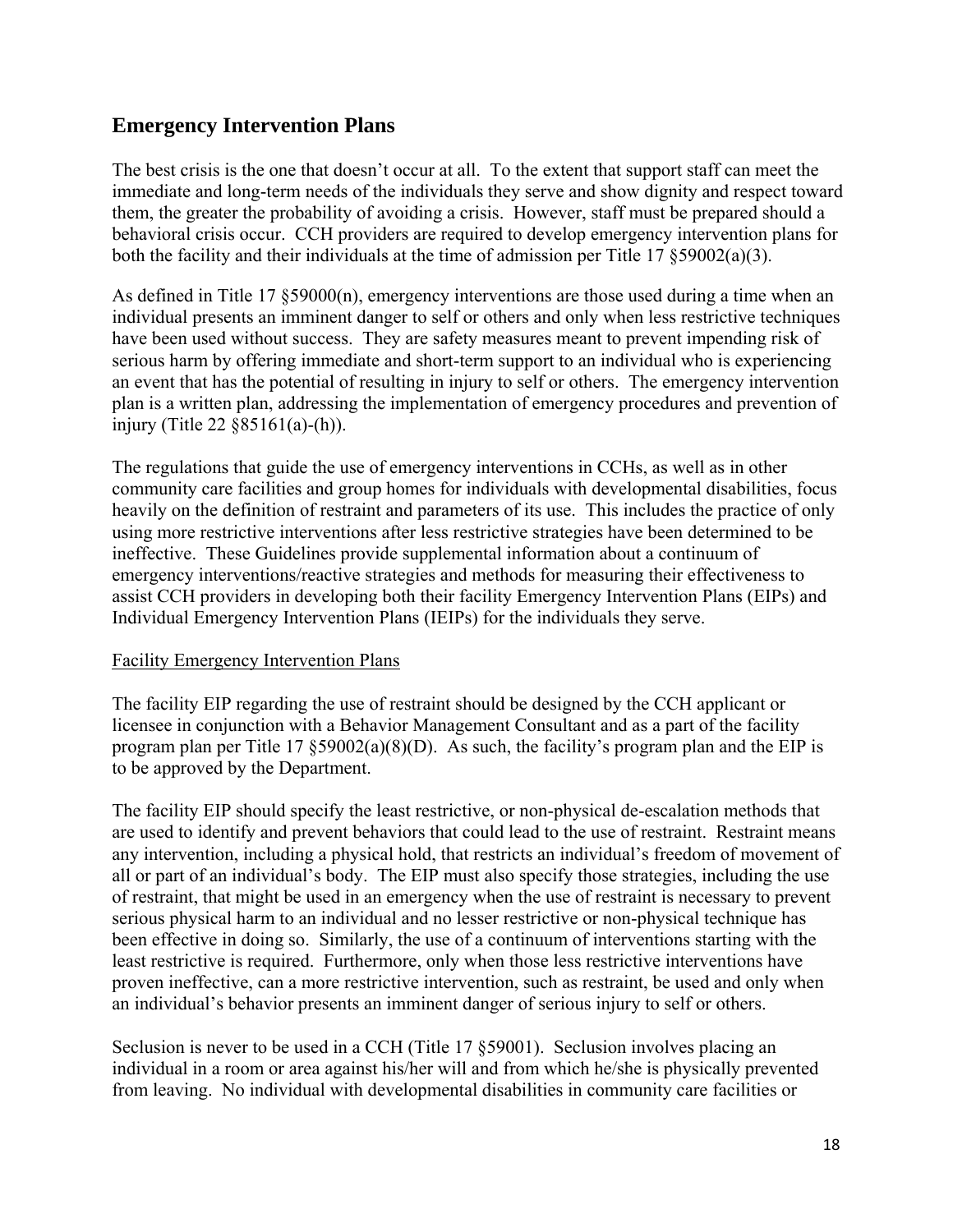group homes shall be placed in seclusion. As such, these Guidelines refer only to restraint when describing required components of EIPs.

EIPs should include, but are not limited to, the following items:

- Staff qualifications are sufficient to implement the EIP;
- A list of the staff required to be trained to use restraint (by job title);
- A list of emergency interventions beginning with the least restrictive one, that includes a description of each of the interventions that may be used;
- A statement that if prone containment is included as a potential emergency intervention in the EIP, it must only be used in compliance with H&S Code §1180.4(f);
- A description of the circumstances and the types of behaviors for which the use of emergency interventions may be needed;
- Procedures for maintaining care and supervision and reducing the trauma of other individuals with disabilities in the area when staff are required to use emergency interventions simultaneously;
- Procedures for crisis situations, when more than one individual requires the use of emergency interventions simultaneously; and
- Procedures for re-integrating that individual into their daily routine after the need for an emergency intervention has ceased.
- Procedures for how the CCH will establish positive ongoing relationships with local law enforcement, local mental health crisis services, and mobile crisis services.
- Procedures for how the CCH staff are trained on how and when to contact local law enforcement, local mental health crisis services, and mobile crisis services, as a last resort, and how DSPs are to respond when police, local mental health crisis services, and mobile crisis services arrive.

Additionally, the EIP should include a training plan that outlines the following components:

- 1. The course type, title and a brief description of the training staff completed;
- 2. Training requirements for new staff;
- 3. The ongoing training requirement for existing staff including timeframes and frequency of refresher training to ensure staff maintain their skills;
- 4. Training curriculum;
- 5. The qualifications of the instructor(s) providing the training;
- 6. Evidence that the training plan is based on research and that the training topics are appropriate for the targeted population and services provided by the CCH.

More information about emergency intervention training can be found in the Staff Training section in this document. Specifically, recommendations are made in that section about selecting a professionally recognized crisis management training curriculum.

The EIP must also include procedures for debriefing each time after restraint is used (guidelines for debriefing are discussed in the Restraint and Containment section).

While proactive strategies focus on reducing the frequency, duration and intensity of a target behavior over time, reactive strategies focus on rapidly de-escalating a crisis by reducing the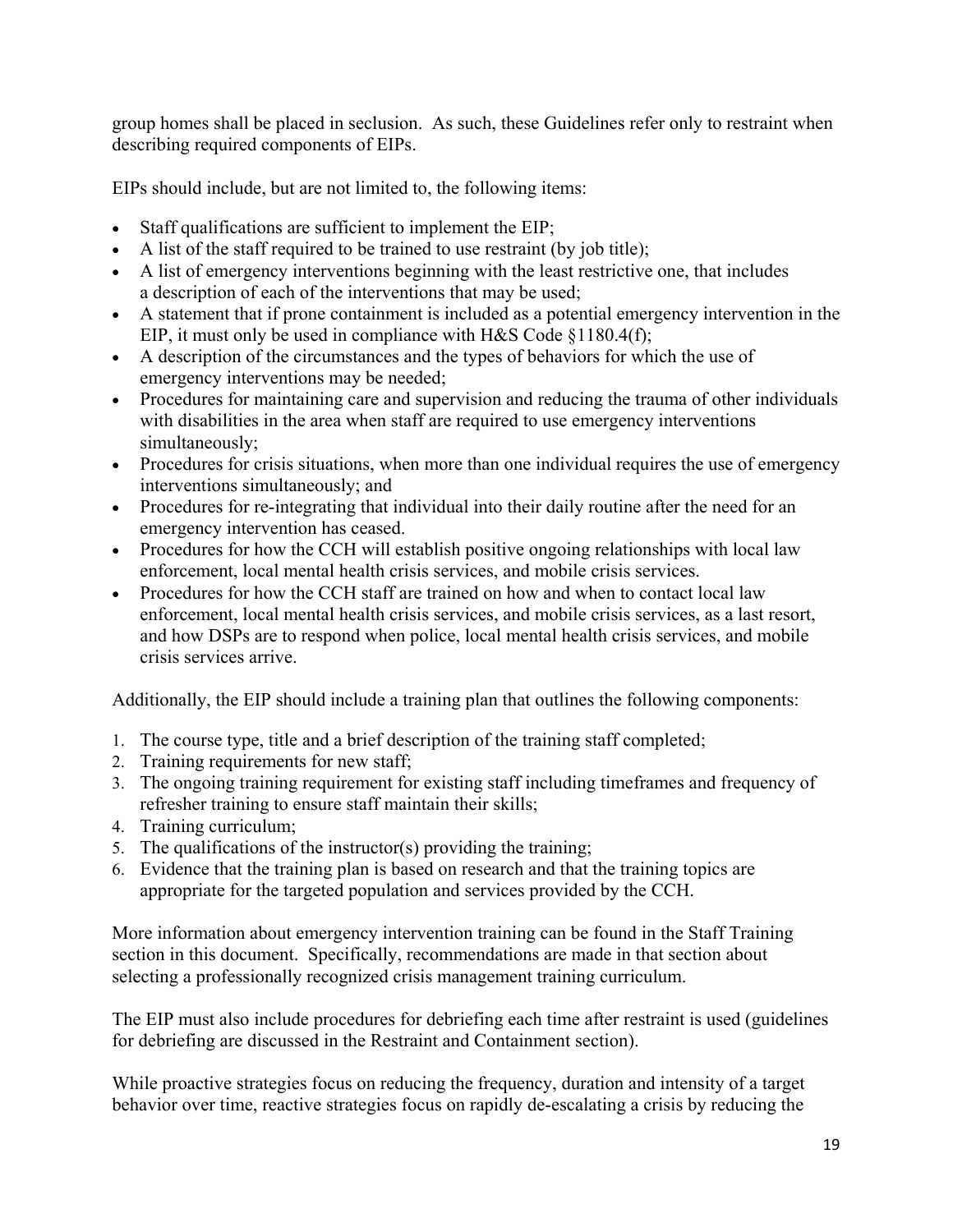severity of a specific episode, or behavioral occurrence. When developing EIPs, CCH providers must identify a continuum of emergency interventions/reactive strategies that prevent injury to, and maintain safety for, individuals who are a danger to themselves or others and must emphasize positive behavior supports and techniques that are alternatives to physical restraint (H&S Code §1567.64).

Much conceptual and applied work in emergency management and the use of less restrictive, nonphysical reactive strategies has been published by LaVigna and Willis (2002, 2004, 2005, 2005a, 2012, 2016, 2016a). As guest editors for a special issue of the International Journal of Positive Behavioural Support that focused on reactive strategies for situational management (LaVigna & Willis, 2016), they recommended clearly defining "first resort" or less restrictive, non-physical, reactive strategies. This recommendation aligns with guidance to include a list and description of emergency intervention strategies, beginning with the least restrictive, in the EIP.

When developing the list and description of emergency interventions/reactive strategies for inclusion in the facility EIP, the CCH provider and Behavior Management Consultant/QBMP is expected to include an array of potential strategies, least to most restrictive, that staff can use to prevent and de-escalate crisis situations. Descriptions should be described in terms that are easily understood by lead and direct care staff, but also detailed enough to ensure that staff are trained and practiced in using them with competence and fidelity.

The following is a sample of less restrictive, non-physical reactive strategies gathered from a few resources (LaVigna & Willis, 2004; Service Alternatives, Inc., 2012). As this is not an inclusive list, CCH providers are encouraged to include these, as well as other strategies they are familiar with through their own research and practice, in their program designs.

| <b>Reactive Strategies</b>               | <b>Definitions</b>                                                                                                                                                             |
|------------------------------------------|--------------------------------------------------------------------------------------------------------------------------------------------------------------------------------|
| Active listening                         | Nondirective, nonjudgmental communication reflecting the<br>message the individual is sending.                                                                                 |
| Relocating people                        | If the presence of a particular staff person or peer has a<br>high likelihood of escalating the situation further, have<br>that person move or disengage from the interaction. |
| Removing unnecessary<br>demands/requests | Avoiding additional prompts or demands to allow<br>individual time to focus on using coping strategies.                                                                        |
| Changing proximity                       | Move away from or closer to the individual at strategic<br>times.                                                                                                              |
| Providing strategic instruction          | For individuals who are compulsive about following<br>directions, either generally or specifically, asking them to<br>do something when they start escalating can divert them. |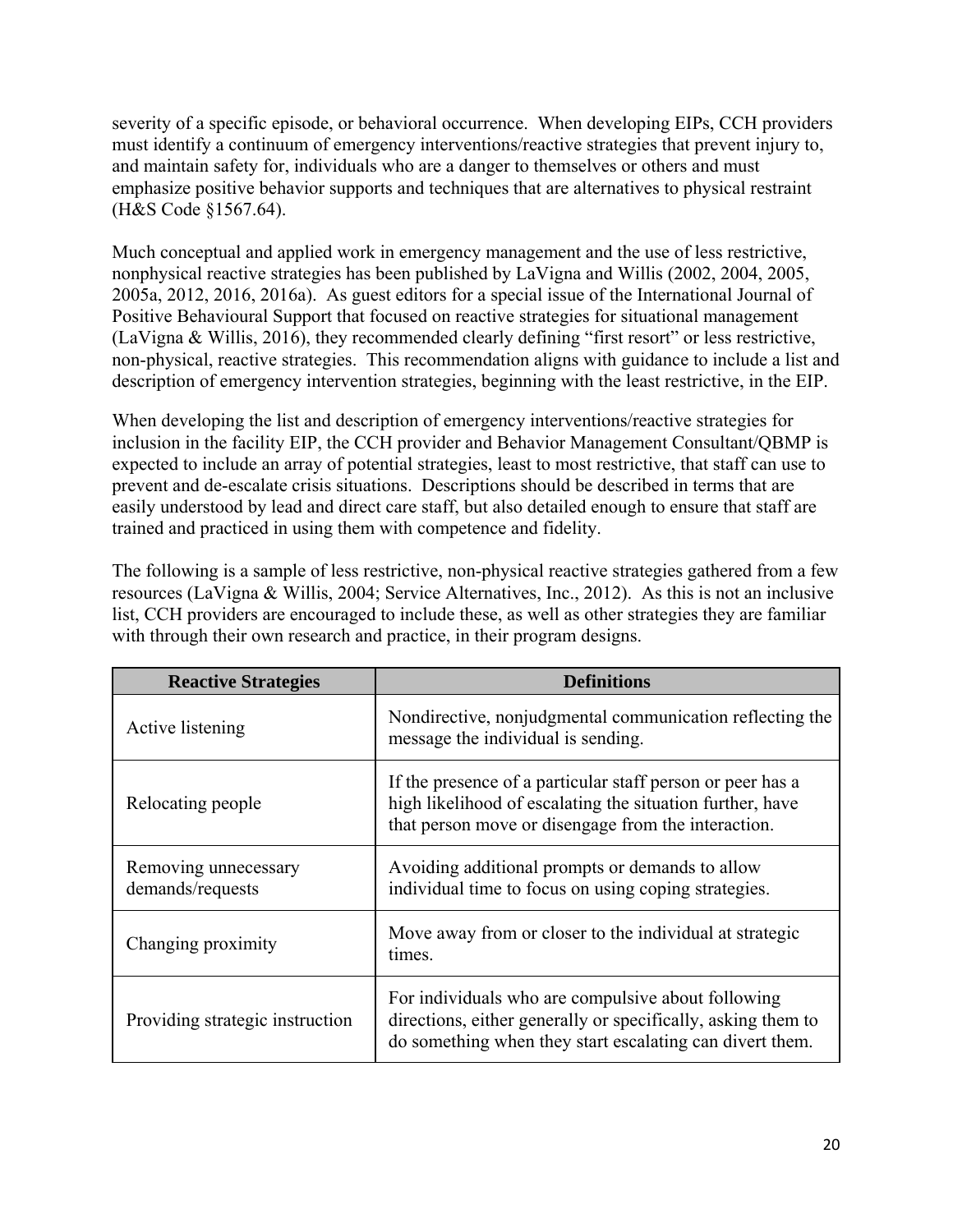| <b>Reactive Strategies</b> | <b>Definitions</b>                                                                                                                                               |  |
|----------------------------|------------------------------------------------------------------------------------------------------------------------------------------------------------------|--|
| Facilitating relaxation    | Provide instructions to promote relaxation and calm based<br>on the coping skills the individual has been learning<br>proactively.                               |  |
| Redirecting                | To a preferred item or activity or quiet location.                                                                                                               |  |
| Stimulus change            | Introduce an unexpected and sudden change in the<br>environment to break the escalation cycle.                                                                   |  |
| Chain interruption         | Divert the individual to a powerfully preferred or<br>compelling event or activity.                                                                              |  |
| Strategic capitulation     | Giving in to the communicative message of the<br>individual's behavioral incident, e.g., withdrawing<br>demands, giving the individual what they are requesting. |  |
| Inter-positioning          | Use of the immediate environment to minimize or<br>eliminate potential injury or damage to self or others.                                                       |  |
| Blocking                   | Physically blocking aggressive behavior taught in<br>certified self-defense program with arm or protective<br>padding or household items (e.g. pillows).         |  |
| Escorting                  | Walking or staying with the individual without physically<br>guiding them to continue engagement and supports.                                                   |  |

Providers are prohibited from using punitive strategies in reaction to crisis situations, as punishment is not a deterrent and may increase aggression. This is in direct conflict with the goal of a reactive strategy, which is to resolve a crisis as quickly and safely as possible. Concerns about "accidentally reinforcing" target behaviors by using reactive strategies that withdraw requests or "give in" to the communicated message of the individual in crisis are understandable. Though such strategies may seem counterintuitive, the risk of reinforcing target behaviors are minimized or avoided within a positive behavior supports framework because proactive strategies enrich the individual's environment and provide a rich schedule of reinforcement for alternative non-challenging behaviors (Crates & Spicer, 2016; LaVigna & Willis, 2004).

When developing the facility's EIP, CCH providers are strongly encouraged to evaluate their own and/or their staff's resistance to using potentially effective strategies because they don't want to "give in" and lose a perceived power struggle. It is critical that all staff supporting individuals with challenging behaviors have well-developed self-regulation skills to ensure that the desire to "win" a power struggle does not preclude the use of strategies that safely and rapidly end crisis situations without the use of restraint (Crates & Spicer, 2016; LaVigna &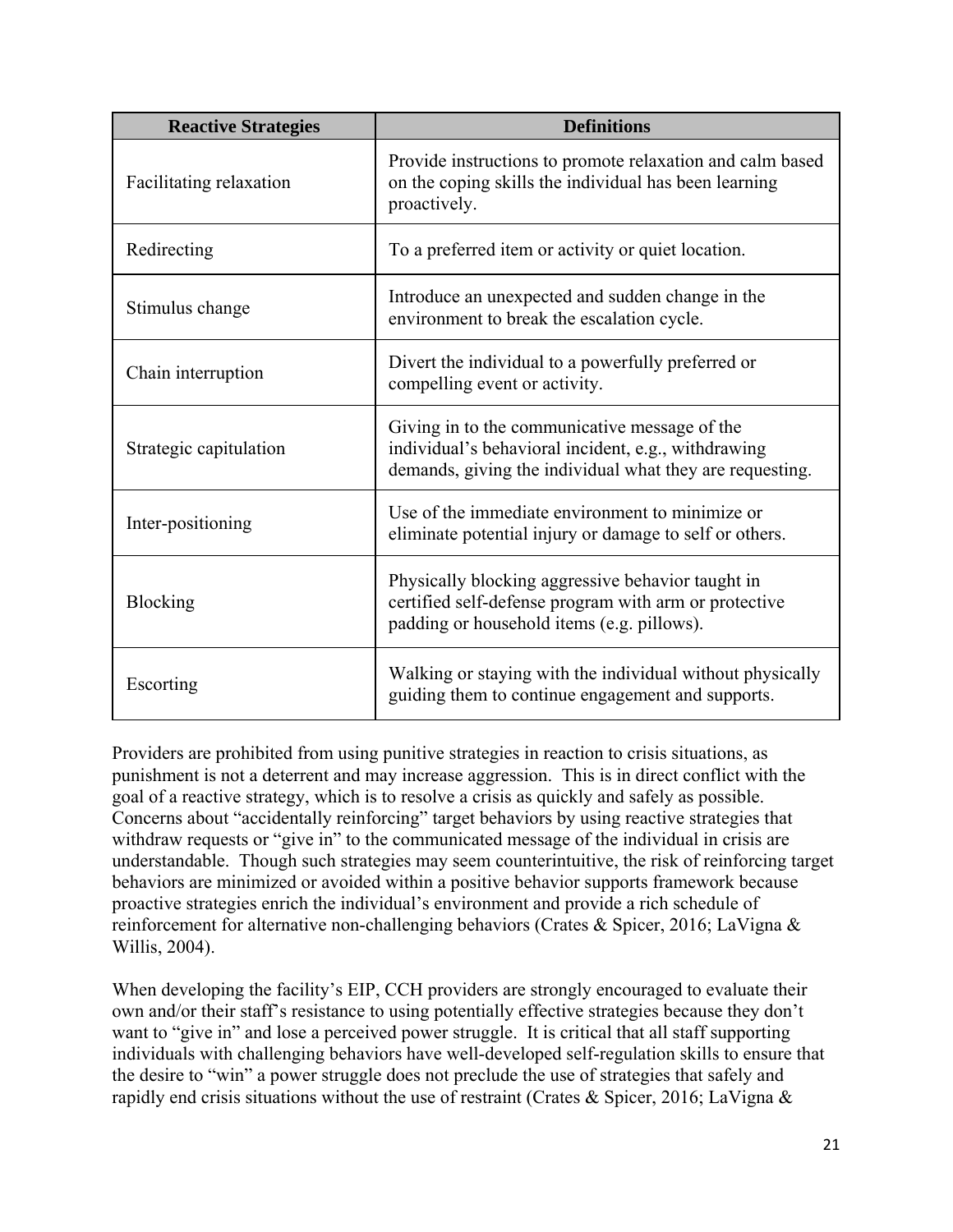Willis, 2012). There must be a "shift in mindset from the goal of winning the power struggle to the goal of serving the person's need" [\(http://rightresponse.org/training](http://rightresponse.org/training)workshop/physical\_intervention).

As a last resort measure, CCHs may need to utilize emergency measures such as contacting local law enforcement, local mental health crisis teams, or other mobile crisis services. Prior to opening the CCH, it is best practice for the CCH administrator to identify the local law enforcement, mental health services, and mobile crisis services in the area and contact them. Administrators may invite the local law enforcement, mental health services, and mobile crisis services to the CCH to see the physical layout of the CCH, meet other CCH staff, learn about the program and consumers served, and share contact information, such as the administrator's contact information, house phone number, and regional center contacts. The administrator can maintain contact with these services throughout the stay, even when services are not being used.

Additionally, the EIP must include a plan to train staff on how and when to call local law enforcement, local mental health crisis services, and mobile crisis services. as a last resort. Contacts for these services must be made easily available to DSPs. The EIP must require that the Individual Emergency Intervention Plan specify when these services are to be utilized in the emergency plan. The EIP must specify how DSPs are adequately trained on how to respond when local law enforcement, local mental health crisis services, and mobile crisis services are called. Mental health services and mobile crisis services may be more likely to be trained on best approaches to deescalate situations. Local law enforcement may require prompts when they arrive on scene that the situation is different than most others. DSPs should be trained when they call 911 to identify themselves as a DSP for a CCH for consumers with a developmental disability. If possible, have one DSP wait outside to greet the officers to identify themselves and the situation. When officers arrive, identify themselves as quickly as possible as DSPs and notify officers of the consumer's disability. For consumers who have required multiple calls to local law enforcement, local mental health crisis services, and mobile crisis services, offer to debrief with those services and develop written plans to deescalate situations with the least amount of force, restraint, or use of hospitalization possible. The EIP must state that each incident that involved local law enforcement, local mental health crisis services, and/or mobile crisis services, requires incident debriefing and the IBST review of the IBSP.

# Individual Emergency Intervention Plans

In addition to the facility EIP, CCH providers should also develop IEIPs for the individuals they serve. The IEIP is based on the initial assessment that is completed prior to placement in the CCH, as a required component of the IBSP (Title 17 §59010). The Department recommends one unifying document for ease of training staff and ensuring consistent implementation of all proactive and reactive strategies, including emergency interventions.

As defined in Title 22 §89901(i)(3) for Enhanced Behavioral Support Homes, an IEIP in a CCH is "a written plan addressing the prevention of injury and implementation of emergency intervention techniques by the licensee that will be used with a specific client, which are in addition to and are not prohibited by, the emergency intervention techniques set forth in the facility Emergency Intervention Plan." The plan shall be developed in consultation with a QBMP, with input from the individual and if available, someone whom he or she desires to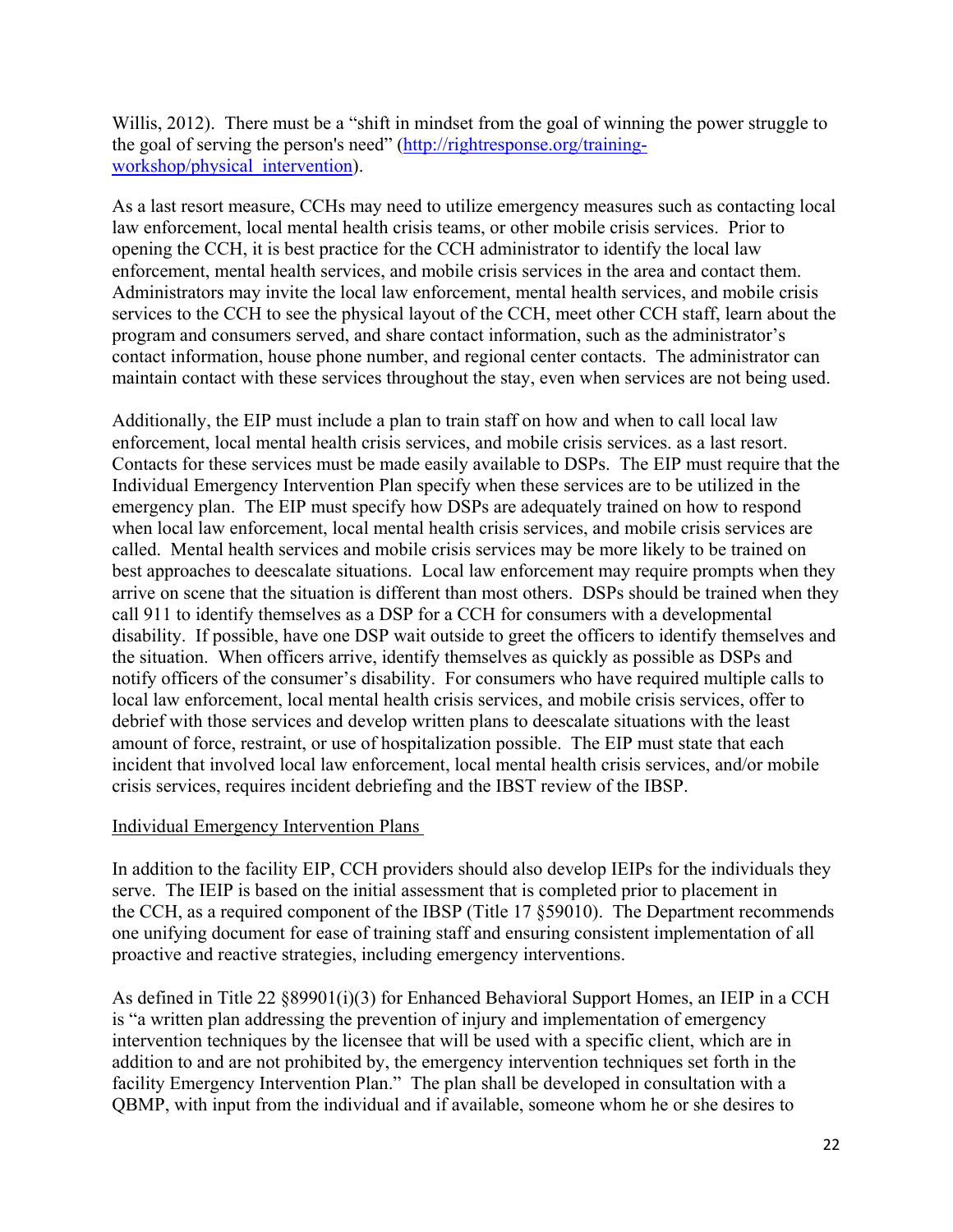provide input in accordance with H&S Code §1180.4(a). The plan shall include person-centered problem-solving strategies that diffuse and safely resolve emerging crisis situations and strategies to minimize time spent in seclusion or behavioral restraints."

As per H&S Code  $\S1180.4(a)(1)-(5)$ , the initial assessment is required to include the following items based on information available at the time it is conducted:

- in the H&S Code (Title  $17 \xi$ 59001(g)). 1. An individual's advanced directive regarding de-escalation or the use of seclusion or behavioral restraints. However, seclusion is prohibited in CCHs, even though it is included
- 2. Identification of early warning signs, triggers, and precipitants that cause an individual to escalate, and identification of the earliest precipitant of aggression for individuals with a known or suspected history of aggressiveness, or individuals who are currently aggressive.
- 3. Techniques, methods, or tools that would help the individual control his or her behavior.
- 4. Preexisting medical conditions, any physical disabilities, or limitations that would place the individual at greater risk during restraint or seclusion.
- 5. Any trauma history, including any history of sexual or physical abuse that the affected individual feels is relevant.
- 6. Address how the consumer may respond if local law enforcement, local mental health crisis services, and mobile crisis services are used as a last resort measure. Include a review of any trauma history with past experiences.
- 7. Address plans for when to contact local law enforcement, local mental health crisis services, and mobile crisis services, as a last resort, and how DSPs are to respond when local law enforcement, local mental health crisis services, and mobile crisis services arrive, and what behaviors of concern and possible reactions the consumer may have as a result of the last resort measure.

The IEIP must be individualized and updated as needed to ensure it meets the safety needs of the individual. Minimally, the IBST is encouraged to review and revise, as needed, the IEIP following each restraint event as the use of restraint may indicate failure of the IEIP to identify individual triggers and/or individualized strategies to effectively de-escalate the individual. Additionally, the individual or his/her authorized representative, if any, must receive a copy of and approve the IEIP and any revisions to the plan prior to implementation.

While the CCH EIP provides a toolbox of emergency interventions/reactive strategies that staff may use to help an individual de-escalate, one size does not fit all. The reactive strategies that have the highest probability of gaining safe and rapid control of a behavioral incident for one person may be ineffective or even escalate the situation with someone else. Therefore, an individualized continuum of emergency interventions/reactive strategies must be identified through the initial assessment process done prior to the individual's placement in a CCH, through the FBA process and in the development of the IBSP. In addition to gathering information about their medical conditions, physical limitations and trauma history; psychological and medical contraindications to emergency interventions, including restraint, must also be included in the IEIP. Identifying signs specific to the individual that indicate when imminent risk no longer exists must also be included so that more restrictive strategies are discontinued as soon as safely possible.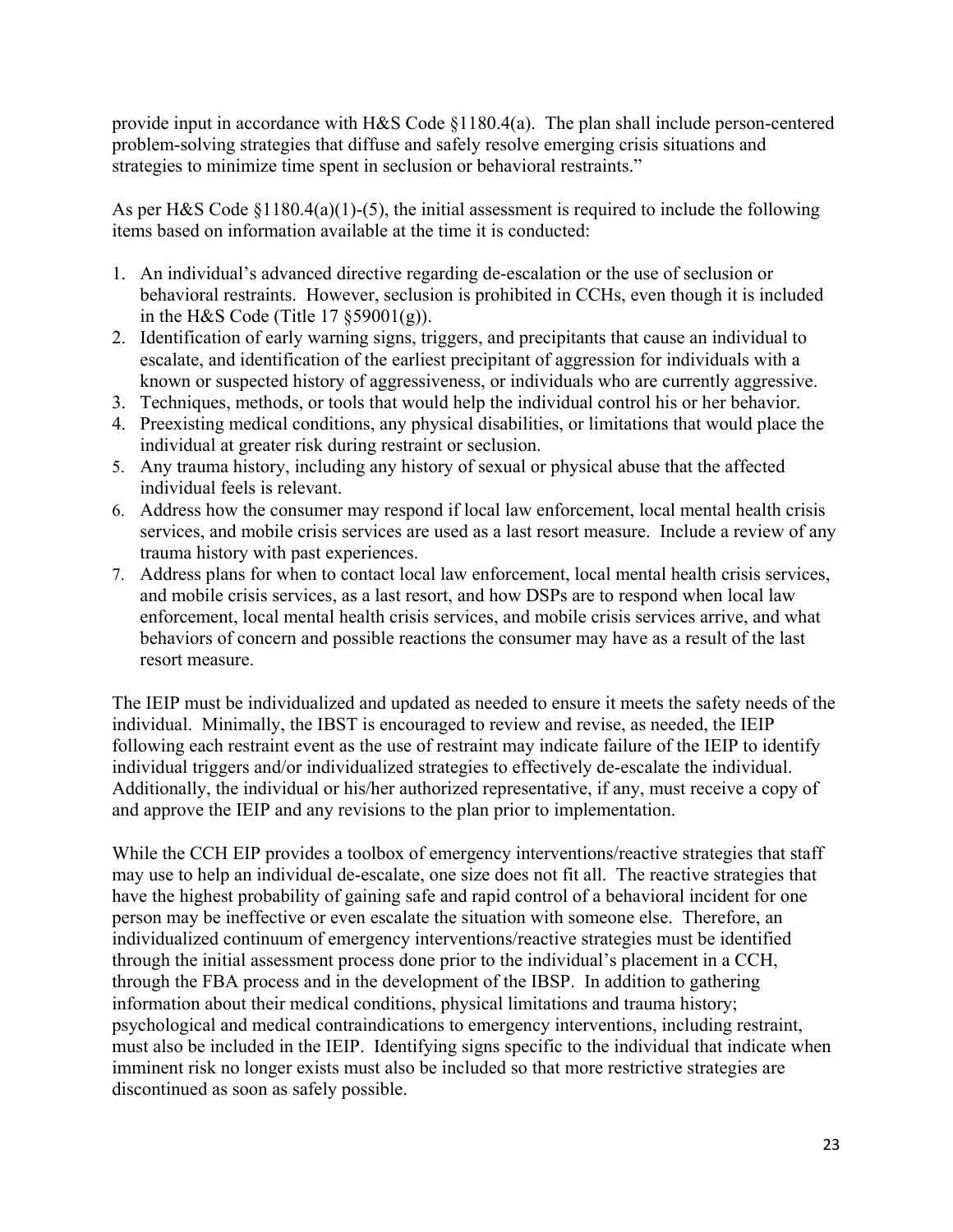The IEIP can be useful in managing a crisis and in reducing or avoiding the use of restraint. However, there are differing views among professionals about whether restraint should be included in the IEIP as a potential emergency intervention. Some view the inclusion of restraint in the IEIP as approval of its use; potentially increasing the probability of its use. Others view the inclusion of restraint in the IEIP as a safeguard for ensuring full knowledge of the individual's unique circumstances and needs, thusly minimizing risk of injury and length of time in restraint, should it be needed as a last resort intervention. Based on the regulations defining the purpose and components of the IEIP, if restraint is reasonably expected to be used, the Department expects a description of how and when the restraint will be used and strategies to reduce the duration of the restraint to be included in the IEIP. If restraint is used as an emergency intervention, the regional center should notify the Department.

Development of the IEIP is meant to be a collaborative effort that includes the individual. It is intended to help them maintain or regain control of his/her emotions and actions at the earliest signs of distress to avert a crisis. It also intends to ensure that staff know what to do to support their individuals if a problem arises and that they use strategies that minimize risk and trauma. If there is any possibility that restraint may be needed in response to a crisis, the individual and his/her authorized representative, if any, should have the opportunity to share preferences and recommendations for inclusion in the IEIP. Given that they and their authorized representatives (if any) must receive a copy of and approve the IEIP, inclusion of restraint as a last resort emergency intervention is also seen as an important safeguard if there is any possibility of its use.

When IEIPs include restraint as a last resort emergency intervention, CCH providers must ensure that staff do not view it as approval or acceptance of its use, but rather as a safeguard for ensuring that the unique safety needs of the individual are met in a crisis. CCH providers are responsible for creating a culture that ensures a positive therapeutic environment and reduces or eliminates the use of restraint.

 *of this individual? Were there techniques in the individual's IBSP or IEIP that were used but*  To foster such a culture, CCH providers should focus on figuring out what went wrong during incidents where restraint was used. *What was missed? What wasn't understood about the needs were not effective? Should the IBSP or IEIP be revised to include additional or alternate intervention techniques?* This is not done to be punitive, but rather to evaluate the circumstances in a way that upholds the individual's dignity and respect. It works to repair the relationships that may have been impacted by the restraint event and identifies different actions that can be taken to avoid the use of restraint in the future.

Moreover, CCH providers must assess and monitor the use of restraint and ensure that it is only used as a last resort measure. CCH providers also must evaluate the fidelity in which less restrictive, non-physical reactive strategies are used and their effectiveness in safely and quickly decreasing the severity of a specific incident. This evaluation will inform the development and/or revision of the IBSP and/or IEIP (if separate from the IBSP) to ensure that the most effective and least restrictive strategies are used to avoid or quickly de-escalate an imminent crisis.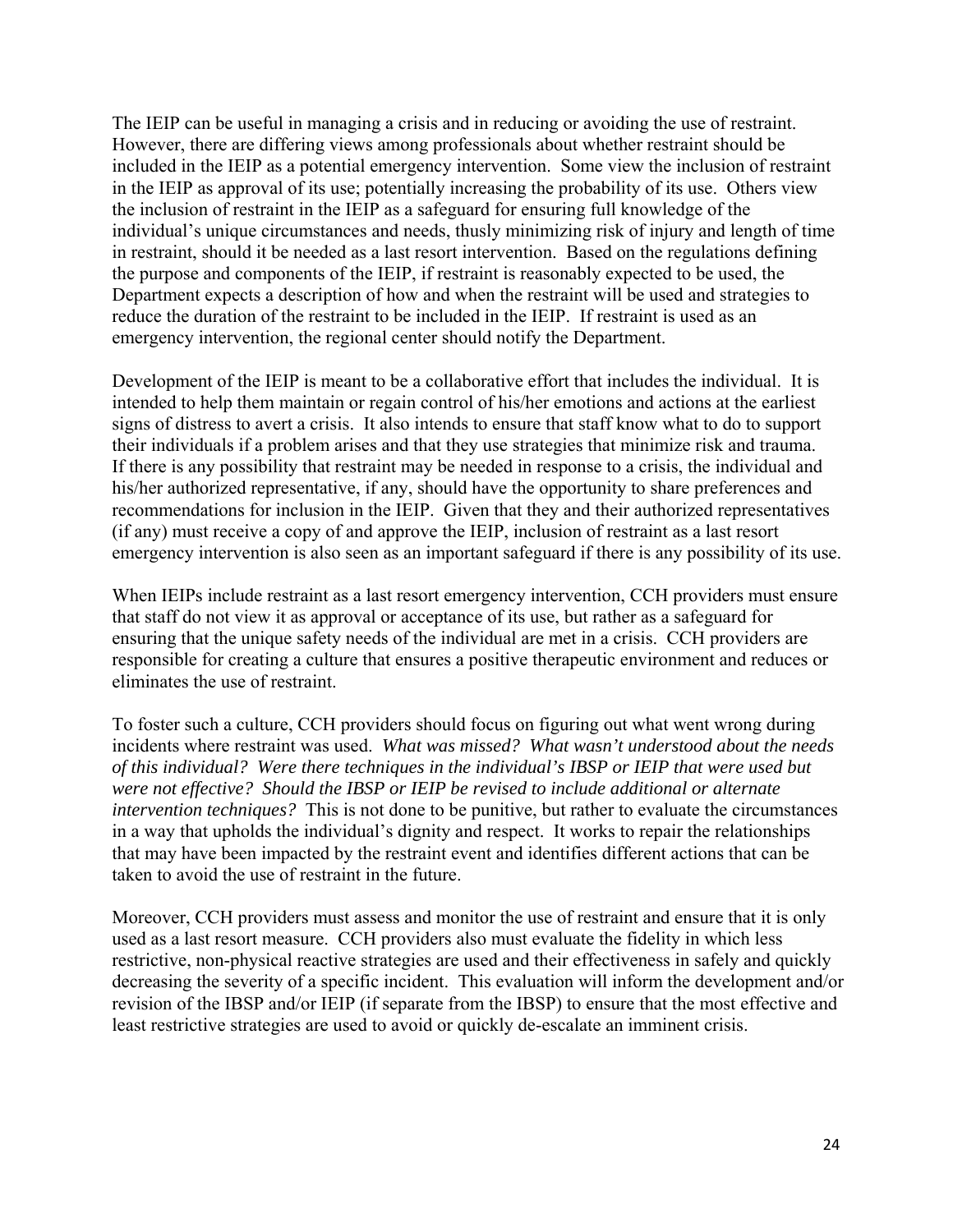# **Restraint and Containment**

CCH providers have a responsibility to ensure that staff are prepared to identify an individual's triggers and early warning signs and to respond effectively to prevent or resolve conflict. When services and supports are person-centered and strive to minimize conflict and other triggers, the use of restraint can be reduced or avoided. That said, it is important to recognize that CCH providers support individuals with complex needs and some trigger events may not always be prevented. In circumstances when restraint is used, it is the CCH provider's responsibility to ensure that restraint is not misused or abused.

Each time restraint is used, it should be recognized as potential trauma to the individual. Its use can affect the individual's relationships with support staff and have short- or long-term effects on their mental health. For example, it can generate shame, embarrassment, trauma, and fear that can linger long after restraint has ended. Restraint is not a treatment or a substitute for treatment. Restraint use for punitive purposes, discipline, staff convenience, retaliation or coercion is considered abuse. As such, there are numerous laws and regulations related to the use of restraint with individuals with developmental disabilities. Restraint is always a last resort safety measure when there is an imminent threat to health and/or safety and only when less restrictive methods have been ineffective in resolving a crisis safely and rapidly.

The Association for Behavior Analysis International (ABAI) published a position statement on restraint and seclusion (Vollmer, et al., 2011), which includes a discussion on the use of emergency restraint, as well as, on the oversight and monitoring of restraint. Reference to ABAI's position in these Guidelines is specific to their position on the use of emergency restraint. It should also be noted that ABAI's position statement refers to the use of seclusion in addition to restraint; however, Title 17 §59051(f) clearly states that CCHs shall not utilize seclusion, which is also consistent with Title 17 §50515(a) stating that no individual with a developmental disability shall be placed in seclusion. The following is an excerpt from ABAI's position statement (Vollmer, et al., 2011) that aligns well with California laws and regulations and supports the recommendations made in these Guidelines.

#### *"The Necessity for the Use of Emergency Restraint and Seclusion…*

*When applied for crisis management, restraint or seclusion should be implemented according to well-defined, predetermined criteria; include the use of de-escalation techniques designed to reduce the target behavior without the need for physical intervention; be applied only at the minimum level of physical restrictiveness necessary to safely contain the crisis behavior and prevent injury; and be withdrawn according to precise and mandatory release criteria.* 

*Emergency restraint procedures should be limited to those included in a standardized program. Medical professionals should review restraint procedures to ensure their safety.* 

*Consideration of emergency restraint should involve weighing the relative benefits and limitations of using these procedures against the risks associated with not using them. Associated risks of failure to use appropriate restraint when necessary include risk of injury; excessive use of medication; expulsion from*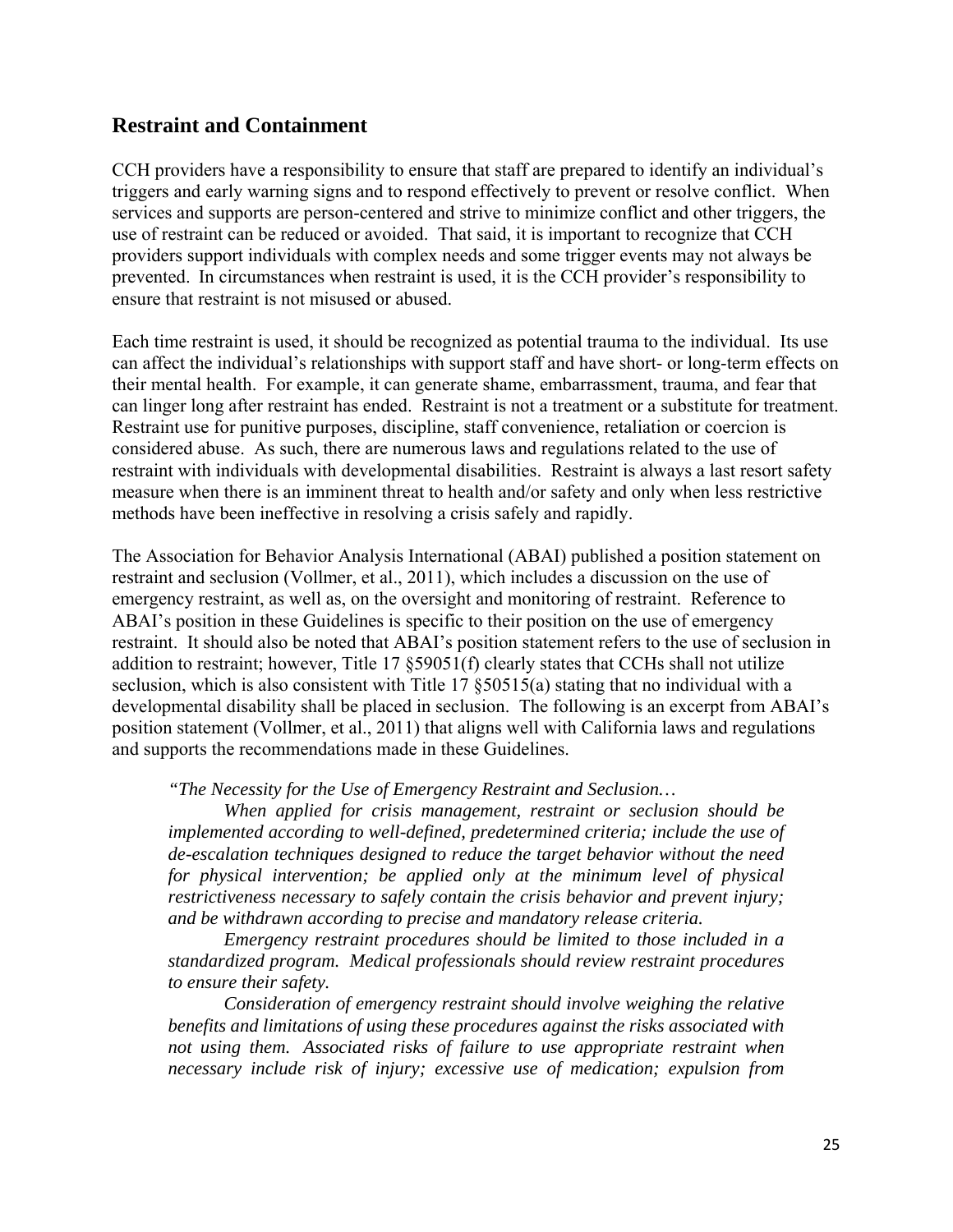*school; placement in more restrictive, less normalized settings; and increased involvement of law enforcement…* 

#### *Oversights and Monitoring*

*Restraint…situations should be made available for professional review consistent with prevailing practices.* 

*…These procedures should be implemented only by staff who are fully trained in their use, receive regular in-service training, demonstrate competency using objective measures of performance, and are closely supervised by a Board Certified Behavior Analyst or a similarly trained professional…* 

*…With respect to emergency treatment, efficacy refers only to the time and risk associated with achieving calm."* 

*(Vollmer, et al., 2011, p.106107)* 

#### Summary of Laws and Regulations

A multitude of laws and regulations exist regarding the use of physical restraint or containment. Many of the regulations referenced here address both the use of physical restraint and seclusion. However, Title 17 §59001(g) clearly states that CCHs shall not utilize seclusion, which is also consistent with Title 17 §50515(a) stating that no individual with a developmental disability shall be placed in seclusion.

Throughout this document, the term "restraint" is used to mean physical restraint. Within the H&S Code §1180.1, the terms "manual restraint" and "behavioral restraint" are used synonymously.

# *Definitions of Restraint and Containment*

Restraint means any intervention that restricts an individual's freedom of movement of all or part of their body, or normal access to the individual's body, and that is used as a behavioral restraint. Restraint includes physical restraint, also referred to as manual restraint, the use of emergency medication, and mechanical restraint. Mechanical restraint is prohibited in CCHs.

Manual restraint techniques include, but are not limited to, forced escorts; holding; wall restraint; brief prone containment; or any staff-to-individual physical contact in which the individual unwillingly participates. The definition of physical restraint "does not include briefly holding a person without undue force in order to calm or comfort, or physical contact intended to gently assist a person in performing tasks or to guide or assist a person from one area to another." (H&S Code §1180.1(d))

Containment is defined in H&S Code §1180.1(b) as "a brief physical (manual) restraint of a person for the purpose of effectively gaining quick control of a person who is aggressive or agitated or who is a danger to self or others." (H&S Code §1180.1(b))

In a CCH, consumers shall be assisted as needed with self-administration of prescribed and nonprescribed medications. Facility staff, except those authorized by law, shall not administer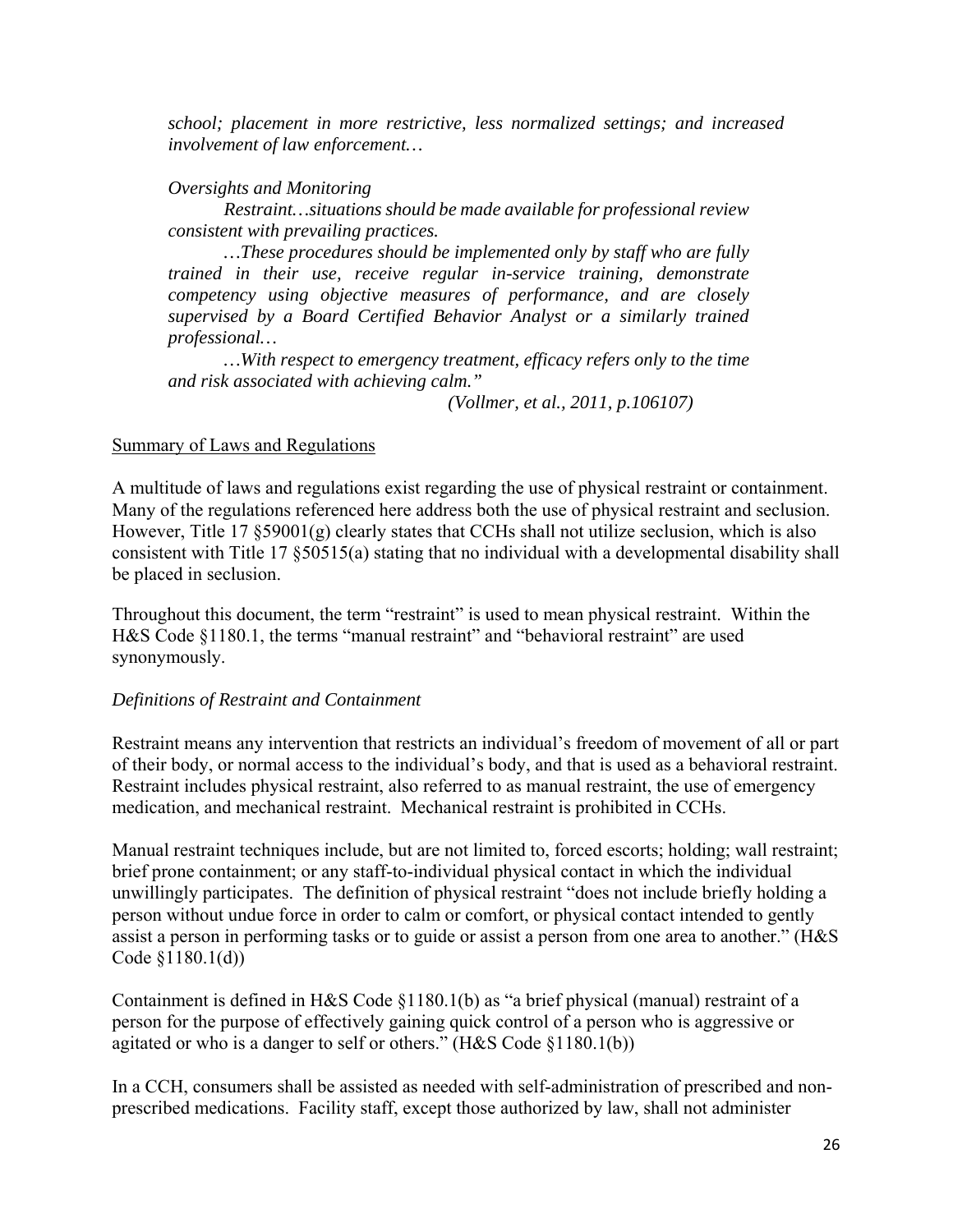injections, but authorized designated staff may assist consumers with self-administration of injections as needed. Consumers have a right to refuse medications and providers shall not force a consumer to take a medication or hide or camouflage medications in food or other means without the consumer's knowledge or consent. If a consumer is refusing a medication in any manner, staff shall talk with the consumer on the reasons why they are refusing medication and document the reasons. If the consumer refuses medication, follow all appropriate notifications. A consumer can be assisted with the self-administration of PRN medication when the consumer voluntarily assists themselves to gain self-control. (Title 22 §80075)

Restraint may only be used when there is clear evidence for believing the existence of an imminent danger to either the individual or others if such restraint is not accomplished. The two critical features of restraint are that (1) restraint or containment limits a person's voluntary movement and (2) restraint is solely used for keeping the person from causing serious harm to self or others. All support staff should have knowledge of the aforementioned definitions.

#### The Use of Restraint as a Last Resort

Restraint may be used as a last resort emergency intervention in limited, unforeseen circumstances to protect the safety of an individual or others. Restraint may only be used by support staff who are trained in the proper use of restraint. Staff not trained in restraint procedures (or not up-to-date in restraint training certification) should not restrain individuals. There must be a real possibility of serious physical harm or risk to someone's life or health if no action is taken. There also must be documented evidence that less restrictive, nonphysical strategies were attempted first and without success.

The use of restraint is inherently risky and is associated with risk of injury and potential trauma to both the individual and to the staff who use it. It can also escalate rather than de-escalate the immediate situation and create a more unsafe situation. As such, staff must be trained to weigh the risks in the moment. *Is the person's behavior more dangerous than the danger of using restraint? Will a physical response reduce the imminent danger, or will it increase the risk of harm?* If staff use restraint, it must be done in accordance with all laws and regulations and in compliance with an authorized training program and the CCH facility EIP and the IEIP. Restraint is never to be used to control or manage behavior (i.e., as a proactive consequence strategy). Nor should it be used for compliance, punishment or retaliation. Restraint must only be used as a last resort measure for protecting the safety of the individual and others from an imminent risk of physical harm. The goal is not to win a power struggle. The goal is to maintain safety in a way that serves the person's needs and shows respect and dignity to the person. To that end, every effort should also be made to protect their privacy and not restrain him/her in public view.

During the use of restraint, a trained staff not involved in the restraint should be constantly assessing and monitoring the individual's physical and psychological status to ensure health and safety. The assigned staff must always be able to visually observe the individual and should be able to hear and be heard by them. The staff should also assess the situation to ensure the safety of the staff involved and to ensure that they are maintaining control of their emotions and actions. If there is an issue with a staff member losing emotional or physical control, the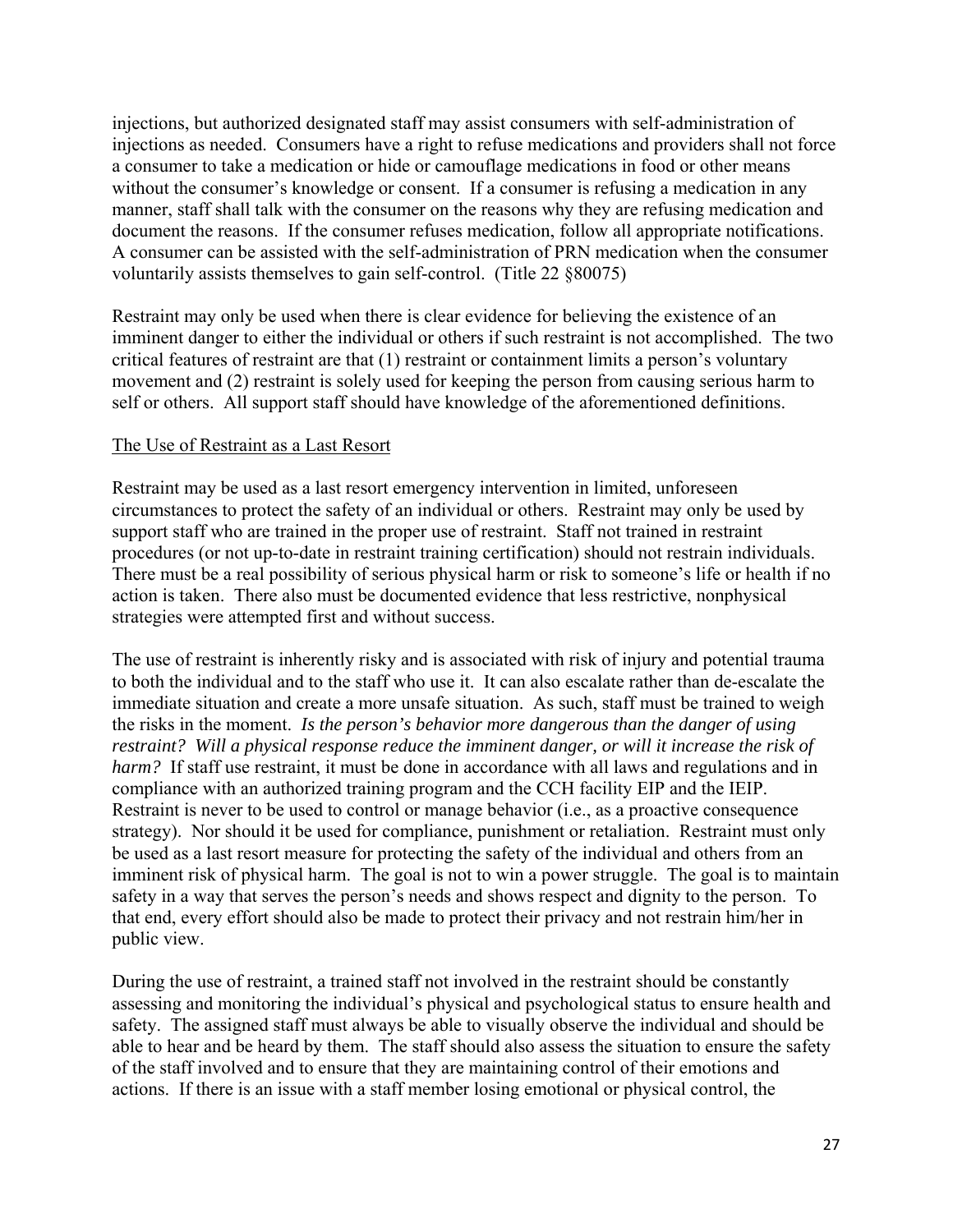monitoring staff should take immediate steps to have that staff member replaced or directed to regain composure. This staff is also monitoring the situation to determine when imminent danger no longer exists so that restraint can be discontinued as soon as possible and/or to determine whether community emergency services need to be called.

# Prohibited Emergency Interventions

The emergency interventions that are prohibited in all community care facilities, including CCHs include the use of:

- Mechanical restraint;
- Seclusion:
- Restraint as an extended procedure;
- Restraint when imminent risk or serious physical harm is no longer present;
- Emergency interventions that are used for punishment, discipline, harassment, humiliation, coercion, or retaliation;
- Verbal abuse or physical threats for control;
- Emergency interventions that rely on pain for control;
- Restraint that restricts breathing;
- Restraint that holds a person's hands behind the back;
- Restraint in which a staff member places pressure on a person's back or places his/her body weight against the person's torso or back;
- Placement of an item that covers a person's head or face (padding under the head to prevent injury is permitted if it does not impair breathing);
- The use of behavior modifying drugs in a manner prohibited by H&S Code §1180.4(k);
- Emergency interventions, including restraint, that are medically contraindicated;
- Isolation in an area from which a person cannot leave voluntarily;
- Restraint lasting for more than 15 consecutive minutes per H&S Code §1180.4(h).

Furthermore, restraint is never to be used as a substitute for staff or for the convenience of staff. Nor is it a substitute for a treatment or IBSP. It should not be used to prevent an individual from leaving a room or area of the home when no immediate threat exists to the health and safety of him/her or others. Restraint is never to be used when an individual has a medical or physical condition that could endanger their life or when it could worsen their medical condition. Nor can it be used if it is prohibited in the CCH facility EIP or the IEIP.

# Concerns about Prone Containment

As per H&S Code §1180.4(f), community care facilities, including CCHs, must "avoid the deliberate use of prone containment techniques whenever possible, utilizing the best practices in early intervention techniques, such as de-escalation. If prone containment techniques are used in an emergency, a staff member shall observe the individual for any signs of physical duress throughout the use of prone containment. Whenever possible, the staff member monitoring the individual shall not be involved in restraining the person." Of note, best practice, without exception, is for a trained staff who is not involved in restraining the individual to constantly monitor the restraint and the individual's condition, and the situation, not merely "whenever possible". The Department also strongly advises against prone containment procedures that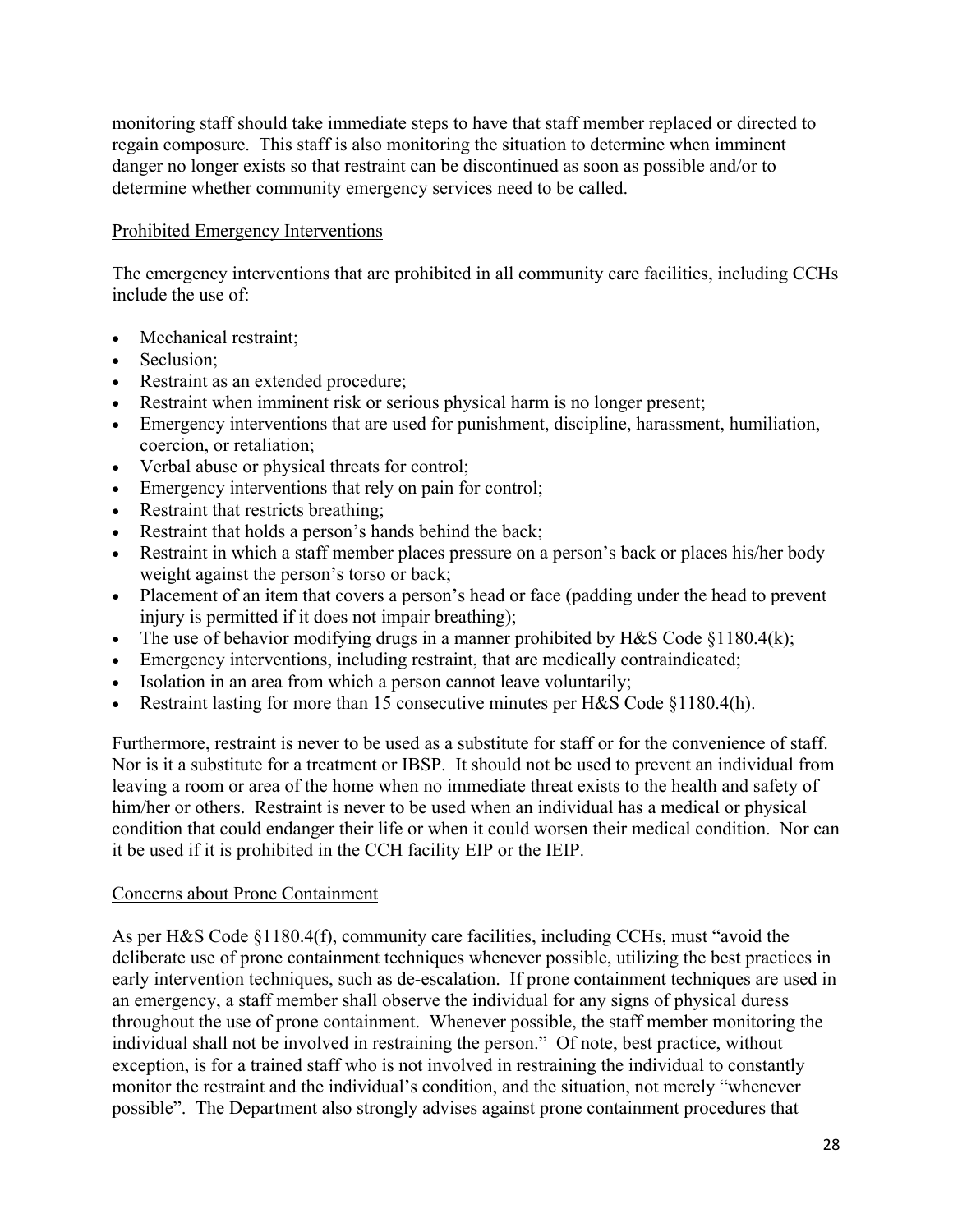includes staff physically forcing an individual from a standing position to a prone containment position due to the risks of injury.

Alternative restraint positions to prone containment are strongly advised. CCH providers should take this into account when selecting a professionally recognized emergency intervention training program to ensure that staff are trained in using alternative positions. However, that does not suggest that other restraint positions are completely safe. No type of restraint is completely safe. CCH providers and staff must understand that restraint-related deaths and injuries have occurred in other restraint positions, not just in prone position. The critical concern is the potential of restraint compromising breathing and potential risk factors that increase the likelihood of injury.

# Time Limits on the Use of Restraint

When restraint is used, it needs to be kept at an absolute minimum in terms of duration and should be used with the minimum force necessary for the shortest period of time. It should only be used while an unsafe situation continues, and imminent danger remains. The use of restraint must be discontinued as soon as the unsafe situation ends.

The Department advises restraint not to continue longer than necessary to control the behavior for which the restraint was employed. CCHs, specifically, must ensure that physical restraint is not used as an extended procedure and per H&S Code §1180.4(h), that physical restraint is not to be used for more than 15 consecutive minutes.

The only exception to the 15-minute limitation is when there is a continued need to protect an individual's immediate health and safety from imminent danger and there is concurrent approval obtained by the CCH administrator for every exception. In such cases, the administrator is not to be a participant in the manual restraint. Extreme caution and diligent monitoring are especially critical during episodes in which restraint lasts more than 15 minutes to ensure the health and safety of the individual and the staff.

The facility EIP must outline procedures to ensure the safety of individuals and staff if an exception to the 15-minute limit must be made. This includes required documentation in the individual's record of the CCH administrator's approval within 24 hours, with an explanation of why it was necessary for restraint to go beyond 15 minutes and a detailed description of the imminently dangerous behavior.

By regulation, restraint cannot continue after 15 minutes if an exception has not been authorized and/or individual safeguards are not outlined in the facility EIP. If imminent risk continues upon release from the restraint after the 15-minute period ends, it may need to be implemented again to maintain safety if less restrictive emergency interventions are utilized without success.

#### Assessment of Potential Physical Injury After Each Use of Restraint

Immediately after each use of restraint, the individual's immediate needs should be assessed by the CCH administrator or administrator's designee. This must be an in-person communication to assess their physical well-being. An assessment by a qualified medical professional is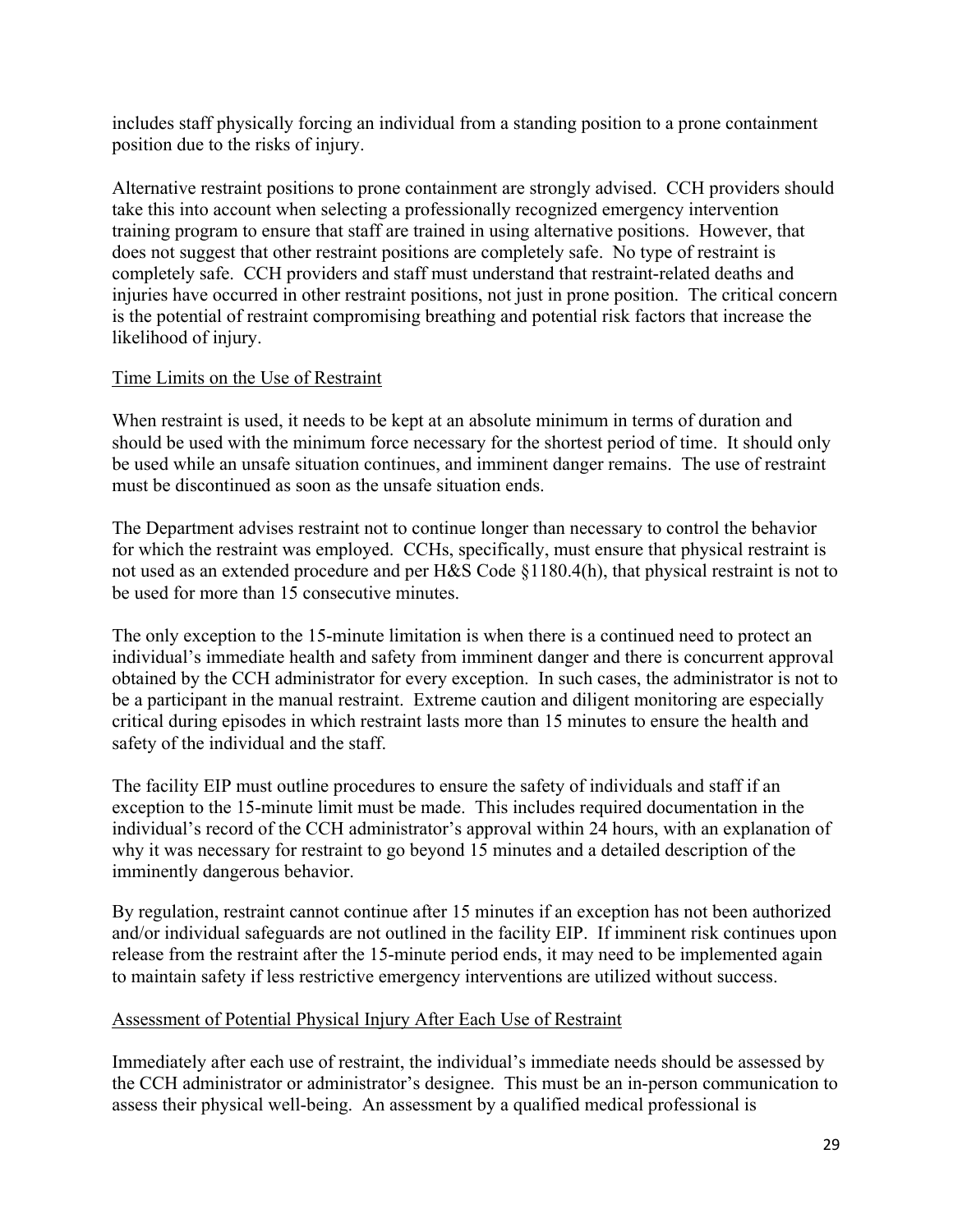recommended to determine whether there is physical injury or suspected physical injury and whether a medical examination is needed. If medical attention is sought, it must be documented in the individual's record and reported to the Department. If suspected physical injury or a complaint of physical injury are reported to or witnessed by staff during or after the restraint, it must be reported to the CCH administrator or administrator's designee immediately. In this case, a written incident report must be submitted to the Department of Social Services and the regional center (Title 17 §54327). The regional center then submits the report to the Department. Suspected serious injury is also to be reported immediately to a qualified medical professional for examination.

The individual's psychological well-being should also be immediately assessed and steps should be taken to determine the need for emotional support. They should be treated for trauma. CCH providers are also encouraged to immediately assess the physical and psychological well-being of the staff involved in the restraint as well as of anyone who observed the restraint and provide support as needed.

# Debriefing After the Use of Restraint

CCH providers must ensure that a post-event analysis, including debriefing activities, occurs after every incident involving the use of restraint. A formal debriefing should take place to determine what led to the incident, what might have prevented or shortened the incident, and what can be done to prevent future incidents. H&S Code §1180.5 describes the debriefing process that must occur after each episode of the use of restraint.

CCHs are required to conduct a clinical and quality review for each episode of the use of restraint as quickly as possible, but no more than 24 hours after the incident. Attendees of the debriefing should include, at minimum, the individual who was restrained and as requested, their significant others (e.g., family) or authorized representative, as well as the staff involved in the incident and a supervisor if they can be present at the time of the debriefing and at no cost to the facility. The individual's participation in the debriefing is voluntary and CCH providers are encouraged to actively engage and support the individual in the process. The QBMP plays a critical role in ensuring that the IBSP and IEIP are effectively serving the individual and should also be in attendance.

Debriefing activities include:

- Identifying what led to the incident and what factors contributed to it leading to the use of restraint.
- Assessing alternative methods of responding to the incident that may have avoided the use of restraint.
- Evaluating whether staff used emergency interventions consistent with the facility EIP, the IBSP and IEIP, and with staff training.
- Evaluating whether the individual was in restraint for the least amount of time necessary.
- Evaluating the effectiveness of less restrictive de-escalation strategies that were attempted to ensure that they were implemented with fidelity and if they were not effective or were counterproductive, that they are discontinued.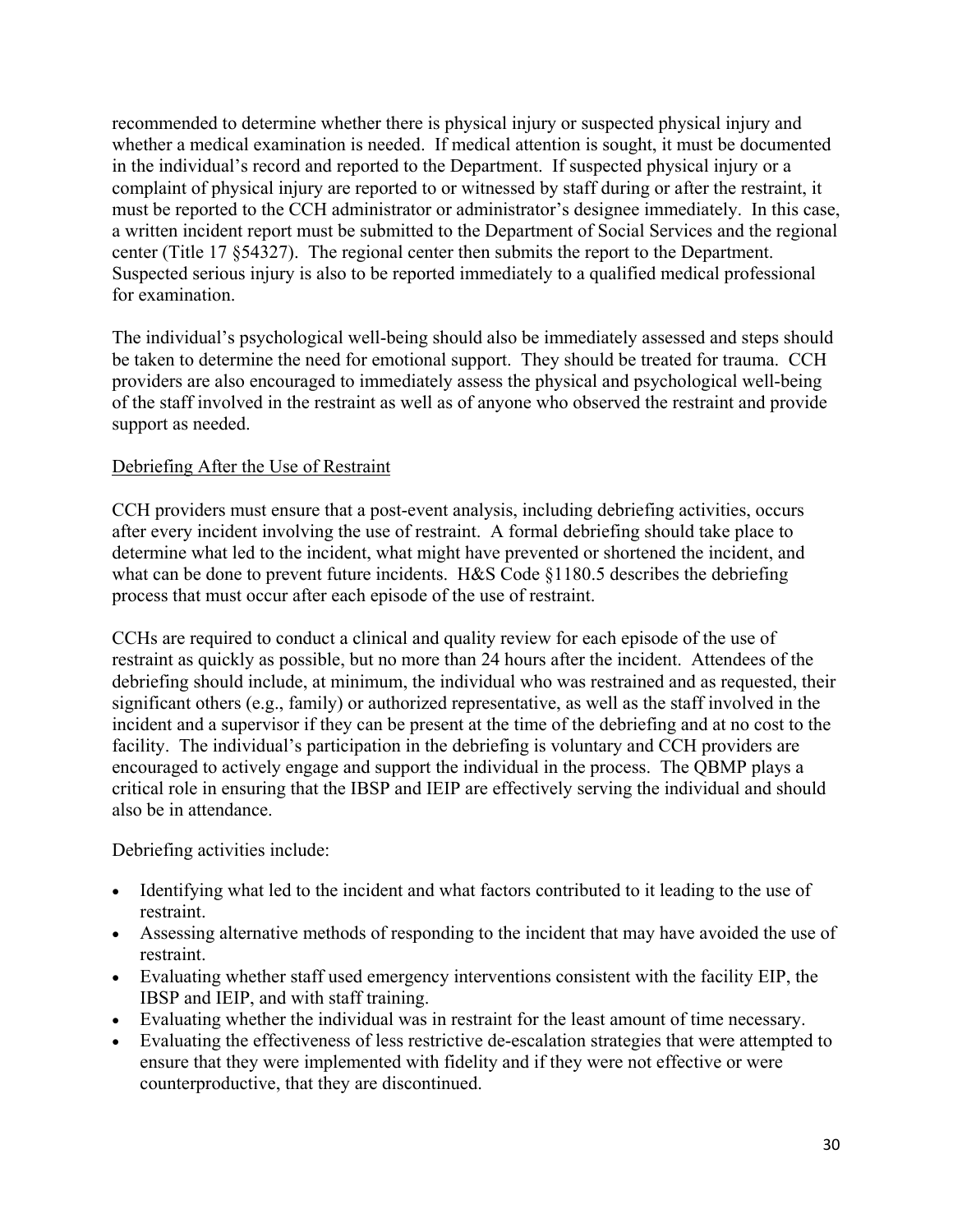- Determining whether their physical and psychological well-being and right to privacy were addressed appropriately.
- Considering treatment for any trauma that may have been experienced for the individual and staff as a result of the incident.
- Identifying alternative ways of helping the individual avoid or cope with difficult situations such as those that led to the use of restraint.
- Identifying the need to do a new FBA, revise or refine the IBSP and IEIP, retrain staff and/or investigate medical variables.

Documentation of the debriefing meeting must include findings of the review, any revisions needed to the IBSP and IEIP to better serve the individual, and if they refuse to participate in the review.

If the individual refused to participate in the debriefing, CCH providers are encouraged to seek input in other ways that ensure dignity and respect. Consideration should be given to finding alternative ways to debrief with the individual to ensure that relationships are reestablished, and the individual feels safe. Whether during the formal debrief meeting or at another time after the episode of restraint, questions that might be asked of the individual are as follows:

- *Do you know why we had to use a restraint?*
- *How can we better understand what you needed at that time?*
- *How can we better understand what you need to deal with challenging situations?*
- *What upset you most about the situation?*
- *What did we do that helped you?*
- *What did we do that didn't help you or got in the way of helping you?*
- *What can we do better or differently to support you next time?*
- *Is there anything you would do differently?*

Responses to these and other questions, even if gathered separate from the formal debriefing meeting, should be used to determine if revisions are needed to the IBSP and IEIP or if additional staff training is needed. These responses should also be documented in the individual's record and could be included as an addendum to the debriefing meeting minutes.

In addition to a review of each incident of restraint, if emergency restraint is used on more than three occasions within a three-month period and/or the recurrence of the dangerous behavior can be anticipated, the Department strongly recommends that the individual and the IBST meet. The individual's IBSP, the individual's ongoing support and transition needs, and alternatives to restraint should be reviewed. In addition to IBST members, other key individuals should be invited to attend the meeting as appropriate.

# **Staff Training**

Service providers consistently share that the key to their success in providing quality services to individuals with developmental disabilities is through the recruitment, training and retention of quality staff. This is especially true when the individuals served by the provider have intensive needs, such as those living in CCHs.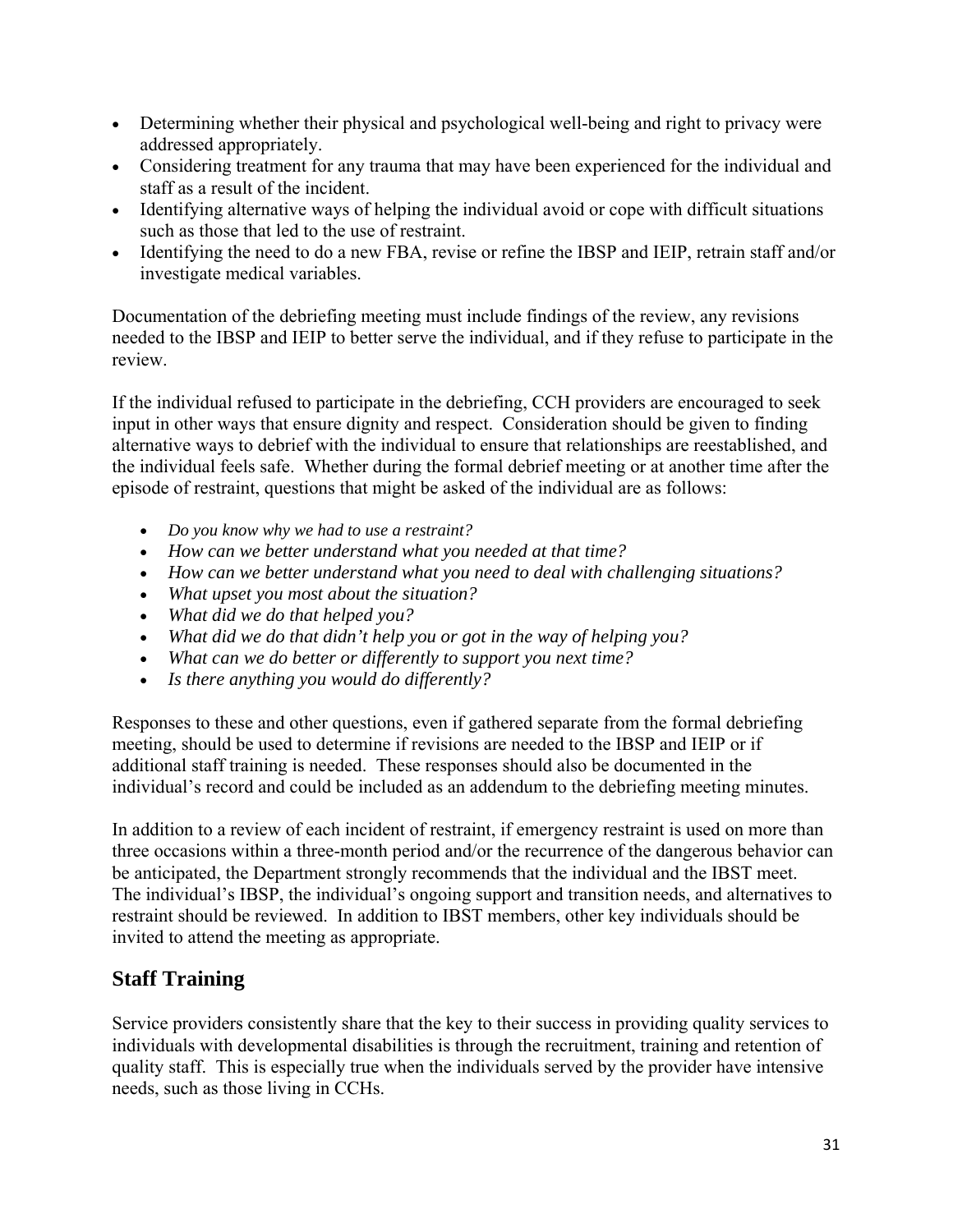# CCH Staff Qualifications

Staff requirements must follow Title 22 §80065 and 85066. In addition, the table below shows the staffing requirements specific to CCHs as per Title 17 §59005 and §59006, and Title 22 §85365 for the Direct Care Staff (Direct Support Professional) and Direct Support Lead. Qualifications for the Qualified Behavior Modification Professional use the definitions stated in the regulations for Enhanced Behavior Support Homes, Title 22 §59050 and §59004.

| Qualifications     | <b>Administrator</b>                                                                                                                                                                                | <b>Direct</b><br><b>Support Lead</b>                                                                                                                 | <b>Direct Support</b><br><b>Professional</b><br>(DSP) or<br><b>Direct Care</b><br><b>Staff</b>                                                 | <b>Qualified Behavior</b><br><b>Modification</b><br><b>Professional (QMBP)</b>                                                                                                                                                                                                                                                                                                                                                                                                                                 |
|--------------------|-----------------------------------------------------------------------------------------------------------------------------------------------------------------------------------------------------|------------------------------------------------------------------------------------------------------------------------------------------------------|------------------------------------------------------------------------------------------------------------------------------------------------|----------------------------------------------------------------------------------------------------------------------------------------------------------------------------------------------------------------------------------------------------------------------------------------------------------------------------------------------------------------------------------------------------------------------------------------------------------------------------------------------------------------|
| <b>Experience</b>  | Minimum two<br>years' prior<br>experience<br>with<br>individuals<br>with<br>developmental<br>disabilities                                                                                           | Minimum one<br>year prior<br>experience<br>with<br>individuals<br>with<br>developmental<br>disabilities<br>with a focus on<br>behavioral<br>services | Six months'<br>prior<br>experience with<br>individuals<br>with<br>developmental<br>disabilities with<br>a focus on<br>behavioral<br>services   | Minimum two years'<br>prior experience in<br>designing, supervising<br>and implementing<br>behavior modification<br>services                                                                                                                                                                                                                                                                                                                                                                                   |
| <b>Credentials</b> | Must be:<br>$(A)$ A<br>registered<br>behavior<br>technician<br>(RBT) or<br>(B) A licensed<br>psychiatric<br>technician<br>$(LPT)$ or<br>(C) A qualified<br>behavior<br>modification<br>professional | Must become<br>an RBT within<br>60 days of<br>initial<br>employment;<br>or be<br>(A) A qualified<br>behavior<br>modification<br>professional         | Must become<br>an RBT within<br>12 months of<br>initial<br>employment;<br>or be<br>(A) A qualified<br>behavior<br>modification<br>professional | Must be: $(1)$ An<br><b>Assistance Board</b><br>Certified Behavior<br>Analyst (BCBA) or<br>(2) A Board-Certified<br><b>Behavior Analyst</b><br>(BCBA) or<br>(3) A Licensed Clinical<br>Social<br>Worker (LCSW) or<br>(4) A Licensed<br>Marriage and Family<br>Therapist (LMFT) or<br>(5) A psychologist,<br>licensed by the<br>California Board of<br>Psychology or<br>$(6)$ A professional with<br>California licensure,<br>which permits the<br>design of behavior<br>modification<br>intervention services. |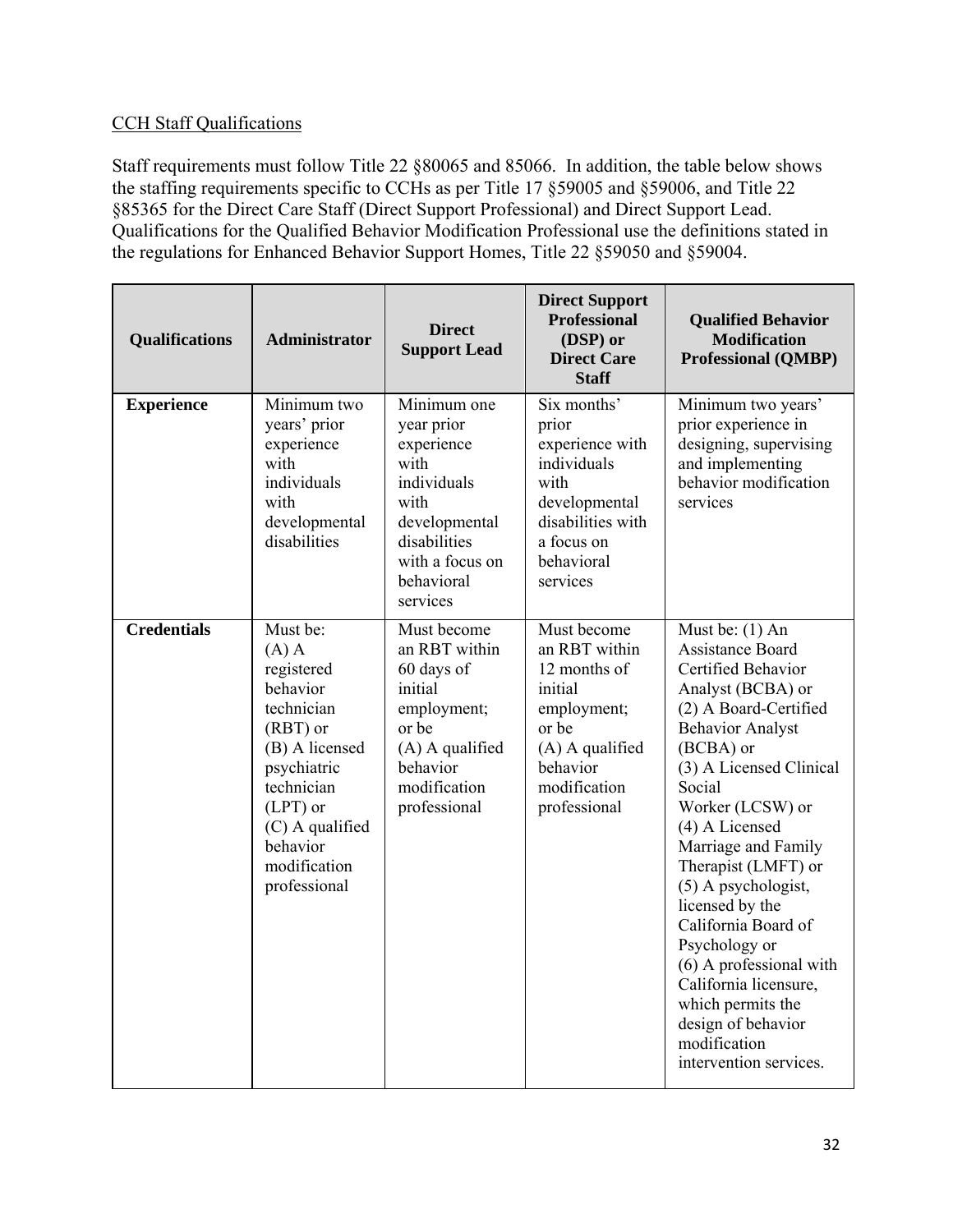# Selection of Qualified Behavior Modification Professionals

In addition to ensuring that CCH providers recruit QBMPs who meet the minimum qualifications as stated above, the Department also encourages a critical evaluation of additional knowledge, skills and abilities of potential candidates. To assist with that evaluation, the following checklist is offered as a starting point for vetting QBMP candidates.

# **Considerations when Recruiting Qualified Behavior Modification Professionals**

Reference qualifications for CCH are consistent with those required by Title 17  $\S 59050(v)$ for Enhanced Behavioral Support Homes.

Experience working with adults with significant challenging behaviors (and/or with children if the CCH provides services to children).

Experience training, coaching and mentoring DSPs.

Embraces an approach that emphasizes positive behavior supports, person-centered practices and trauma-informed care in their practice.

Utilizes best practices when conducting functional behavior assessments and developing individual behavior supports plans.

Uses objectives to plan, implement and evaluate the effectiveness of the interventions.

Employs an array of empirically validated teaching strategies – modeling, incidental teaching, task analysis, chaining, activity-embedded instruction.

Incorporates a variety of techniques to help with skill building – prompting, errorless teaching, maximizing learning opportunities, effective reinforcement, preference assessment and choice procedures.

Employs a wide range of strategies for skill acquisition and skill generalization over time and across people, settings, situations, and activities.

Knowledgeable about the laws and regulations regarding the provision of services in CCHs and on the use of restraint.

Another consideration when selecting a QBMP is whether the CCH provider employs DSPs who will become RBTs and/or who will need to maintain their RBT certifications. The Behavior Analyst Certification Board outlines on its website [\(https://www.bacb.com/rbt/](https://www.bacb.com/rbt)) the requirements for RBT certification (i.e., 40-hour training, competency assessment and exam), maintenance of the certification (i.e., ongoing supervision and annual competency assessment) and the required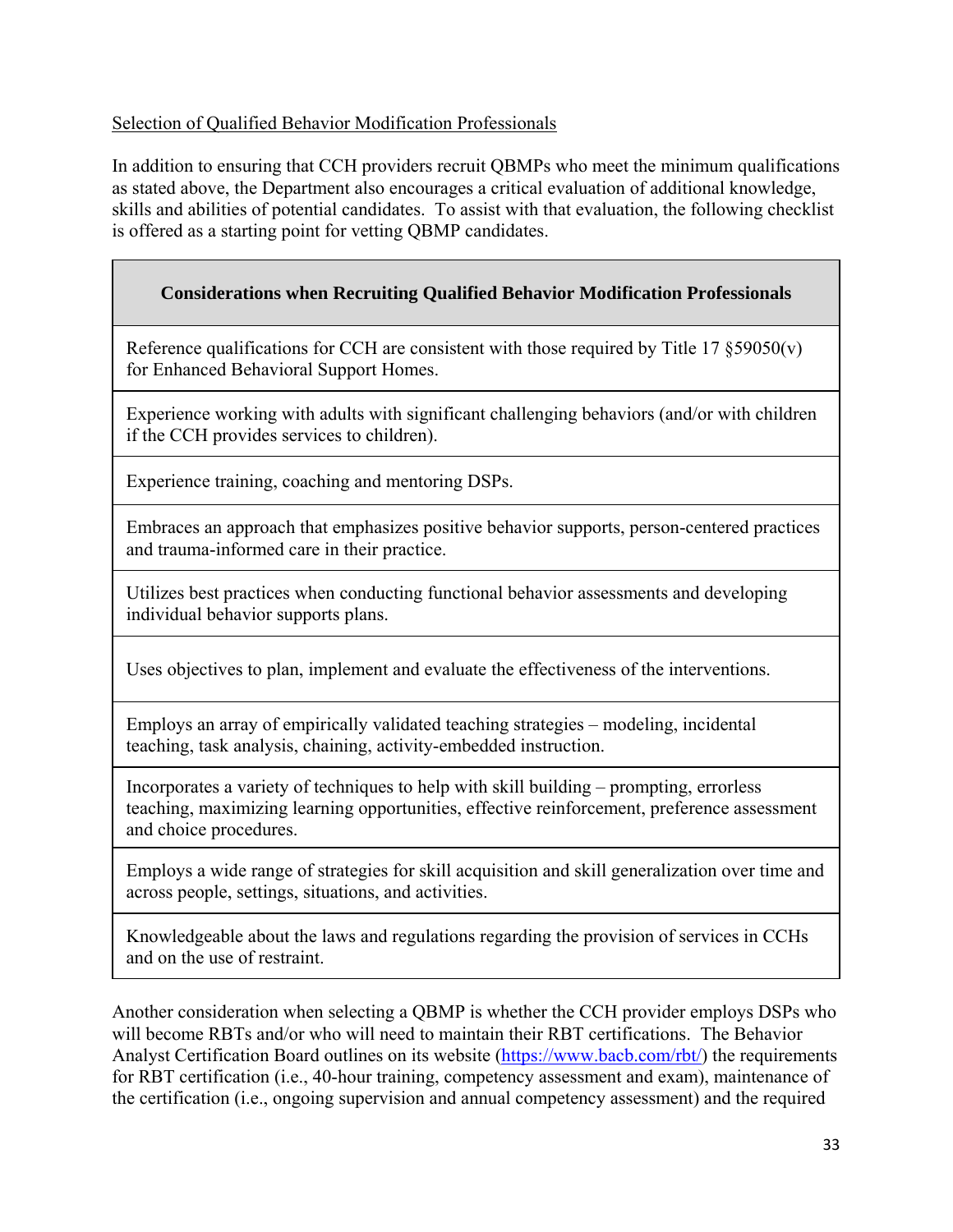qualifications of those who can conduct competency assessments and provide ongoing supervision (i.e., a Board Certified Behavior Analyst – BCBA). If the QBMP is not a BCBA, the CCH provider will need to engage a BCBA to meet the RBT requirements for initial certification and for maintenance of the certification.

#### Training Requirements for Direct Support Professionals

The Department believes that individuals with developmental disabilities are entitled to the highest standard of service and that direct support professionals deserve training and recognition as professionals. The following table shows the training requirements for all DSPs working in CCHs, that includes RBTs, LPTs or QBMPs.

| <b>Statute/Regulation</b>                                                      | <b>Training</b><br>Requirement                                                                                         | <b>Hours</b><br><b>Required</b> | <b>By When</b>                                                                                                  |
|--------------------------------------------------------------------------------|------------------------------------------------------------------------------------------------------------------------|---------------------------------|-----------------------------------------------------------------------------------------------------------------|
| Title 17 § 59007,<br>Title 22 §80065(f),<br>§85365                             | On-site orientation                                                                                                    | 32 hours                        | Within first 40 hours<br>of employment                                                                          |
| Title 17 §59007(d)                                                             | Hands-on training in<br>first aid and<br>cardiopulmonary<br>resuscitation                                              | Not specified                   | Certification prior to<br>providing direct care<br>to individuals and<br>maintained<br>throughout<br>employment |
| Title 17 §56033, W&I<br>Code §4695.2                                           | Two segments of<br>competency-based<br>training* and<br>passage of<br>competency test OR<br>Pass the challenge<br>test | 70 hours                        | Prior to or within one<br>year of employment                                                                    |
| W&I Code §4698.1, Title<br>17 §59007, Title 22<br>§85365, H&S Code<br>§1567.64 | Emergency<br>intervention training                                                                                     | 16 hours                        | Prior to<br>implementing<br>emergency<br>intervention<br>techniques                                             |
| Title 17 §59008, Title<br>22 §89965(m),<br>§89965(h)                           | Continuing<br>education                                                                                                | 20 hours                        | Annually                                                                                                        |

\* The Department has established a competency-based training program that is mandatory for all DSPs (and administrators who provide direct support) working in licensed community care facilities vendored by regional centers. The DSP Training is based upon core competencies or skills necessary for satisfactory job performance [\(http://www.dds.ca.gov/dspt/](http://www.dds.ca.gov/dspt)).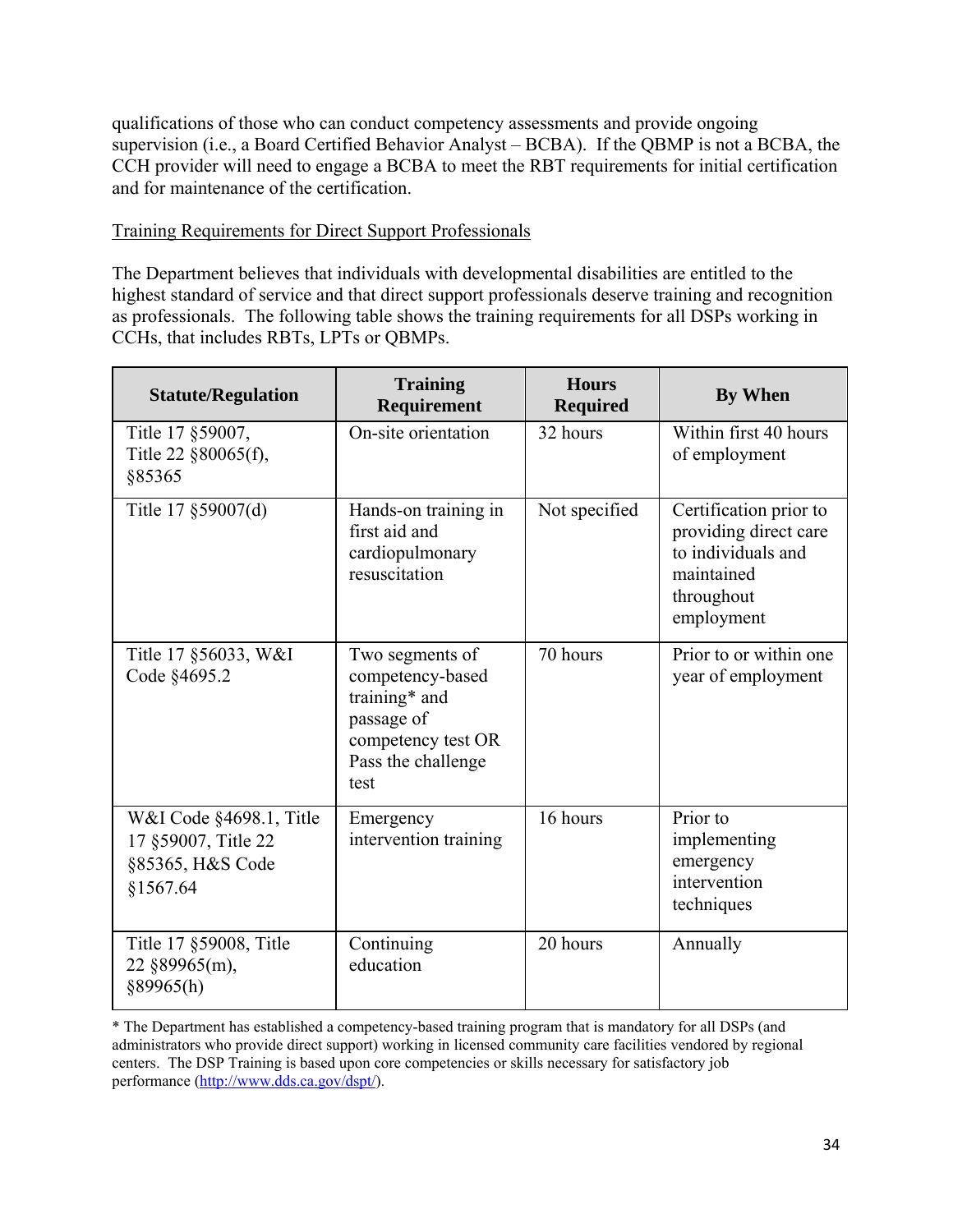#### Emergency Intervention Training

As the focus of these Guidelines is on the use of restraint or containment, restraint avoidance, deescalation and emergency intervention training is of importance. CCH providers are required to have training in place that addresses how people are supported in emergency situations where an individual's health and safety may be at risk. As noted in the Emergency Intervention Plans section, the EIP includes an emergency intervention training plan.

In accordance with Title 22  $\S 85365(i)$ , a DSP is prohibited from implementing emergency intervention techniques until they successfully complete the emergency intervention training. Title 22 §85365(c)-(d) delineates who can conduct emergency intervention staff training and what, at a minimum, must be included in the training curriculum.

Plans, Facility Plans, section of these Guidelines). Emergency intervention training of CCH staff must include a minimum of 16 hours of instruction regarding techniques that may be used to prevent injury to, and maintain safety for, individuals who are a danger to themselves or others. The training curriculum must be evidencebased, emphasize positive behavior supports and include techniques that are alternatives to physical restraint. When a behavior presents an imminent danger of serious injury to self or others, staff are required to use a continuum of strategies starting with the least restrictive strategy (Title 17  $\S 59000(n)$ ). Therefore, CCH providers must ensure that DSPs receive competency-based training on less restrictive, non-physical reactive strategies aimed at rapid, safe situational management (such as those described above in the Emergency Intervention

The Department does not endorse any one curriculum. The following list is offered as a resource for CCH providers who are searching for a professionally recognized crisis or emergency intervention program. Presented in alphabetical order, these are the organizations currently known to be used by providers throughout California. CCH providers should also work with their vendoring regional centers to learn whether they know of other organizations or have specific recommendations.

- Crisis Prevention Institute (CPI), Inc. <www.crisisprevention.com>/
- Mandt System –<www.mandtsystem.com>
- Management of Aggressive Behavior (MOAB) www.moabtraining.com
- Pro-Act, Inc. Professional Assault Crisis Training –<www.proacttraining.com>
- Professional Crisis Management Association www.pcma.com
- Quality Behavioral Solutions (QBS), Inc. [www.qbscompanies.com/](www.qbscompanies.com)
- Therapeutic Options, Inc. [www.therapeuticoptions.com/](www.therapeuticoptions.com)
- Ukeru Systems (Grafton Method) –<www.ukerusystems.com>/

The Department encourages CCH providers to critically evaluate emergency intervention training programs before selecting the one they will use to meet staff training requirements. To assist with that evaluation, the following checklist is offered as a starting point for vetting emergency intervention training programs.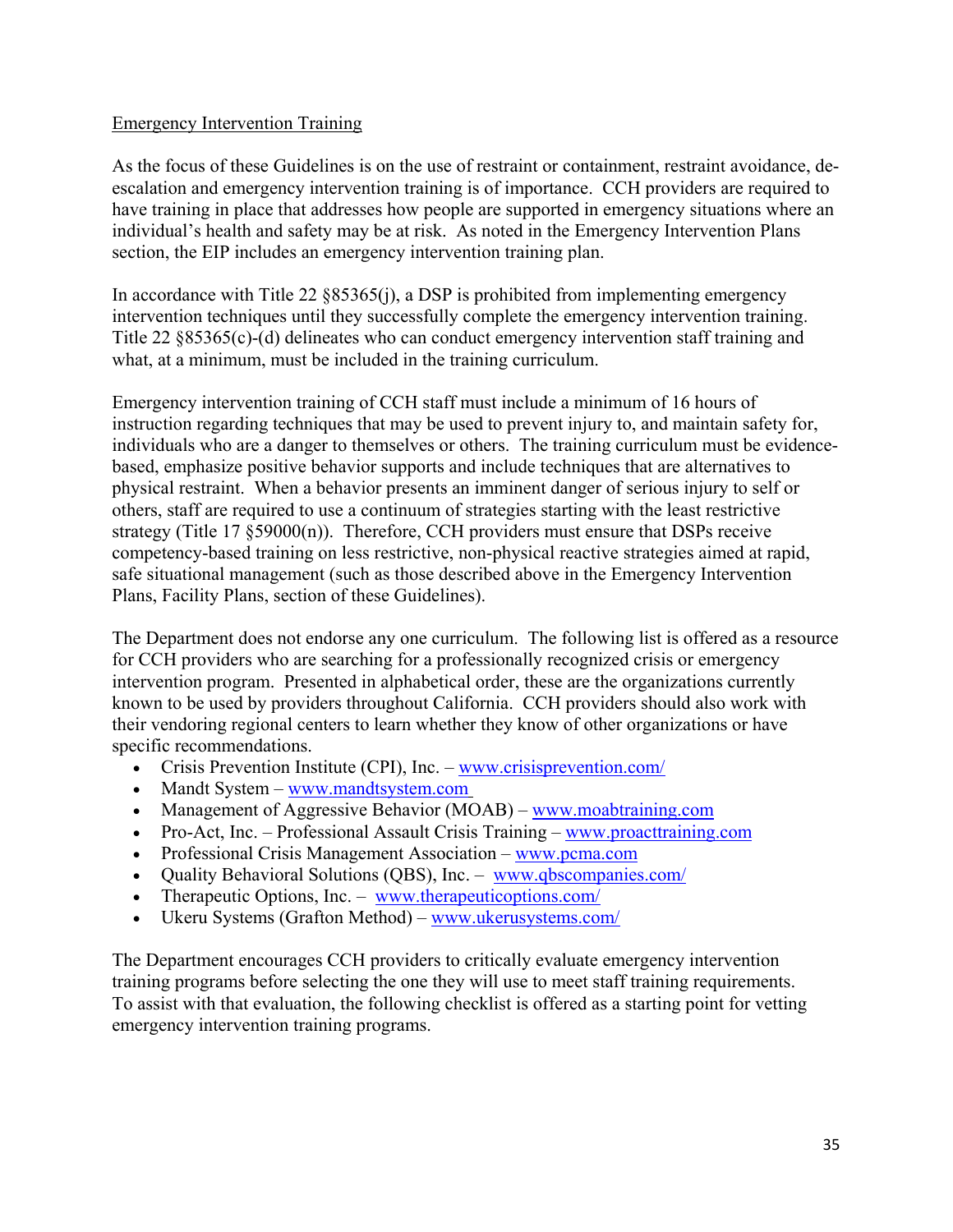#### **Considerations when Evaluating Emergency Intervention Training Programs**

Instructor holds a valid certificate from a program for preventing and safely managing dangerous behavior

Professionally recognized organization

Purpose/mission aligns with purpose/mission of the CCH provider

Evidence-based information about the broad range of variables that are important to preventing a behavioral crisis

Knowledgeable about the laws and regulations regarding the use of restraint in California and more specifically, in CCHs

Components included in curriculum Components included in curriculum Positive behavior supports approach to prevention Trauma informed care Methods for assessing individual-specific information to ensure safety Crisis antecedents and de-escalation Non-physical intervention techniques Restraint procedures Restraint monitoring procedures Reintegration of individual back into routine after a crisis ends Procedures for documenting the use of restraint Debriefing and follow-up after restraint is used

Types of restraint included in curriculum Protection and releases

Physical escorts Wall restraints

Seated restraints

Prone or supine floor restraints

Safety procedures included in curriculum Time limits on restraint

More than one person involved in the restraint

Monitoring the individual's physical state for symptoms of distress during restraint Monitoring the individual's emotional state during restraint

Types of instructional strategies incorporated within the training

Time allotment for each component of the training program Training includes written and hands-on competency test

Training and certification/recertification requirements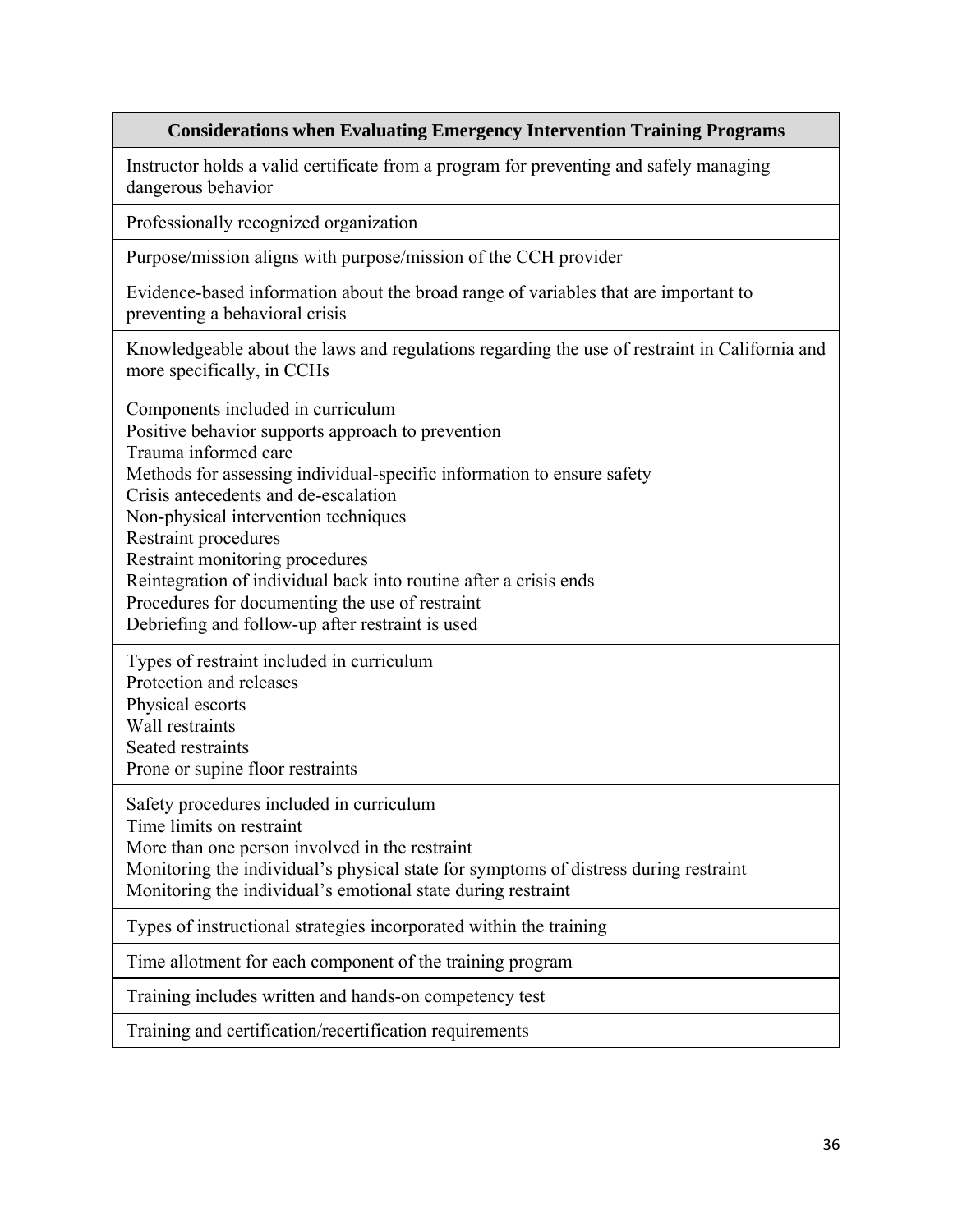# Continuing Education for Direct Support Professionals

As per Title 22 §85365(m), in addition to any other required training, direct care staff shall complete a minimum of 20 hours of continuing education on an annual basis covering, at a minimum, the following subjects specified in §85365(h) – specialized needs of each individual; individual rights and protections; facility program plan; implementation of the individual's IPP; health and emergency procedures (including fire safety); a disaster and mass casualty plan; identification and reporting of incidents and suspected abuse and neglect; and assistance with prescribed medications and documentation.

of 15 to 20 minutes could focus on one of the emergency strategies along the continuum. The Department requires that CCHs provide an additional 5 hours of competency-based continuing education in the areas of person-centered practices, positive behavior supports, trauma-informed care, and cultural competency. The Department also requires frequent refresher trainings on both facility EIPs and IEIPs, including role plays, return demonstrations, or hands-on practices to ensure ongoing DSP competence and confidence in dealing with crisis situations. DSPs need a high degree of readiness to implement every technique along the continuum so that at some point, they become "reflex actions". For example, monthly refreshers Refresher trainings could also be incorporated into the monthly IBSP review and focus on techniques that are most effective in avoiding or quickly resolving crisis situations for that individual. CCH providers need to incorporate the details of these additional training hours into the facility program plan.

# **Data Collection, Monitoring and Reporting**

# Data Collection

CCH facility plans are required to include the methods they will use to measure an individual's progress (Title 17 §59013(b)). This includes the types of data to be collected, including data regarding the use of emergency interventions. CCHs must maintain a facility file on site, which may be in an electronic format, and as related to these Guidelines, must include at least the EIP as well as data collection and reporting requirements of W&I Code §4695.2 (Title 17 §59011).

# *Individual Behavior Supports Plans and Emergency Intervention Plans*

Data should be collected regarding the effectiveness of both the proactive and reactive strategies included in the IBSP and IEIP. This includes collection of data regarding the frequency, duration and severity of targeted behaviors as well as written plan of transition to return to the previous placement or another appropriate community placement. Intensity of a targeted behavior is often measured on a scale of least to most harm or injury as a result of an occurrence of the target behavior.

It is standard practice to measure reductions in the frequency, duration and intensity of behaviors targeted in the IBSP to ensure that proactive strategies are contributing to desired outcomes (i.e., reductions in the target behaviors over time). Episodic severity, a measure of the intensity of a behavioral incident within the context of a behavioral cycle (LaVigna & Willis, 2005; Vollmer,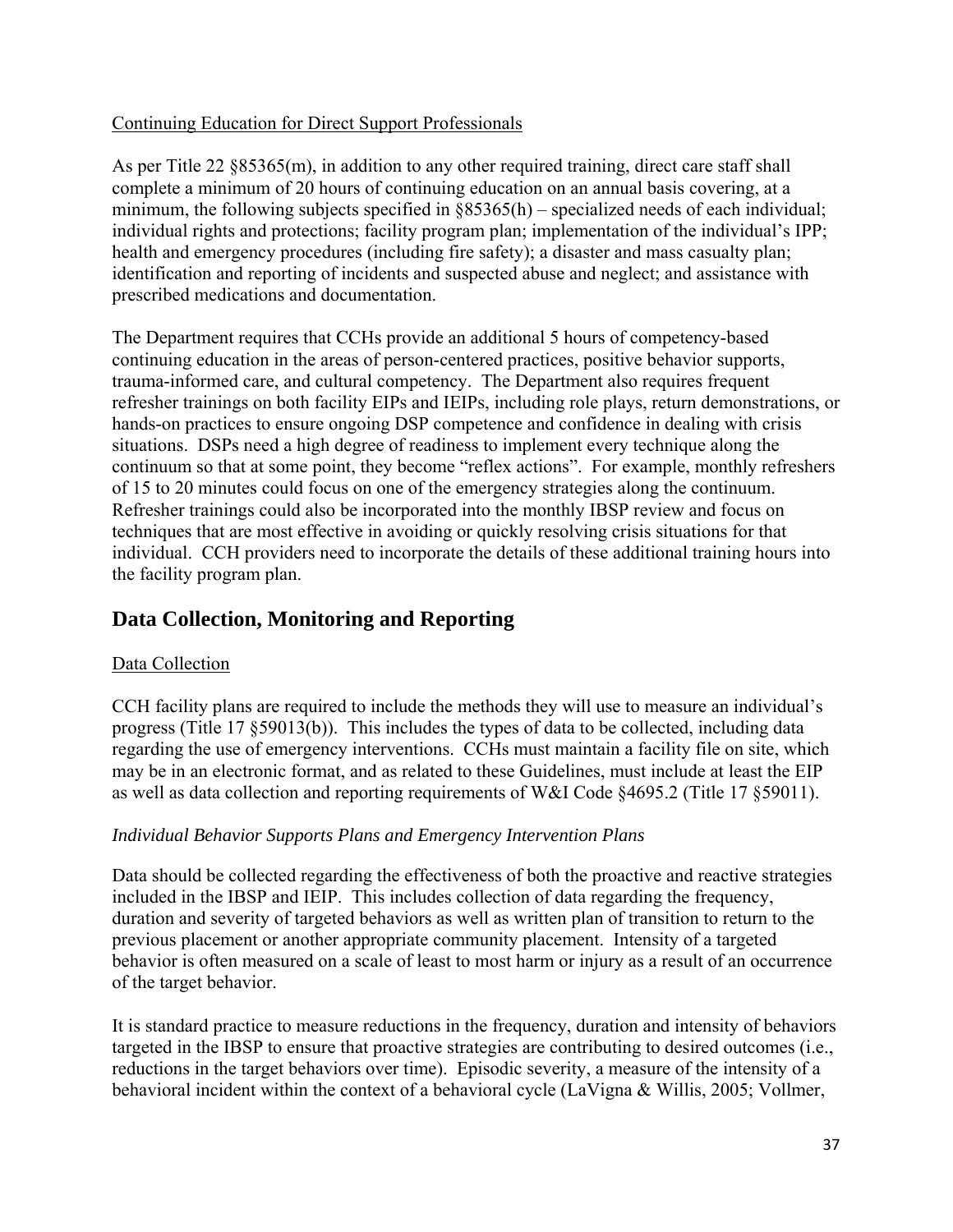et al., 2013), should also be included as a data collection method for evaluating an individual's progress. Analysis of data should include correlations with reductions or increases with setting events, such as medical issues, psychiatric conditions, changes to psychotropic medication, changes in routines, social or family relationships, and environment.

Reactive strategies are aimed at rapid, safe situational management so it is equally important to measure their effectiveness in resolving crisis situations. CCH providers are obligated to protect the safety of the individuals they serve, and that of others, by using the least restrictive emergency strategies that effectively reduce the severity of, and quickly de-escalate, a behavioral crisis. The momentary effectiveness of a reactive strategy is measured, then, by determining if it results in de-escalating the crisis. If it escalates the situation, even momentarily, then it may be doing the opposite of what is sought from a reactive strategy (Spicer & Crates, 2016).

# *Restraint*

Documentation of the use of restraint should include a description of the individual's behavior that required the use of restraint; events leading up to escalation of the individual; the rationale for the use of restraint; what less restrictive, non-physical interventions were used and why more restrictive interventions were needed; and their response to the use of restraint, including any injuries.

Title 22 §85361(a)-(h) further details the documentation and reporting requirements regarding the use of restraint as an emergency intervention. CCH providers must ensure compliance with these and other documentation and reporting requirements.

# Monitoring

# *Quality of Functional Behavior Assessments*

The following table is an example of a brief checklist that might be created and utilized by CCH administrators to ensure that QBMPs are conducting FBAs within the first seven days of placement that include all necessary components.

| <b>Functional Behavior Assessment Components</b>                                                                                                   | <b>Included</b> | <b>Not Included</b> |
|----------------------------------------------------------------------------------------------------------------------------------------------------|-----------------|---------------------|
| Review of historical records (e.g., educational,<br>psychological reports, medical reports, previous behavior<br>support plans) and available data |                 |                     |
| Identification and prioritization of socially significant<br>behavior change goals                                                                 |                 |                     |
| Assessment of relevant skill strengths and deficits                                                                                                |                 |                     |
| Preference assessment                                                                                                                              |                 |                     |
| Describes functions of target behaviors                                                                                                            |                 |                     |
| Descriptive assessment and/or functional analysis of the<br>target behaviors                                                                       |                 |                     |
| Interpretation of functional assessment data                                                                                                       |                 |                     |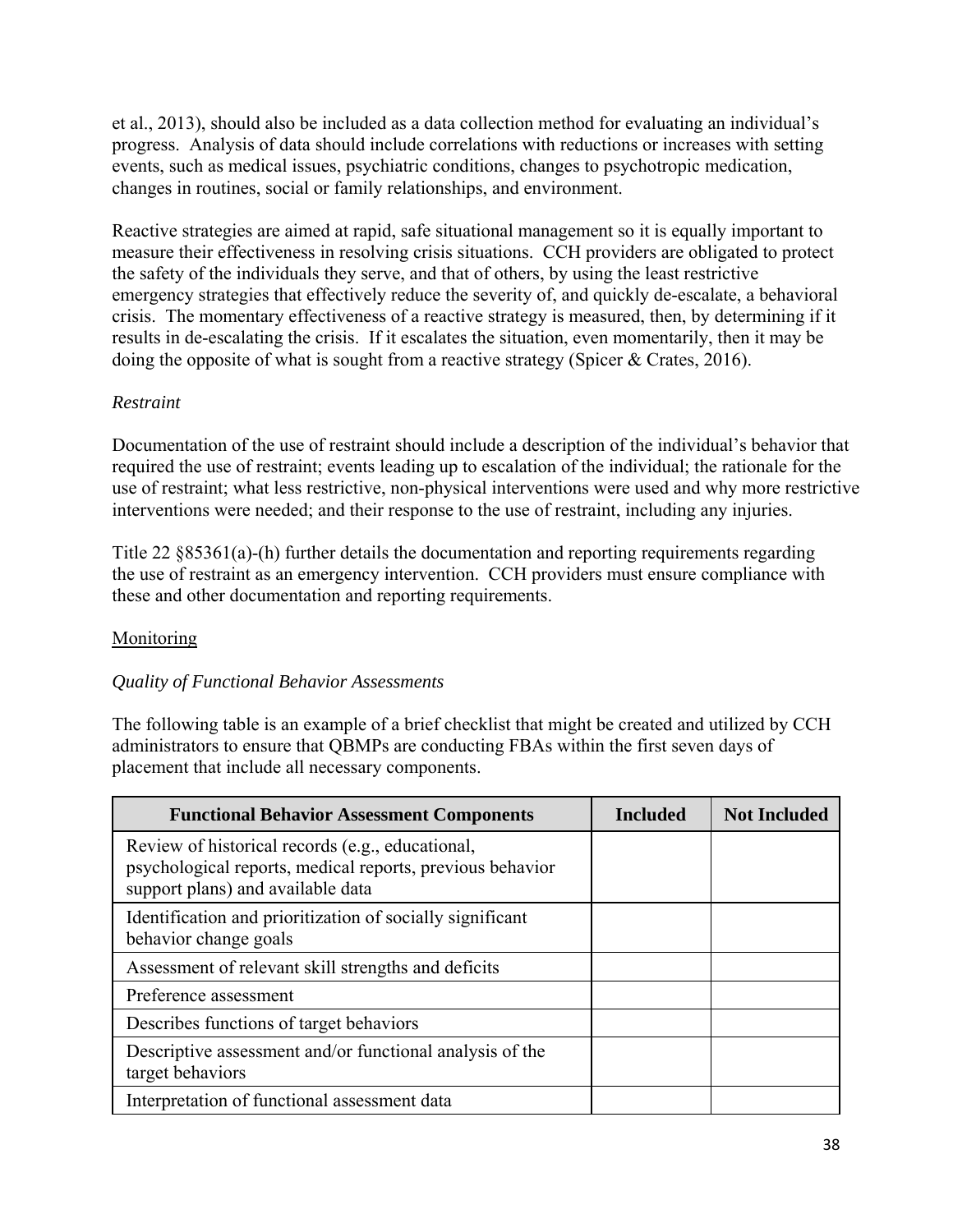# *Quality of Individual Behavior Supports Plans*

The following table is an example of a brief checklist that might be created and utilized by CCH administrators to ensure that IBSPs include all necessary components.

| <b>Individual Behavioral Supports Plan Components</b>                                                                                                  | <b>Included</b> | <b>Not</b><br><b>Included</b> |
|--------------------------------------------------------------------------------------------------------------------------------------------------------|-----------------|-------------------------------|
| Intervention goals are objective and measurable                                                                                                        |                 |                               |
| Potential interventions are based on assessment results and<br>are evidence-based                                                                      |                 |                               |
| Intervention goals and strategies are based on the<br>individual's preferences, supporting environments, risks<br>and constraints, and social validity |                 |                               |
| When a behavior is targeted for reduction, an acceptable<br>alternative behavior is selected to be established or<br>increased                         |                 |                               |
| Staff training on plan implementation                                                                                                                  |                 |                               |
| Process for data-based monitoring of progress and need for<br>plan revision                                                                            |                 |                               |
| Medical factors affecting behavior eliminated                                                                                                          |                 |                               |

# *Integrity of Individual Behavior Supports Plan/Emergency Intervention Plan Implementation*

CCH administrators and QBMPs must train and support DSPs to ensure that the IBSPs and IEIPs are implemented as intended (i.e., with treatment integrity). DSPs should be knowledgeable about the proactive and reactive strategies specific to the individuals they support and be able to demonstrate their skills. It is recommended that a monitoring tool be developed to record DSP skill/competency for each individual they support. The following table is an example of a checklist that might be created and utilized by CCH administrators and QBMPs for this purpose.

| <b>Name of Individual Being Served:</b>                                                                                                  |  |  |  |  |  |  |  |
|------------------------------------------------------------------------------------------------------------------------------------------|--|--|--|--|--|--|--|
| Skill/<br><b>Generalized</b><br><b>Still Learning/</b><br><b>Mastered</b><br><b>Needs Improvement</b><br>Competency<br>(across settings) |  |  |  |  |  |  |  |
|                                                                                                                                          |  |  |  |  |  |  |  |
|                                                                                                                                          |  |  |  |  |  |  |  |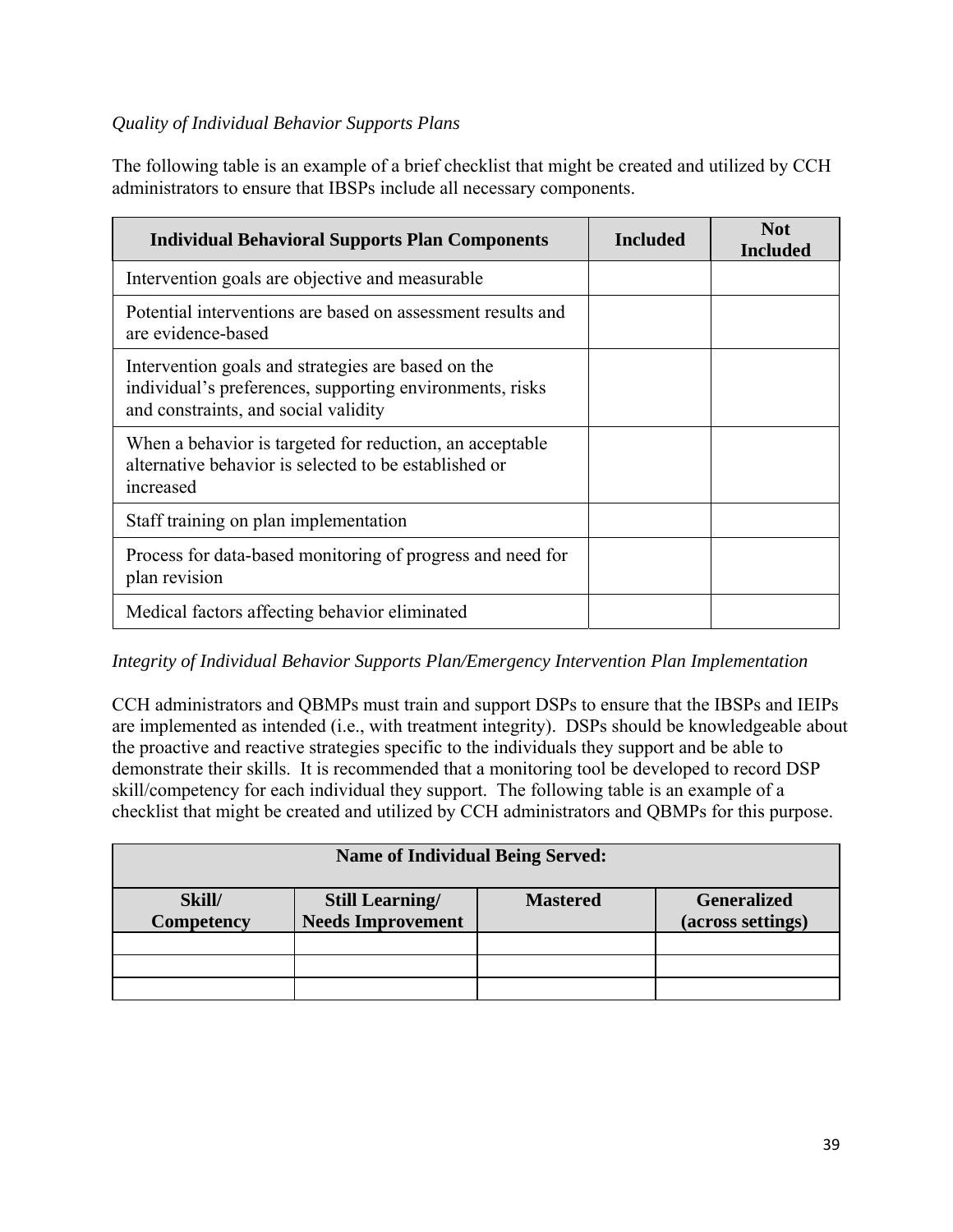# *Integrity of Emergency Intervention Plan Implementation*

Regarding the facility EIP, a similar checklist to the one for the IBSP/IEIP is recommended to ensure that it is implemented as intended. The checklist could be used in training and may also be a useful tool during debriefing meetings after the use of restraint.

Additionally, CCH providers are recommended to conduct and document an internal review of the use of restraint quarterly. This documentation should be used to identify possible trends in frequency and location of restraint. This is another opportunity to evaluate the integrity with which restraint and other emergency interventions are being implemented.

# Reporting Requirements

The following table was created to assist CCH providers in complying with all reporting requirements related to the use of restraint. Regional centers are required to report incidents or use of restraint to the Department. It is the provider's responsibility to know the entirety of reporting requirements for CCHs and to stay current with statute and regulations as what is included below may change over time.

| Statute/<br><b>Regulation</b>                                                               | What to<br><b>Report?</b>                                                                                                                                                 | To Whom?                                                                                           | When?                                    | How?                            |
|---------------------------------------------------------------------------------------------|---------------------------------------------------------------------------------------------------------------------------------------------------------------------------|----------------------------------------------------------------------------------------------------|------------------------------------------|---------------------------------|
| Title 22<br>§80061(b) and<br>$(g)$ , also,<br>references to<br>W&I Code<br>$§15630$ (below) | Unusual<br>incident injury,<br>death, abuse)<br>related to<br>restraint                                                                                                   | Department of<br>Social<br>Services and<br>individual's<br>authorized<br>representative, if<br>any | <b>Next</b><br>working day               | Report                          |
| Title 17<br>§54327(b)(1)(B)<br>and $(D)$ ;<br>Title 17<br>§54327(b)(2)(A)                   | Reasonably<br>suspected<br>abuse/exploitati<br>on, including<br>physical and/or<br>chemical<br>restraint,<br>serious injury/<br>accident, death<br>regardless of<br>cause | Regional Center<br>and individual's<br>authorized<br>representative, if<br>any                     | Within 24<br>hours<br>Within 48<br>hours | Verbal report<br>Written report |
| Title 22<br>§80061(b)<br>also, references to<br>W&I Code<br>$§15630$ (below)                | Unusual<br>incident injury,<br>death, abuse)<br>related to<br>restraint                                                                                                   | Department of<br><b>Social Services</b>                                                            | 7 days                                   | Written report                  |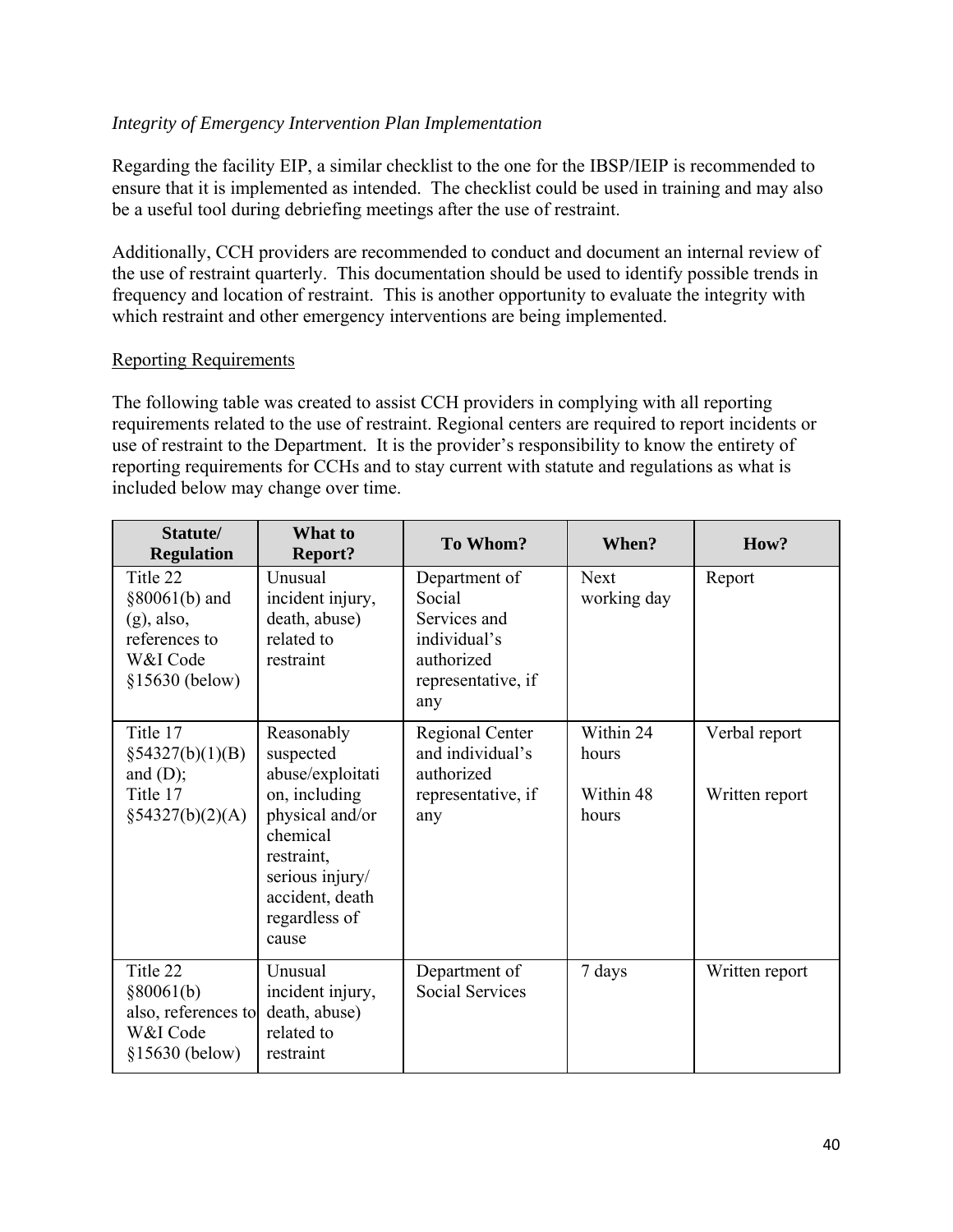| Statute/<br><b>Regulation</b>                               | What to<br><b>Report?</b>                                                                              | To Whom?                                                                    | When?                                 | How?                                         |
|-------------------------------------------------------------|--------------------------------------------------------------------------------------------------------|-----------------------------------------------------------------------------|---------------------------------------|----------------------------------------------|
| Title 22<br>§85361(b)<br>supersedes<br>§80061(b)<br>(above) | Use of physical<br>restraint                                                                           | Department of<br><b>Social Services</b>                                     | No later than<br>next business<br>day | Incident<br>Report                           |
| Title 22<br>§85361(a)                                       | Use of physical<br>restraint                                                                           | Individual's<br>authorized<br>representative, if<br>any                     | No later than<br>next calendar<br>day | By phone                                     |
| Title 22<br>§85361(g)(h),<br>Title 17<br>§59070(h)          | Restraint log                                                                                          | Available to<br>Department of<br><b>Social Services</b><br>and DDS          | Monthly                               | Written log                                  |
| W&I Code<br>§15630(b)(1)                                    | Physical abuse<br>resulting in<br>serious bodily<br>injury                                             | Ombudsman, law<br>enforcement, &<br>Department of<br><b>Social Services</b> | 2 hours                               | Telephone                                    |
| W&I Code<br>§15630(b)(1)                                    | Physical abuse                                                                                         | Ombudsman, law<br>enforcement, &<br>Department of<br><b>Social Services</b> | 24 hours                              | Telephone and<br>written report              |
| W&I Code<br>§4659.2(b)(1)(A)                                | Death or<br>serious injury<br>related to use<br>of physical or<br>chemical<br>restraint                | <b>Disability Rights</b><br>California,<br>Investigations<br>Unit/Program   | Close of next<br>business day         | Report<br><b>DRC</b> website<br>link         |
| W&I Code<br>$\frac{$4659.2(c)(1)(B)}{}$                     | Number of<br>incidents of<br>behavioral<br>restraint and<br>time spent per<br>incident of<br>restraint | Disability Rights<br>California<br>Investigations<br>Unit/Program           | Monthly                               | Written report<br><b>DRC</b> website<br>link |
| W&I Code<br>§4659.2(c)(1)(C)                                | Number of<br>involuntary<br>emergency<br>medication<br>used to control<br>behavior                     | <b>Disability Rights</b><br>California<br>Investigations<br>Unit/Program    | Monthly                               | Written report<br><b>DRC</b> website<br>link |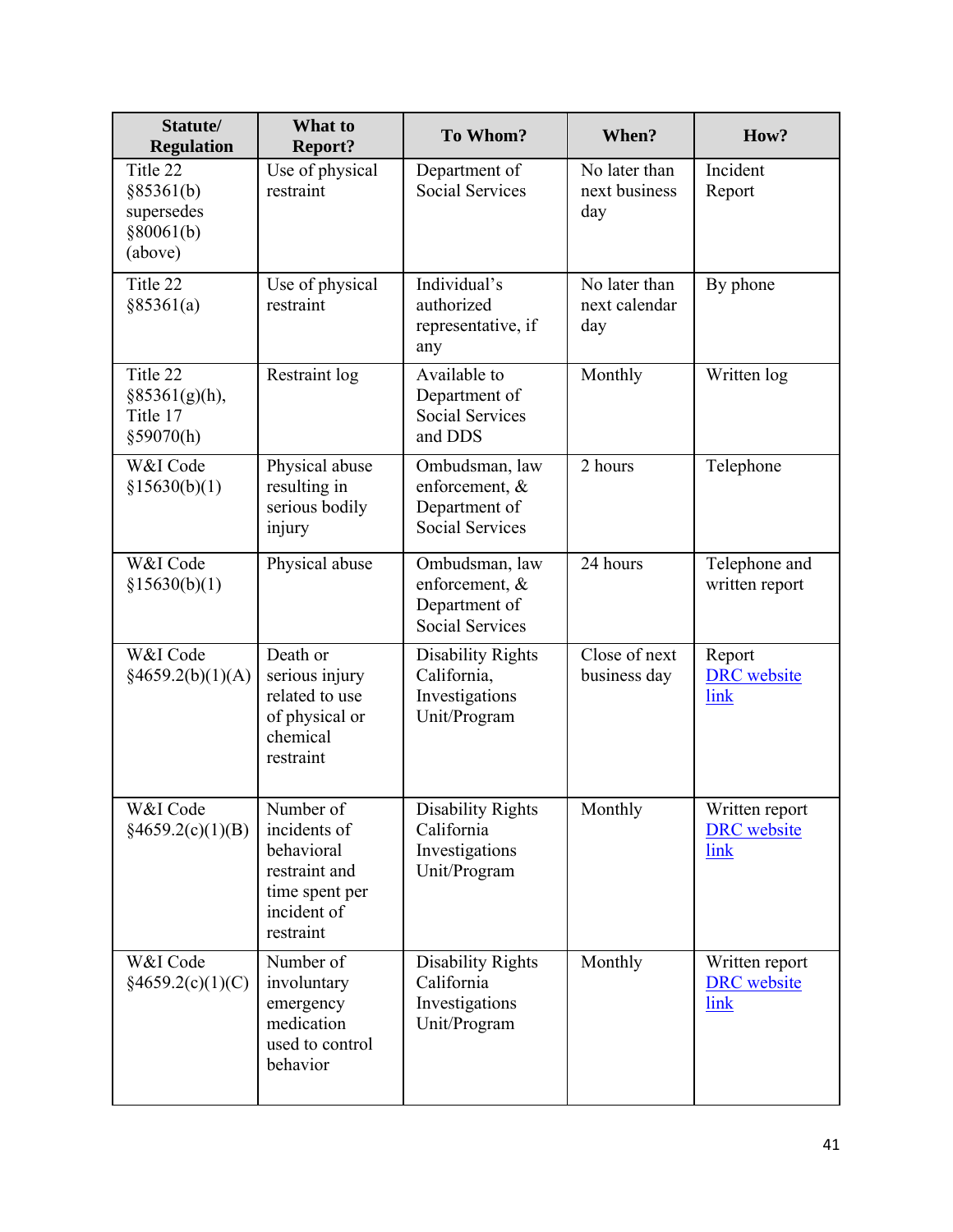# **Facility Program Plan Requirements**

As per W&I Code §4698(d)(1), these Guidelines regarding the use of restraint or containment in CCHs must be maintained in the facility program plan and plan of operation. CCHs certified and licensed prior to adoption of these Guidelines shall meet that requirement within 30 days of adoption.

# **Periodic Review of Guidelines**

These Guidelines will be reviewed periodically to ensure that they maintain their relevance and accurately reflect statute, regulations and/or best practices regarding the use of restraint and containment in CCHs.

| <b>Acronyms</b>                 |                                                                     |  |  |
|---------------------------------|---------------------------------------------------------------------|--|--|
| <b>AAPT</b>                     | American Association of Psychiatric Technicians                     |  |  |
| <b>ABAI</b>                     | Association for Behavior Analysis International                     |  |  |
| <b>APBS</b>                     | Association for Behavior Analysis International                     |  |  |
| <b>APBA</b>                     | Association of Professional Behavior Analysts                       |  |  |
| <b>BACB</b>                     | <b>Behavior Analyst Certification Board</b>                         |  |  |
| <b>BCaBA</b>                    | Board Certified Assistant Behavior Analyst                          |  |  |
| <b>BCBA</b>                     | <b>Board Certified Behavior Analyst</b>                             |  |  |
| <b>BVNPT</b>                    | Board of Vocational Nurses and Psychiatric Technicians              |  |  |
| CCH                             | <b>Community Crisis Home</b>                                        |  |  |
| <b>CRA</b>                      | Clients' Rights Advocate for the Office of Clients' Rights Advocacy |  |  |
| <b>DSP</b>                      | <b>Direct Support Professional</b>                                  |  |  |
| <b>EBSH</b>                     | <b>Enhanced Behavioral Supports Home</b>                            |  |  |
| <b>EIP</b>                      | <b>Emergency Intervention Plan</b>                                  |  |  |
| <b>FBA</b>                      | <b>Functional Behavior Assessment</b>                               |  |  |
| <b>IBSP</b>                     | <b>Individual Behavior Supports Plan</b>                            |  |  |
| <b>IBST</b>                     | <b>Individual Behavior Supports Team</b>                            |  |  |
| <b>IEIP</b>                     | Individual Emergency Intervention Plan                              |  |  |
| <b>LCSW</b>                     | <b>Licensed Clinical Social Worker</b>                              |  |  |
| <b>LMFT</b>                     | Licensed Marriage and Family Therapist                              |  |  |
| <b>LPT</b>                      | Licensed Psychiatric Technician                                     |  |  |
| <b>PBS</b>                      | <b>Positive Behavior Supports</b>                                   |  |  |
| PCP                             | Person Centered Practices (or Planning)                             |  |  |
| PCT<br>Person Centered Thinking |                                                                     |  |  |
| QBMP                            | Qualified Behavior Modification Professional                        |  |  |
| <b>RBT</b>                      | Registered Behavior Technician                                      |  |  |
| W&I Code                        | Welfare and Institutions Code                                       |  |  |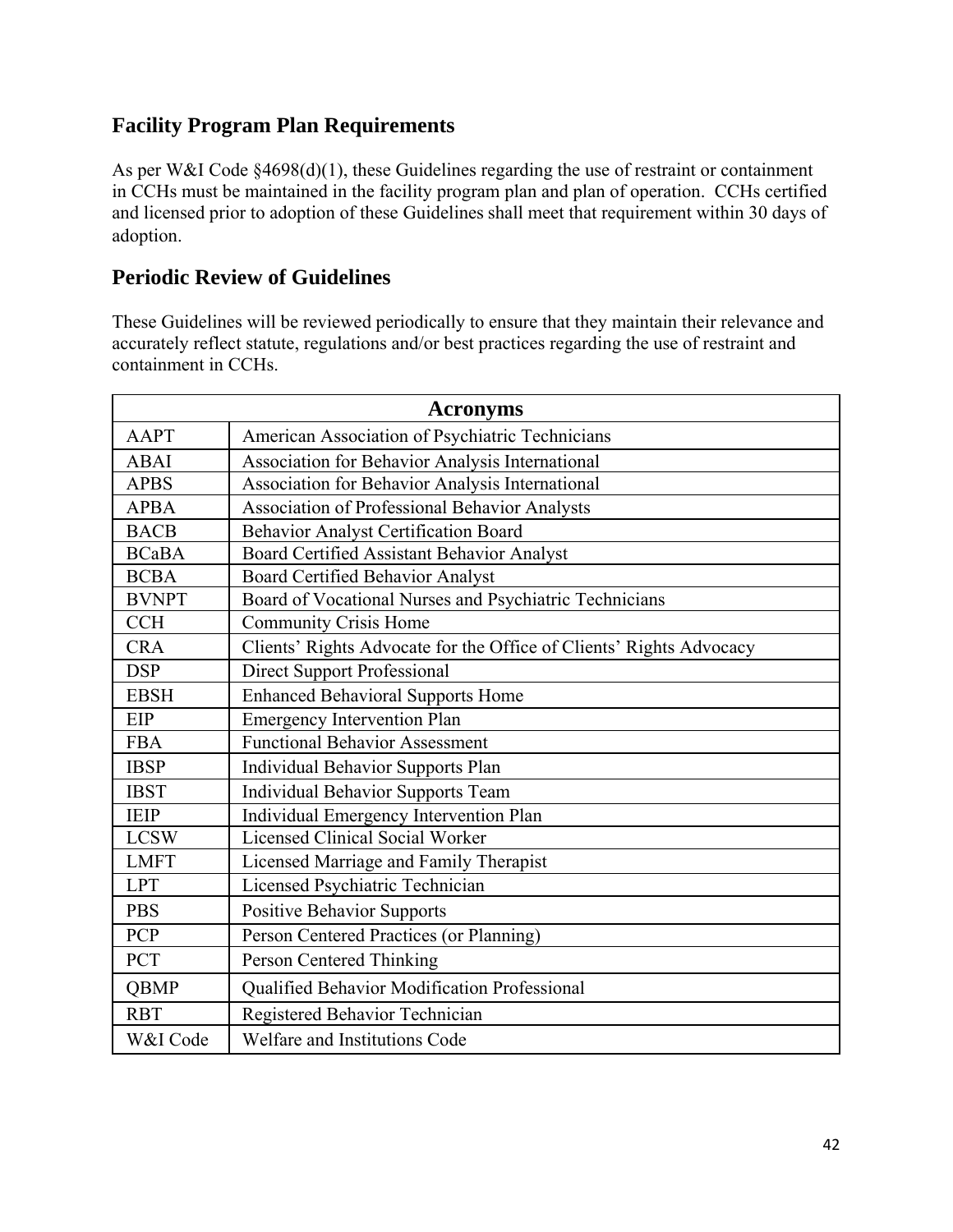| <b>Definitions</b>                                                                              |                                                                                                                                                                                                                                                                                                                                                                                                                                           |  |
|-------------------------------------------------------------------------------------------------|-------------------------------------------------------------------------------------------------------------------------------------------------------------------------------------------------------------------------------------------------------------------------------------------------------------------------------------------------------------------------------------------------------------------------------------------|--|
| American Association of<br><b>Psychiatric Technicians</b>                                       | A nonprofit organization that administers a voluntary<br>national certification examination to test knowledge of<br>psychiatric technology.                                                                                                                                                                                                                                                                                               |  |
| <b>Behavior Analyst Certification</b><br>Board                                                  | A nonprofit $501(c)(3)$ corporation established in 1998 to<br>meet professional credentialing needs identified by behavior<br>analysts, governments, and individuals of behavior analysis<br>services.                                                                                                                                                                                                                                    |  |
| <b>Behavior Crisis or Emergency</b>                                                             | A situation in which the individual is at risk for or<br>imminently engaging in physical or emotional harm to self<br>or others, or other target behaviors and is in immediate need<br>for supports.                                                                                                                                                                                                                                      |  |
| <b>Board Certified Assistant</b><br><b>Behavior Analyst</b>                                     | An undergraduate-level certification in behavior analysis<br>through the BACB. Professionals who are certified at<br>the BCaBA level may not practice independently but must<br>be supervised by someone certified at the BCBA/BCBA-D<br>level. BCaBAs can supervise the work of Registered<br>Behavior Technicians, and others who implement behavior-<br>analytic interventions, but cannot conduct competency<br>assessments for RBTs. |  |
| <b>Board Certified Behavior</b><br>Analyst/Board Certified<br><b>Behavior Analyst-Doctorate</b> | An individual with a graduate-level certification in behavior<br>analysis through the BACB. Professionals who are certified<br>at the BCBA level are independent practitioners who<br>provide behavior-analytic services.                                                                                                                                                                                                                 |  |
| Board of Vocational Nurses and<br>Psychiatric Technician                                        | The California BVNPT licenses vocational nurses (LVNs)<br>and psychiatric technicians (LPTs) and protects individuals<br>from unprofessional and unsafe LVNs and LPTs.                                                                                                                                                                                                                                                                    |  |
| <b>Community Crisis Home</b>                                                                    | Residential facilities that provides 24-hour non-medical care<br>to individuals with developmental disabilities in need of<br>crisis intervention services who would otherwise be at risk<br>of admission to an acute crisis center, a state-operated<br>facility, an out-of-state placement, a general acute hospital,<br>or an institution for mental disease (W&I Code<br>§4698(a)(1)).                                                |  |
| Containment                                                                                     | A brief physical (manual) restraint of an individual for the<br>purpose of effectively gaining quick control of an individual<br>who is aggressive or agitated or who is a danger to self or<br>others. (H&S Code $\S 1180.1(b)$ and Title 22 $\S 85301(c)(3)$ )                                                                                                                                                                          |  |
| De-escalation                                                                                   | Helping someone who is escalated stabilize back to their<br>baseline, so they can manage their own needs.                                                                                                                                                                                                                                                                                                                                 |  |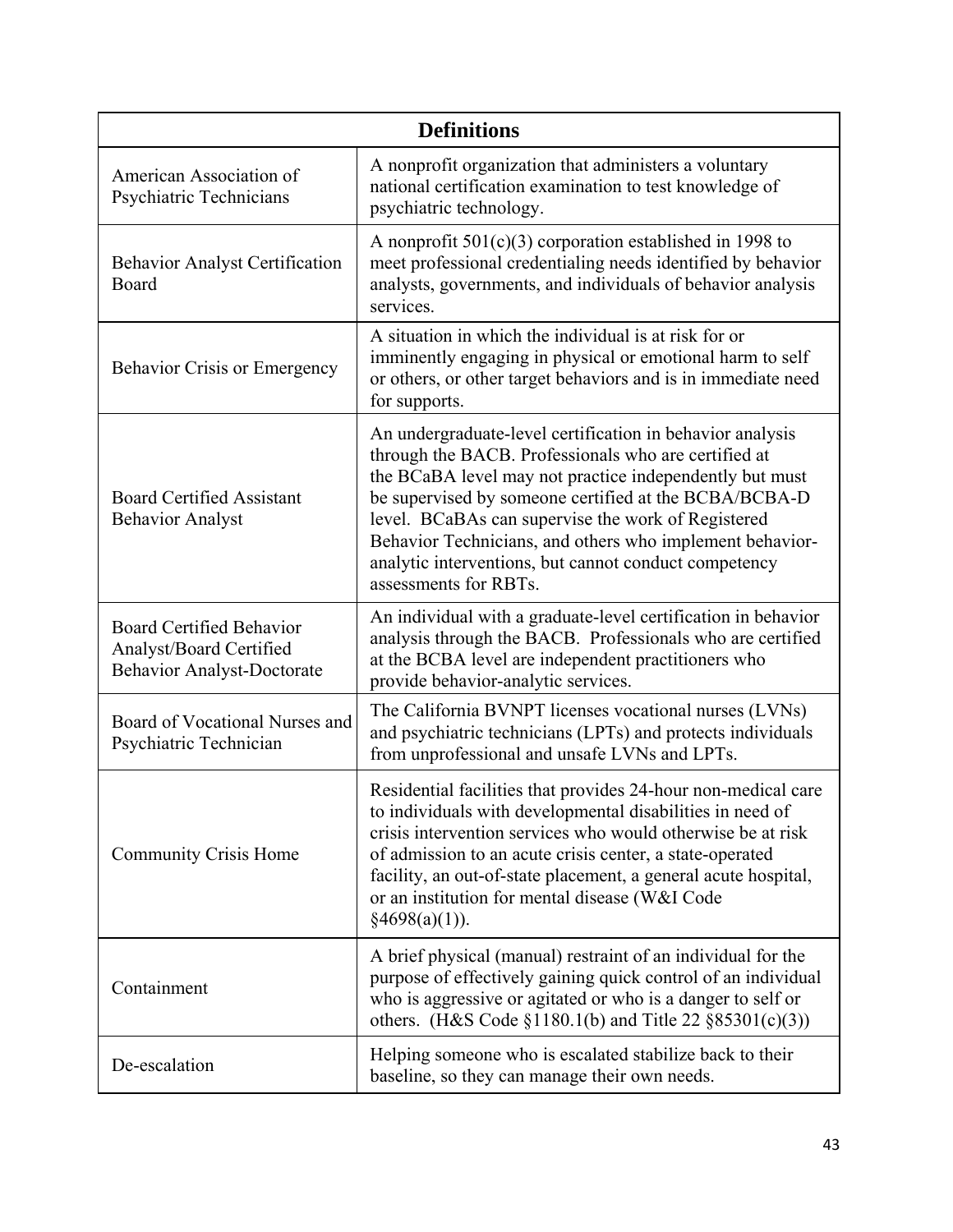| <b>Definitions</b>                          |                                                                                                                                                                                                                                                                                                                                                                                                                                                                                                                    |  |
|---------------------------------------------|--------------------------------------------------------------------------------------------------------------------------------------------------------------------------------------------------------------------------------------------------------------------------------------------------------------------------------------------------------------------------------------------------------------------------------------------------------------------------------------------------------------------|--|
| <b>Delayed Egress</b>                       | Delayed Egress (DE) devices are alerts on egress points on<br>gates or doors that temporarily preclude the use of exits for a<br>predetermined period of time. These devices shall not delay<br>any resident's departure from the facility for longer than 30<br>seconds. Once the delay is released, direct support<br>professionals may attempt to redirect an individual who<br>attempts to leave the home, especially if the situation is<br>unsafe. Must be DDS approved. (H&S Code 1531.1)                   |  |
| <b>Direct Support Professional</b>          | An individual who assists an individual with a disability to<br>lead a self-directed life and contribute to the community,<br>assists with activities of daily living if needed, and<br>encourages attitudes and behaviors that enhance community<br>inclusion.                                                                                                                                                                                                                                                    |  |
| <b>Enhanced Behavioral Supports</b><br>Home | Homes certified by the Department of Developmental<br>Services and licensed by the State Department of Social<br>Services as adult residential facilities or group homes that<br>provide 24-hour nonmedical care to individuals with<br>developmental disabilities who require enhanced behavioral<br>supports, staffing, and supervision in a homelike setting.<br>(W&I Code §4684.80(a))                                                                                                                         |  |
| <b>Emergency Intervention Plan</b>          | As per Title $22 \frac{885322(a)}{a}$ , an Emergency Intervention Plan<br>is a written plan that must be developed and approved by the<br>Department of Developmental Services prior to the use of<br>restraint, if staff use, or it is reasonably foreseeable that staff<br>will use, this technique. It must be designed and approved<br>by the CCH applicant or licensee in conjunction with a<br>Behavior Management Consultant and must be part of<br>the CCH Plan of Operation (Title 22 $\S 85322(a)(1)$ ). |  |
| <b>Functional Behavior</b><br>Assessment    | A variety of systematic information-gathering activities<br>regarding factors influencing the occurrence of a behavior<br>(e.g., antecedents, consequences, setting events, or<br>motivating operations) including interview, direct<br>observation, and experimental analysis within 7 days of<br>placement.                                                                                                                                                                                                      |  |
| <b>Individual Behavior Supports</b><br>Plan | An individualized plan developed by the QBMP with the<br>IBST that contains strategies designed to teach or increase<br>adaptive skills, reduce or prevent the occurrence of target<br>behaviors through interventions that build on the<br>individual's strengths.                                                                                                                                                                                                                                                |  |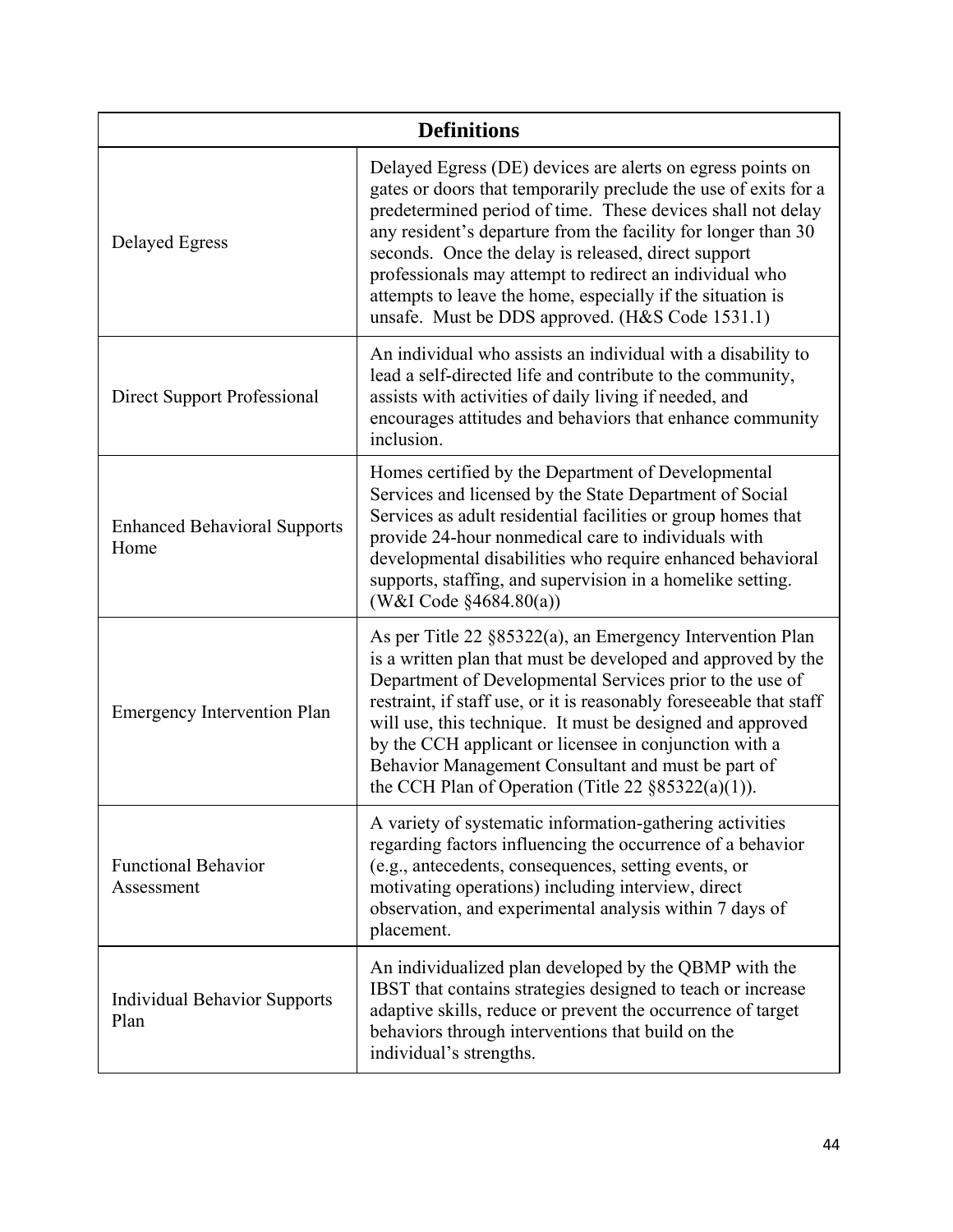| <b>Definitions</b>                          |                                                                                                                                                                                                                                                                                                                                                                                                                                         |  |
|---------------------------------------------|-----------------------------------------------------------------------------------------------------------------------------------------------------------------------------------------------------------------------------------------------------------------------------------------------------------------------------------------------------------------------------------------------------------------------------------------|--|
| <b>Individual Behavior Supports</b><br>Team | A team of individuals that includes, at minimum, the<br>individual, the CCH administrator, QBMP with the<br>authorized representative, regional center representative, and<br>clients' rights advocate, as appropriate to develop, monitor<br>and revise IBSPs. Meets at least monthly.                                                                                                                                                 |  |
| Licensed Clinical Social<br>Worker          | A licensed mental health professional who works in a sub-<br>sector within the field of Social Work to help individuals<br>deal with issues involving mental and emotional health.                                                                                                                                                                                                                                                      |  |
| Licensed Marriage and Family<br>Therapist   | A licensed mental health professional trained in<br>psychotherapy and family systems licensed to diagnose and<br>treat mental and emotional disorders within the context<br>of marriage, couples and family systems.                                                                                                                                                                                                                    |  |
| Licensed Psychiatric<br>Technician          | A licensed person who provide hands-on care to people with<br>varying degrees of mental illnesses and/or developmental<br>disabilities and is licensed through the BVNPT.                                                                                                                                                                                                                                                               |  |
| <b>Positive Behavior Supports</b>           | A set of research-based strategies used to increase quality of<br>life and decrease problem behavior by teaching new skills<br>and making changes in an individual's environment.<br>Positive behavior support combines: valued outcomes;<br>behavioral and biomedical science; validated procedures;<br>and systems change to enhance quality of life and reduce<br>problem behaviors. (Association for Positive Behavior<br>Supports) |  |
| Person-Centered Planning                    | A way to assist people who need support in their life to<br>construct and describe how they envision their life, their<br>goals, what they need, and how they prefer their needs be<br>met, to include purpose and meaning in their life. This<br>typically includes paid and unpaid support and may or may<br>not include publicly funded services.                                                                                    |  |
| <b>Person-Centered Practices</b>            | Any activity engaged in recognizing an individual's<br>capabilities and keeping the individual's desired life/lifestyle<br>as the primary focus which guides discussions, decisions<br>and agreements regardless of professional or traditional<br>service system priorities and available support.                                                                                                                                     |  |
| Person-Centered Thinking                    | A consistency in language, values and actions, which reveal<br>respect, views an individual and their loved ones as the<br>experts, and equally emphasizes satisfaction with quality of<br>life and satisfaction with health/safety status.                                                                                                                                                                                             |  |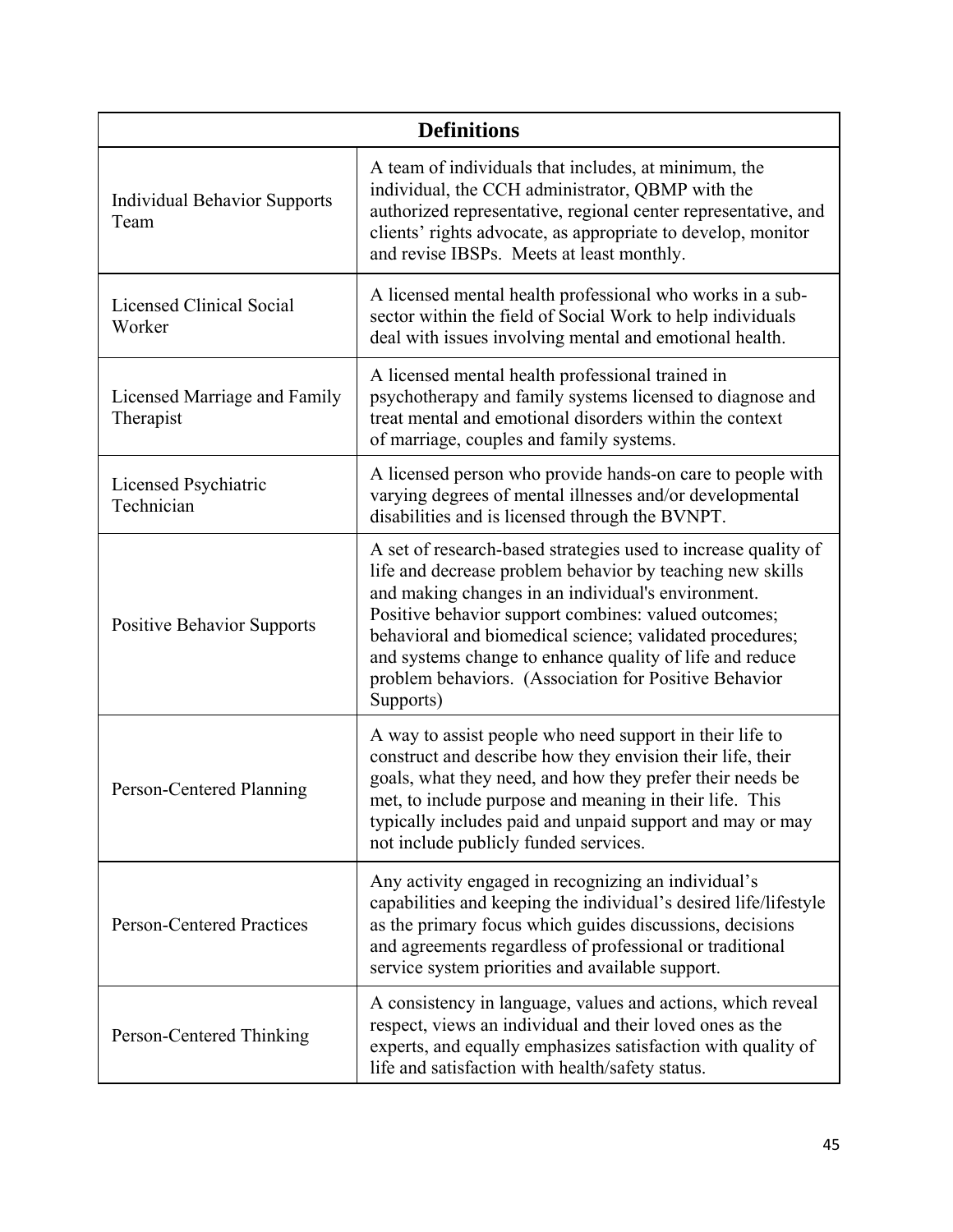| <b>Definitions</b>                                     |                                                                                                                                                                                                                                                                                                                                                                                                                                |  |
|--------------------------------------------------------|--------------------------------------------------------------------------------------------------------------------------------------------------------------------------------------------------------------------------------------------------------------------------------------------------------------------------------------------------------------------------------------------------------------------------------|--|
| Qualified Behavior<br><b>Modification Professional</b> | As per Title 17 $\S59050(v)$ , a QBMP is an individual with a<br>minimum of two years of experience in designing,<br>supervising, and implementing behavior modification<br>services and who is one of the following: $(1) BCaBA$ ; $(2)$<br>BCBA; (3) LCSW; (4) LMFT; (5) licensed psychologist; (6)<br>a professional with a California license, which permits the<br>design of behavior modification intervention services. |  |
| Registered Behavior<br>Technician                      | A paraprofessional who practices under the close, ongoing<br>supervision of a BCBA, BCaBA, or FL-CBA through the<br>BACB. The RBT is primarily responsible for the direct<br>implementation of behavior-analytic services. The RBT<br>does not design intervention or assessment plans.                                                                                                                                        |  |
| Restraint                                              | As per H&S Code $\S1180.1(d)$ it is "the use of a manual hold<br>to restrict freedom of movement of all or part of an<br>individual's body, or to restrict normal access to the<br>individual's body, and that is used as a behavioral restraint.                                                                                                                                                                              |  |
| Delayed Egress/Secure<br>Perimeter                     | Delayed Egress/Secured Perimeter homes are built with<br>higher fences and delayed egress gates and/or gates for<br>individuals with high elopement or impulse control risks.<br>Secured perimeter homes fence perimeter and height must<br>meet requirements of California Building Codes (CBC) and<br>California Fire Codes (CFC) and follow local city and<br>county codes. Must be DDS approved.                           |  |
| <b>Target Behaviors</b>                                | Specific behaviors exhibited by an individual that they or<br>their IBST has identified for modification or reduction.<br>Target behaviors could include, but are not limited to, harm<br>to self, others, or property.                                                                                                                                                                                                        |  |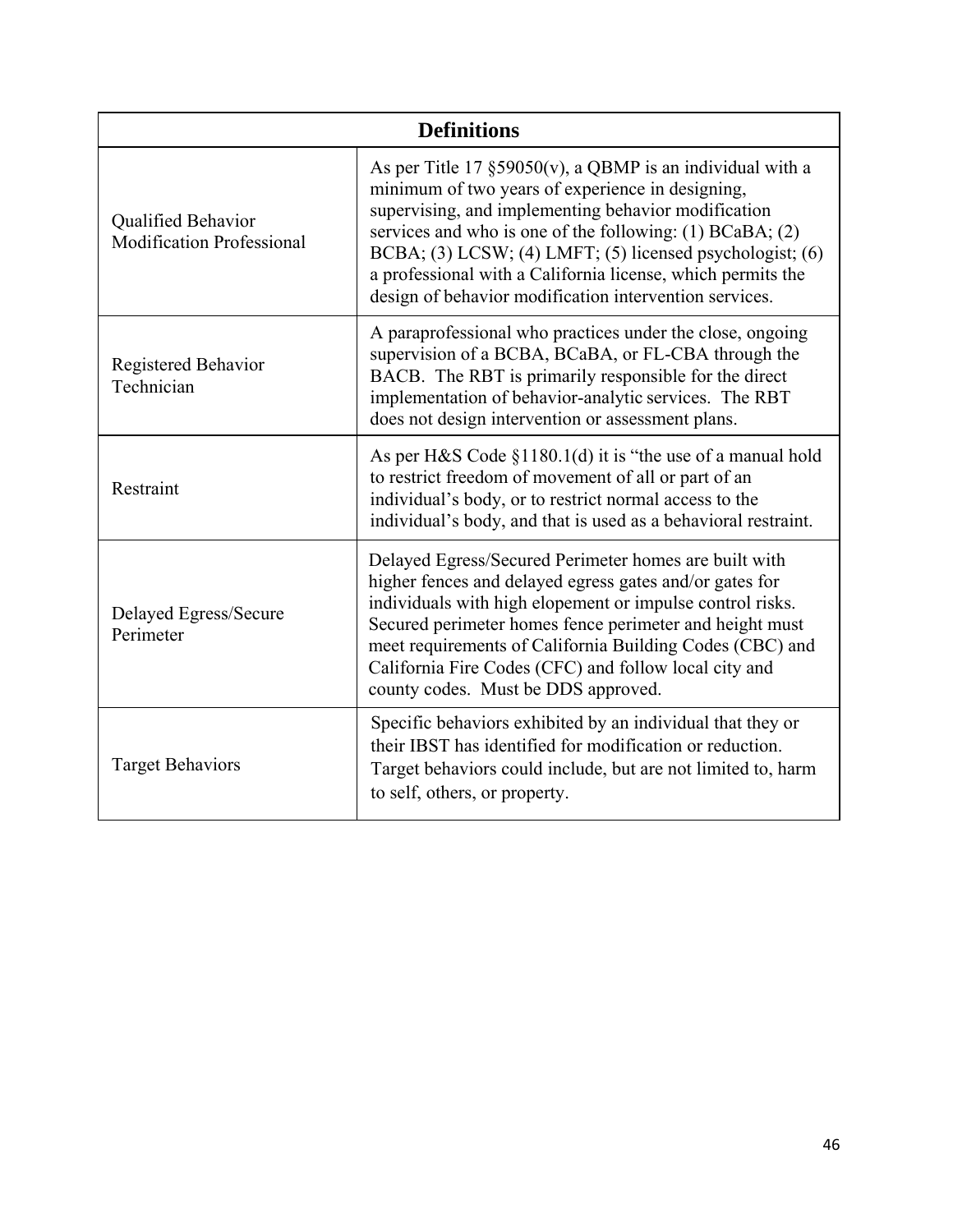# **Bibliography/Resources**

American Association of Psychiatric Technicians –<https://psychtechs.org>

Association for Behavior Analysis International – <http://www.abainternational.org>

Association for Positive Behavior Supports –<http://www.apbs.org>

Association of Professional Behavior Analysts – <http://www.apbahome.net>

Behavior Analyst Certification Board –<http://www.apbahome.net>

Behavior Analyst Certification Board – Registered Behavior Technician <https://www.bacb.com/rbt>/.

Behavior Support Guidelines: For support workers paid with developmental services funds. (October 2004). State of Vermont Department of Disabilities, Aging and Independent Living: Division of Disability and Aging Services.

Board of Vocational Nurses and Psychiatric Technicians –<http://www.bvnpt.ca.gov>

Crates, N. & Spicer, M. (2016). Reactive strategies within a positive behavioural support framework for reducing the episodic severity of aggression, *International Journal of Positive Behavioural Support, 6(1),* 24-34.

Disability Rights California. (2018). Clients' Rights: How Can Vendors Help Consumers.

Direct Support Professional Training. <http://www.dds.ca.gov/dspt>/.

 Harvey, K. (2012). *Trauma-Informed Behavioral Interventions: What works and what doesn't.*  Washington, DC: American Association on Intellectual and Developmental Disabilities.

Helen Sanderson Associates. [http://helensandersonassociates.co.uk/person-centred-practice/](http://helensandersonassociates.co.uk/person-centred-practice).

Institute for Person Centered Practices. <http://www.person-centered-practices.org/home.html>.

LaVigna, G., & Willis, T. (2002). Counter-intuitive strategies for crisis management within a non-aversive framework in D. Allen (Ed.) *Behaviour Management in Intellectual Disabilities: Ethical Responses to Challenging Behavior.* Kidderminster: BILD.

LaVigna, G., & Willis, T. (2004). *Emergency management guidelines*. Institute for Applied Behavior Analysis, Los Angeles, CA.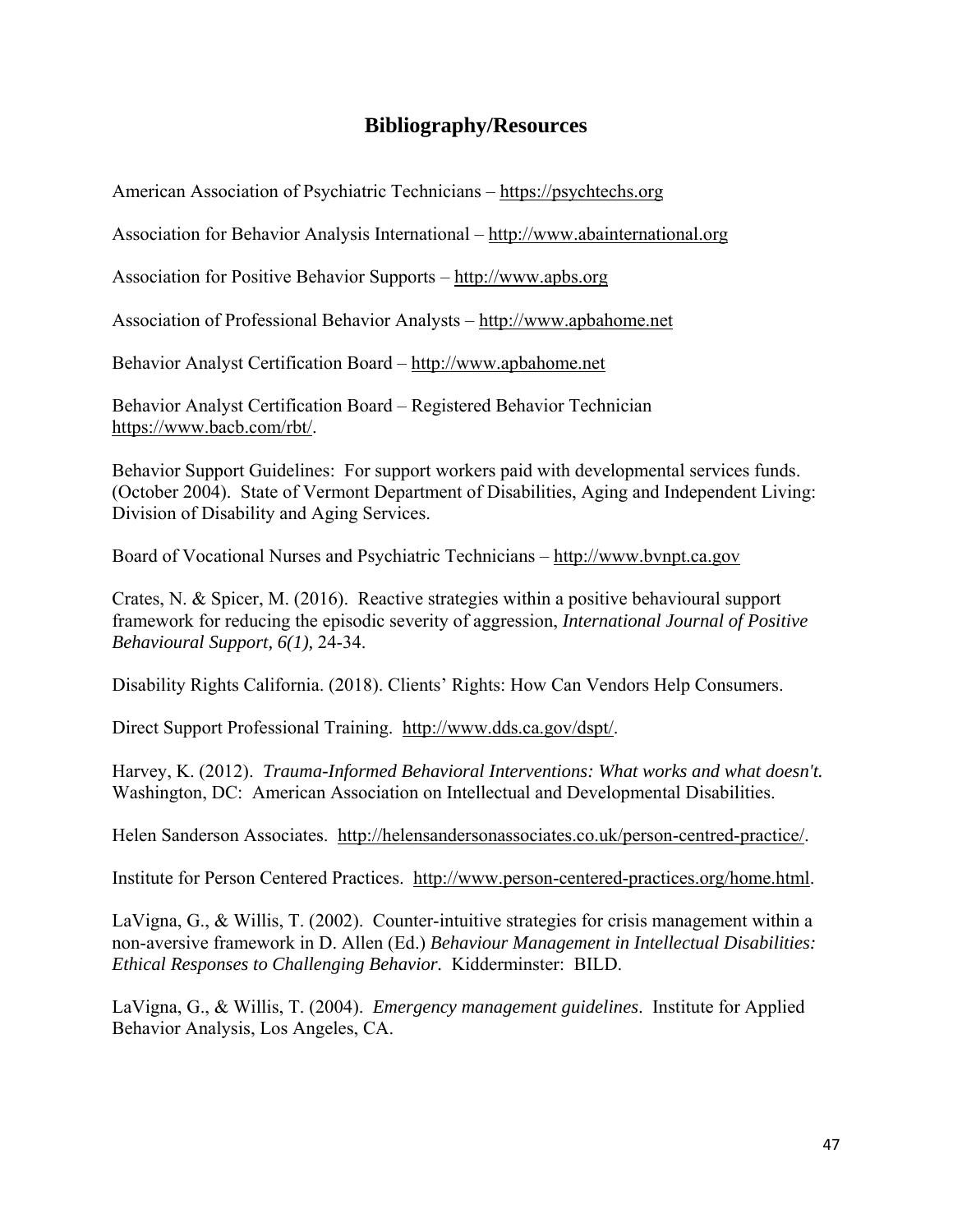LaVigna, G. & Willis, T. (2005). Episodic severity: An overlooked dependent variable in eh application of behavior analysis to challenging behavior, *Journal of Positive Behavior Intervention*, 47-54.

LaVigna, G. & Willis, T. (2005a). Changes in behavior and other outcomes as dependent variables for evaluating behavioral plans. In M. Hersen & J. Rosqvist (Eds.), Encyclopedia of Behavior Modification and Cognitive Behavior Therapy: Volume I: Adult Clinical Applications.

Developmental Disability, 37(3), 185-195. LaVigna, G., & Willis, T. (2012). The efficacy of positive behavioural support with the most challenging behaviour: The evidence and its implications. *Journal of Intellectual and* 

LaVigna, G. & Willis, T. (Guest Eds.). (2016). Reactive strategies for situational management [special issue]. *International Journal of Positive Behaviour Support, 6(1)*, 1-54.

LaVigna, G. & Willis, T. (2016b). The alignment fallacy and how to avoid it, *International Journal of Positive Behavioural Support, 6(1),* 6-16.

The Learning Community for Person Centered Practices. <http://tlcpcp.com>/.

Leidy, P. (2015). 7 ways to cause a crisis. Available from <https://www.youtube.com/watch?v=LOJSwNflXOE>.

Lovett, H. (1996). *Learning to Listen*. Baltimore: Brookes Publishing.

National Association of State Directors of Developmental Disabilities Services (2015). *Position on Behavioral Support.*  http://www.nasddds.org/uploads/documents/NASDDDS\_Position\_Statement\_on\_Postive\_Behav ioral\_Support\_%2800000003%291.pdf

New York Office of Mental Health (2017). *Implementation Guidelines: 14 NYCRR §526.4 Restraint and Seclusion.* <https://www.omh.ny.gov/omhweb/guidance/implementation>guidelines.pdf.

Pathways Facilitation Services. <http://pathwaysfacilitation.com/services/person-centered>thinking/.

The Pennsylvania Department of Public Welfare, Office of Mental Health and Substance Abuse Services (2000). *Leading the way toward a seclusion and restraint-free environment: Pennsylvania's seclusion and restraint reduction initiative.* Harrisburg, PA: Office of Mental Health and Substance Abuse Services.

Pitonyak, D. (2005). 10 things you can do to support a person with difficult behaviors. Available from [http://dimagine.com/10things.pdf.](http://dimagine.com/10things.pdf)